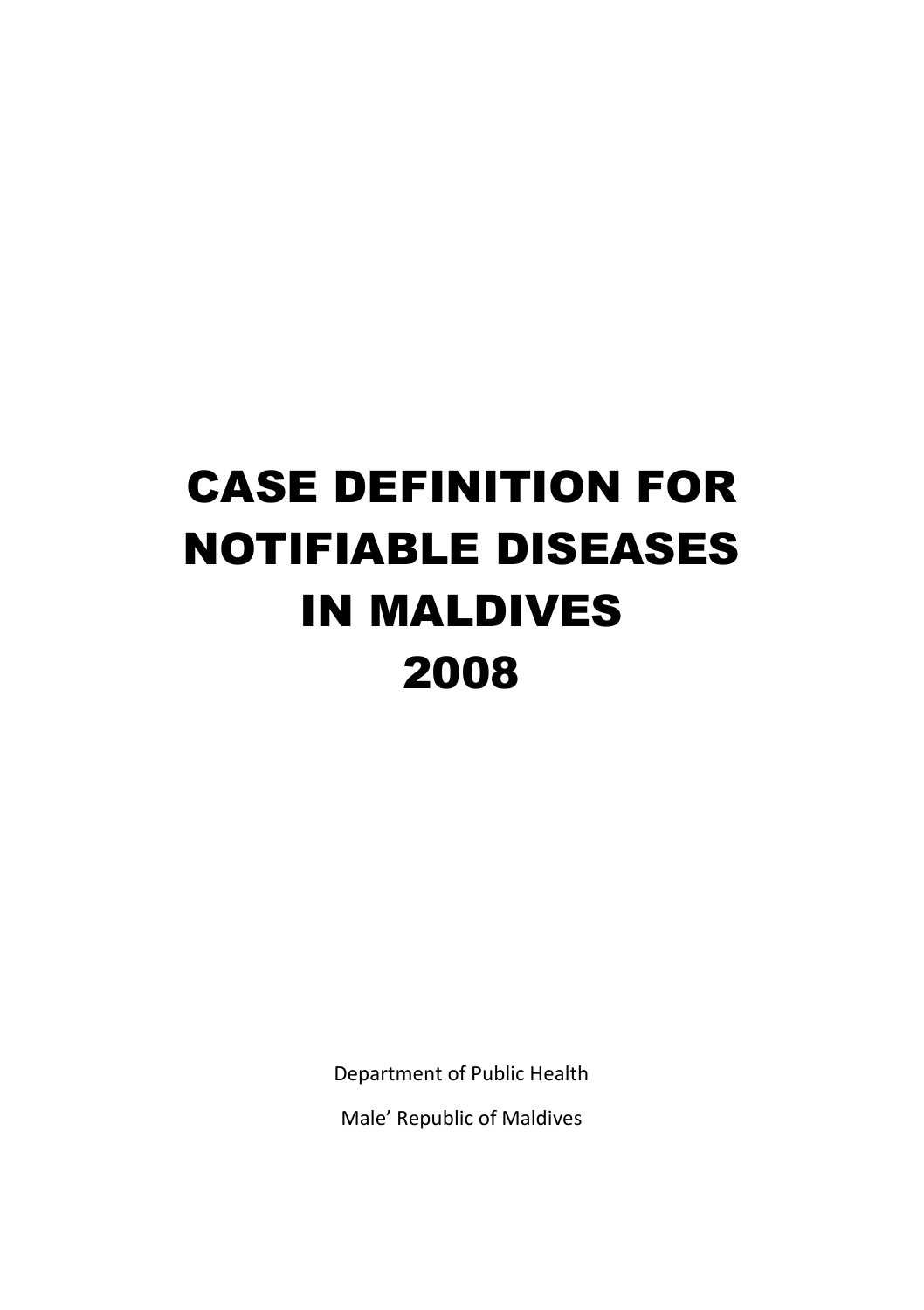# **TABLE OF CONTENTS**

#### Page No

# *Case definitions of Communicable Diseases:*

| Acute flaccid paralysis ---------------------------- 8    |  |
|-----------------------------------------------------------|--|
| Acute respiratory infection ----------------------- 11    |  |
| Chicken Pox (Varicella) --------------------------- 12    |  |
|                                                           |  |
|                                                           |  |
|                                                           |  |
|                                                           |  |
|                                                           |  |
|                                                           |  |
|                                                           |  |
| Filaria (Lymphatic) ---------------------------------- 25 |  |
|                                                           |  |
| Hand, Foot and mouth Disease ---------------- 28          |  |
|                                                           |  |
|                                                           |  |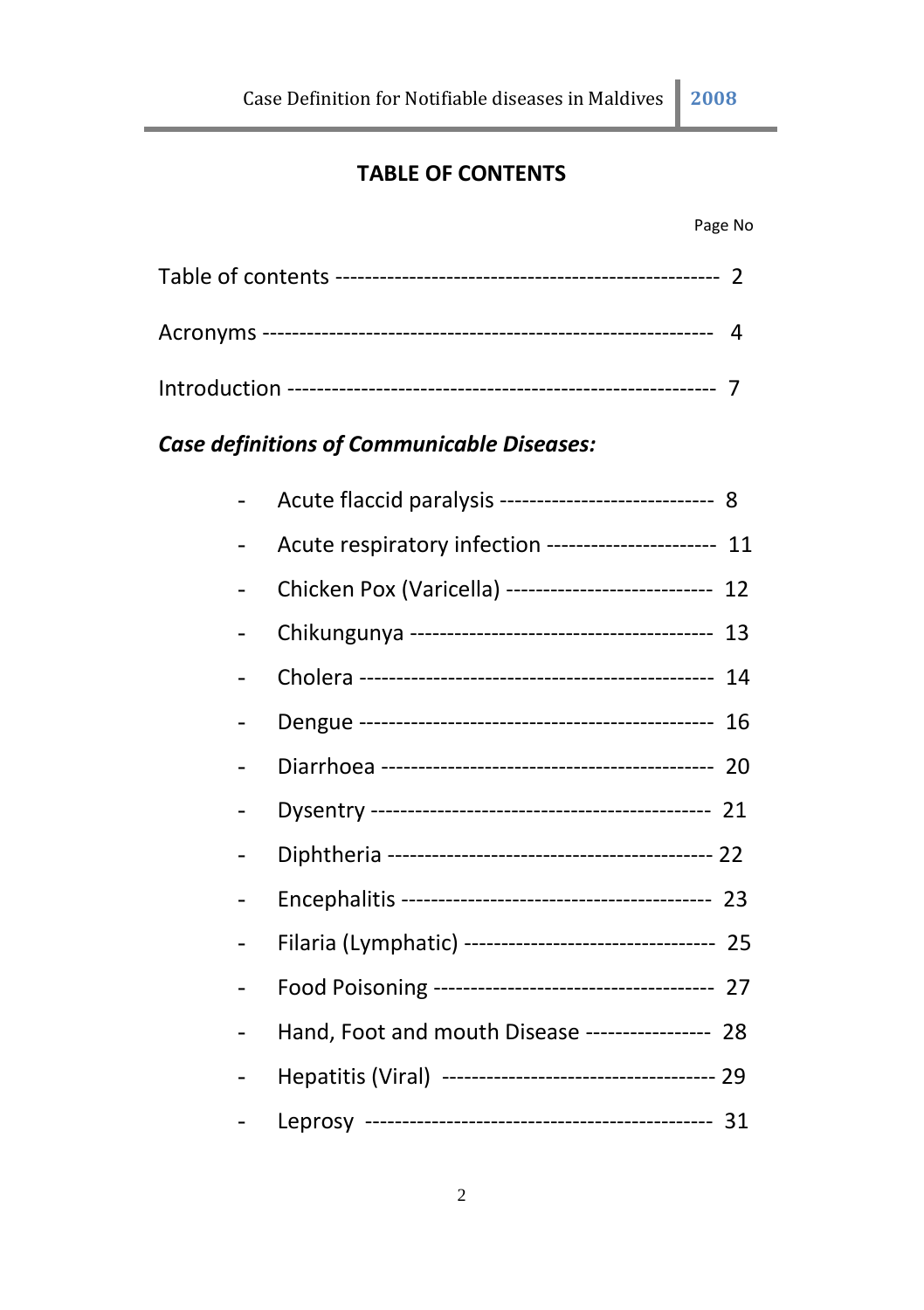|  | Neonatal tetanus ---------------------------------- 37 |  |
|--|--------------------------------------------------------|--|
|  |                                                        |  |
|  |                                                        |  |
|  |                                                        |  |
|  |                                                        |  |
|  |                                                        |  |
|  | Typhoid fever (Enteric Fever) -------------------- 50  |  |
|  | Whooping cough ---------------------------------- 52   |  |
|  |                                                        |  |

# *Reportable diseases under IHR:*

| b- Acute Flaccid Paralysis (AFP) ---------------------------- 56 |  |
|------------------------------------------------------------------|--|
| c- Human Influenza caused by a new sub type --------- 58         |  |
| d- Severe Acute Respiratory Syndrome (SARS) ---------- 58        |  |

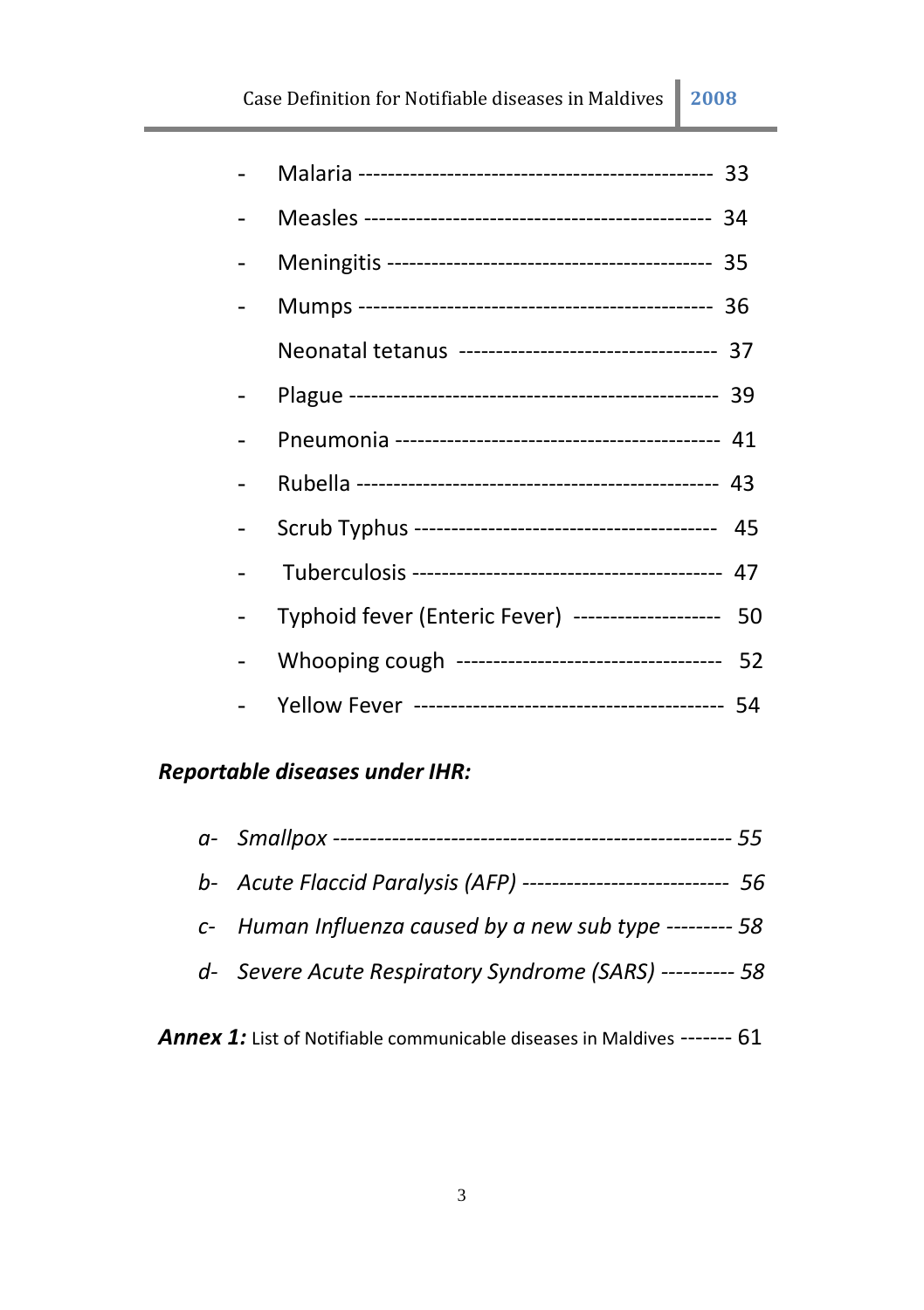# *Annex 2:* Reporting forms

|  | SEARO Integrated Data Analysis System -------- 70                             |
|--|-------------------------------------------------------------------------------|
|  | <b>Annex 3:</b> Differences between smallpox and chickenpox -- ------74       |
|  | Annex 4: Specimen collection for disease surveillance activities------- 77    |
|  | <b>Annex 5:</b> Specimen collection and storage of measles and rubella ----78 |
|  |                                                                               |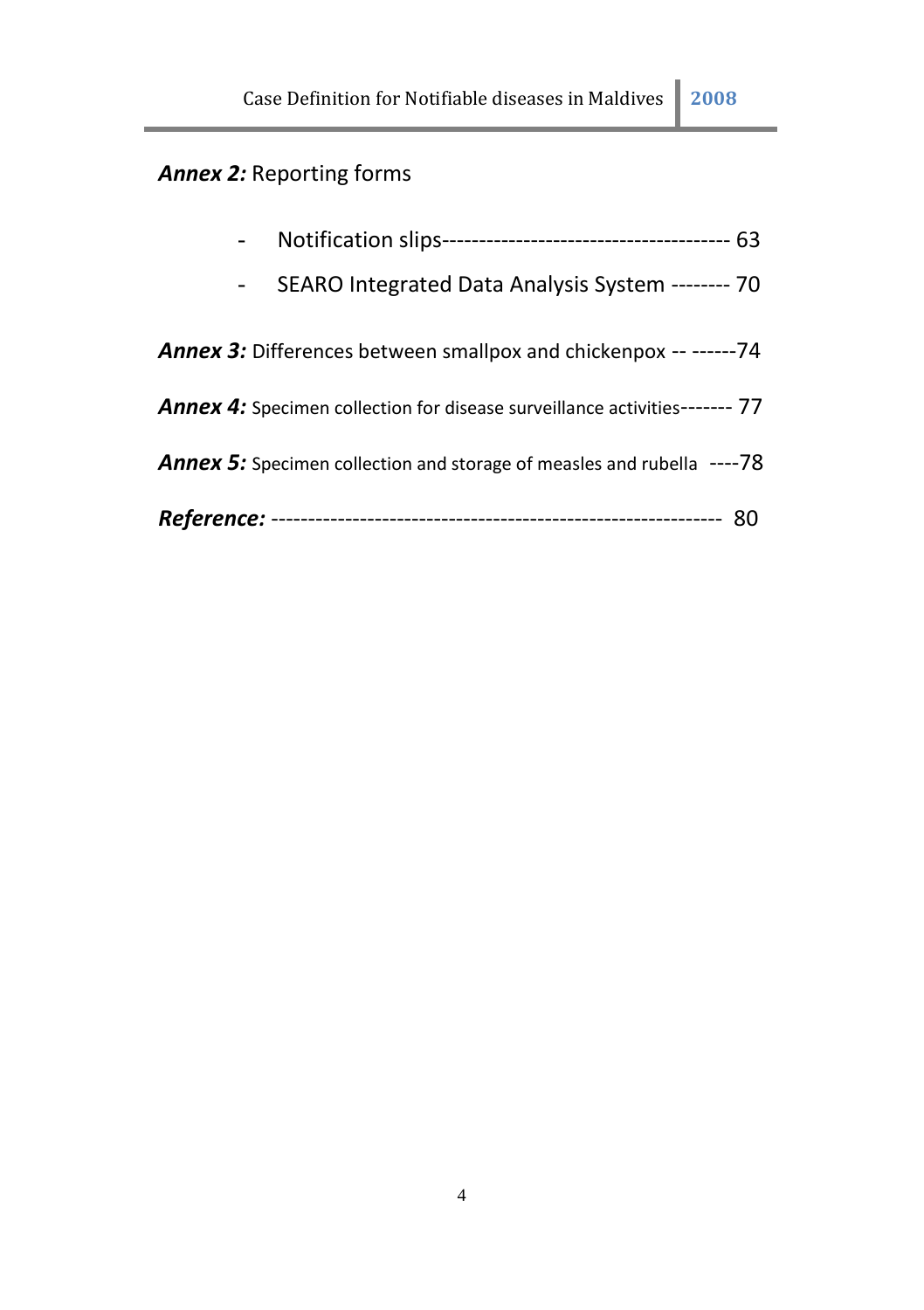# **ACRONYMS**

| $ABST -$ | <b>Antibiotic Sensitivity Test</b> |
|----------|------------------------------------|
| $AFP -$  | <b>Acute Flaccid Paralysis</b>     |
| $CSF -$  | Cerebro Spinal Fluid               |
| $DF -$   | Dengue Fever                       |
| $DHF -$  | Dengue Hemorrhagic Fever           |
| $DSS -$  | Dengue Shock Syndrome              |
| EIA -    | Enzyme immunoassay                 |
| ELISA-   | Enzyme linked Immunosorbent Assay  |
| $FA -$   | <b>Fluorescent Antibody</b>        |
| HBsAG-   | Hepatitis B surface antigen        |
| $HCV -$  | <b>Hepatitis C virus</b>           |
| $HDV -$  | <b>Hepatitis D virus</b>           |
| $HEV -$  | <b>Hepatitis E virus</b>           |
| $HFMD -$ | Hand Foot and Mouth Disease        |
| $IF -$   | Indirect Immunofluorescence        |
| $lgG -$  | Immunoglobulin G                   |
| $lgM -$  | Immunoglobulin M                   |
| $JE -$   | Japanese encephalitis              |
| $PCR -$  | <b>Polymerase Chain Reaction</b>   |
| $PHA -$  | Passive Haemoagglutination         |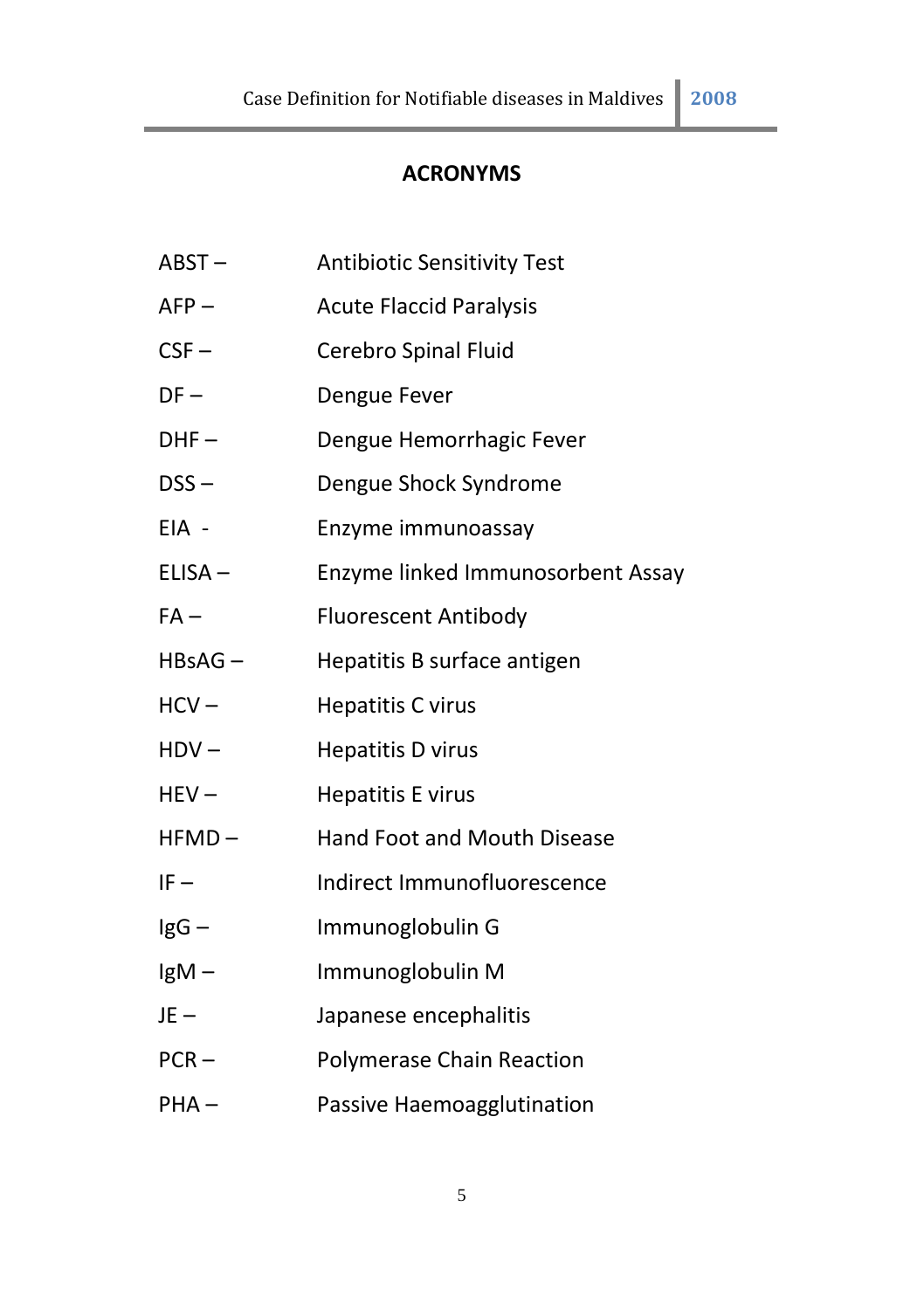| $HI -$  | Haemoagglutination Inhibition         |
|---------|---------------------------------------|
| SIDAS - | SEARO Integrated Data Analysis System |
| $SAT -$ | <b>Standard Agglutination Test</b>    |
| $TB -$  | <b>Tuberculosis</b>                   |
| $WHO -$ | World Health Organization             |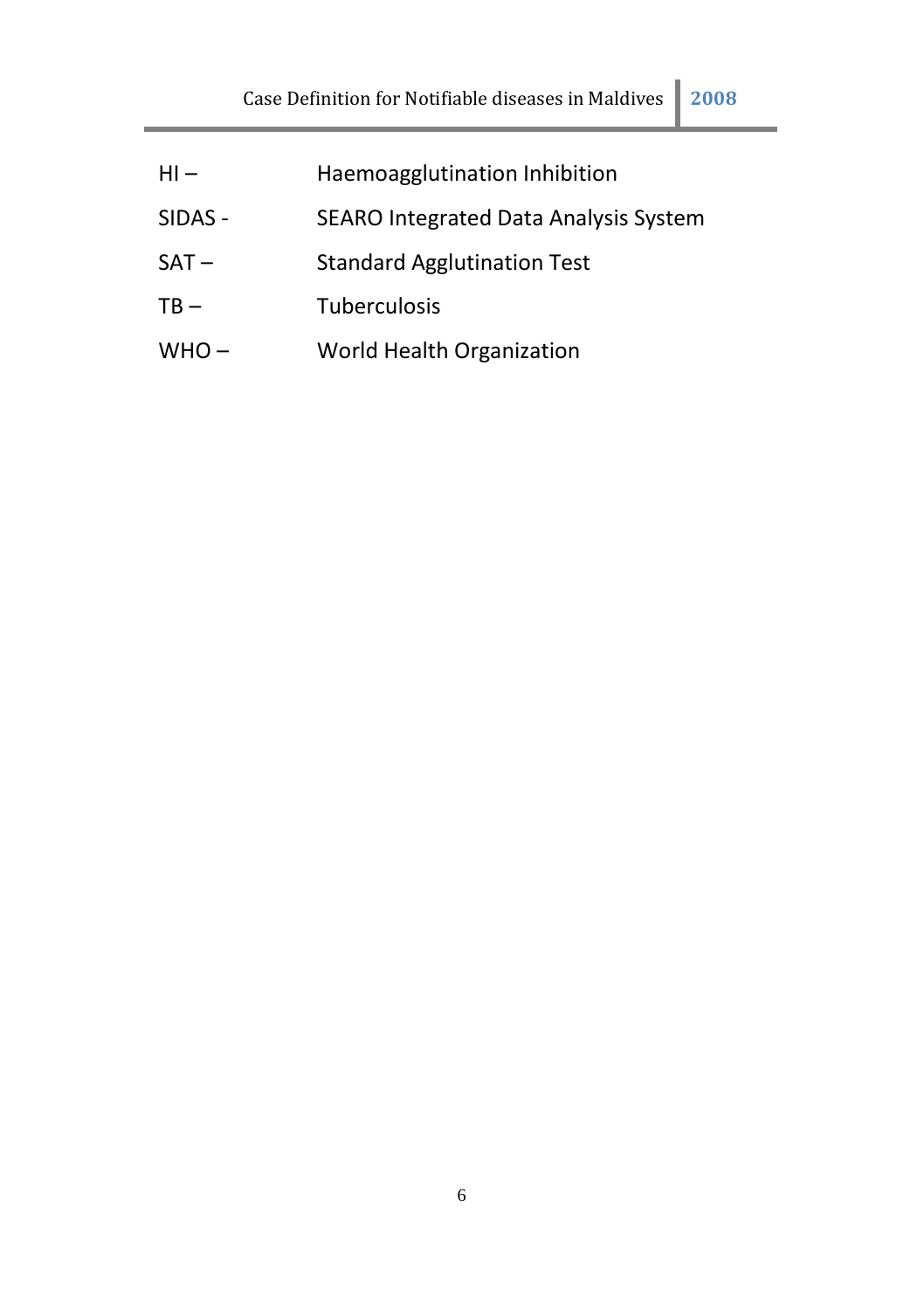# **INTRODUCTION**

The purpose of this booklet is to standardize case definitions that are required for the surveillance of communicable diseases in the Maldives. The booklet includes national recommendations for 31 notifiable diseases in additional to the case definitions of four diseases that are required to be notified to WHO under the International Health Regulation 2005.

The 31 national case definitions were developed through a series of technical consultations of senior health professionals and the discussions with use of baseline documents such WHO recommended surveillance standards, surveillance case definitions produced in SEA region, IMCI guidelines and Control of Communicable Disease Manuals.

This document is will be updated regularly reflecting the changing nature of disease epidemiology and accompanying diagnostic and surveillance methods.

For each disease or syndrome, there is a clinical case definition, disease classification and Laboratory criteria.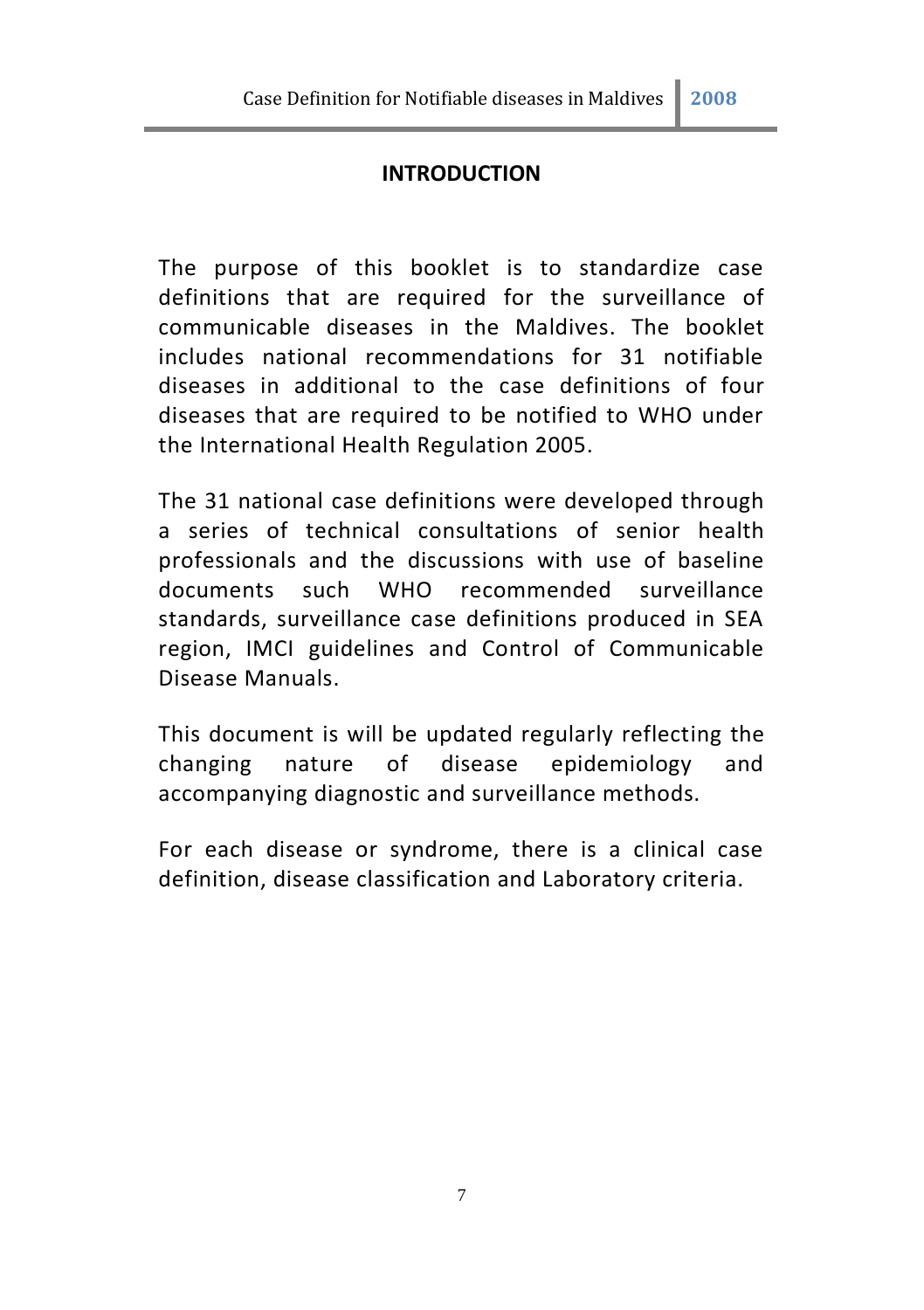#### **ACUTE FLACCID PARALYSIS**

Maldives recorded its last indigenous case of poliomyelitis in 1981 (Last case of poliomyelitis due to wild poliovirus was recorded in 1994. This is a 6 years old boy who had received 1 dose of OPV, who has been living in India for 2 years. The case was reviewed by a WHO STC, which included an active search for other cases. The case was determined to be an imported case) and since then no case of wild polio has been detected in the country. Poliomyelitis is a disease under the national elimination/eradication programme and the country is working for certification of eradication of the disease. According to WHO AFP surveillance criterion would be of "certification standard" if the following three performance criteria are to be achieved.

- a- The system should detect at least Two case of nonpolio AFP for every 100 000 children under 15 years of age.
- b- Two adequate diagnostic specimens should be collected from at least 80% of detected AFP cases
- c- All specimens should be processed at a WHO accredited laboratory.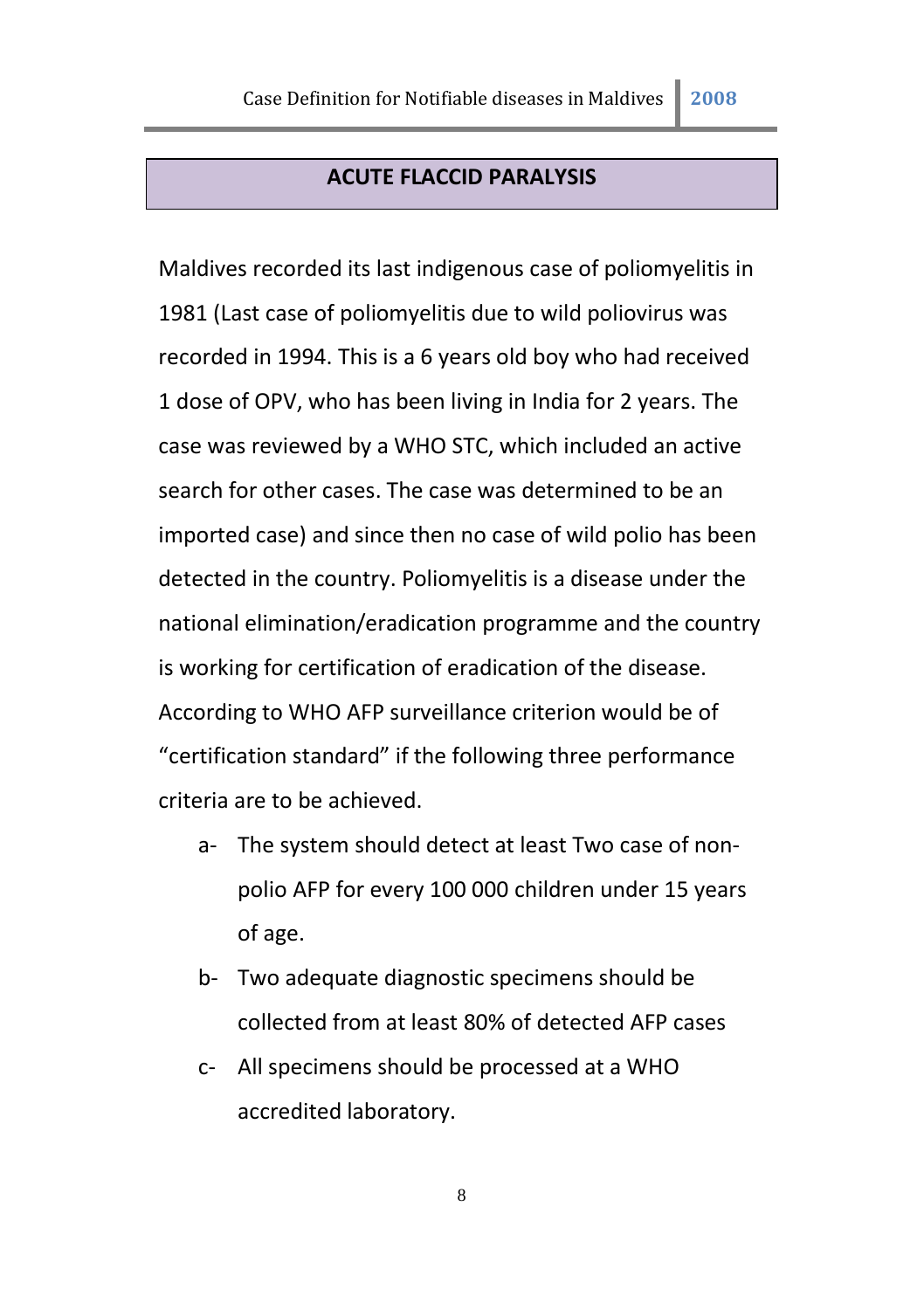Therefore, in addition to the passive case reporting system that exists in the country a specific active case finding system operates for poliomyelitis.

# **Surveillance Case Definition:**

Any child under 15 years of age with acute, flaccid paralysis\* or any person with paralytic illness at any age when poliomyelitis is suspected.

\* Guillain Barre Syndrome,Transverse Myelitis, Traumatic Neuritis, and infective polyneuritis.

#### **Case Classification:**

**SUSPECTED:** A case that meets the clinical case definition. **CONFIRMED:** A case with laboratory confirmation with the polio virus from a WHO accredited laboratory.

#### *Laboratory criteria for diagnosis*

Isolation of wild polio virus from 2 stool samples collected within 14 days of onset of paralysis, from a suspected case of acute flaccid paralysis.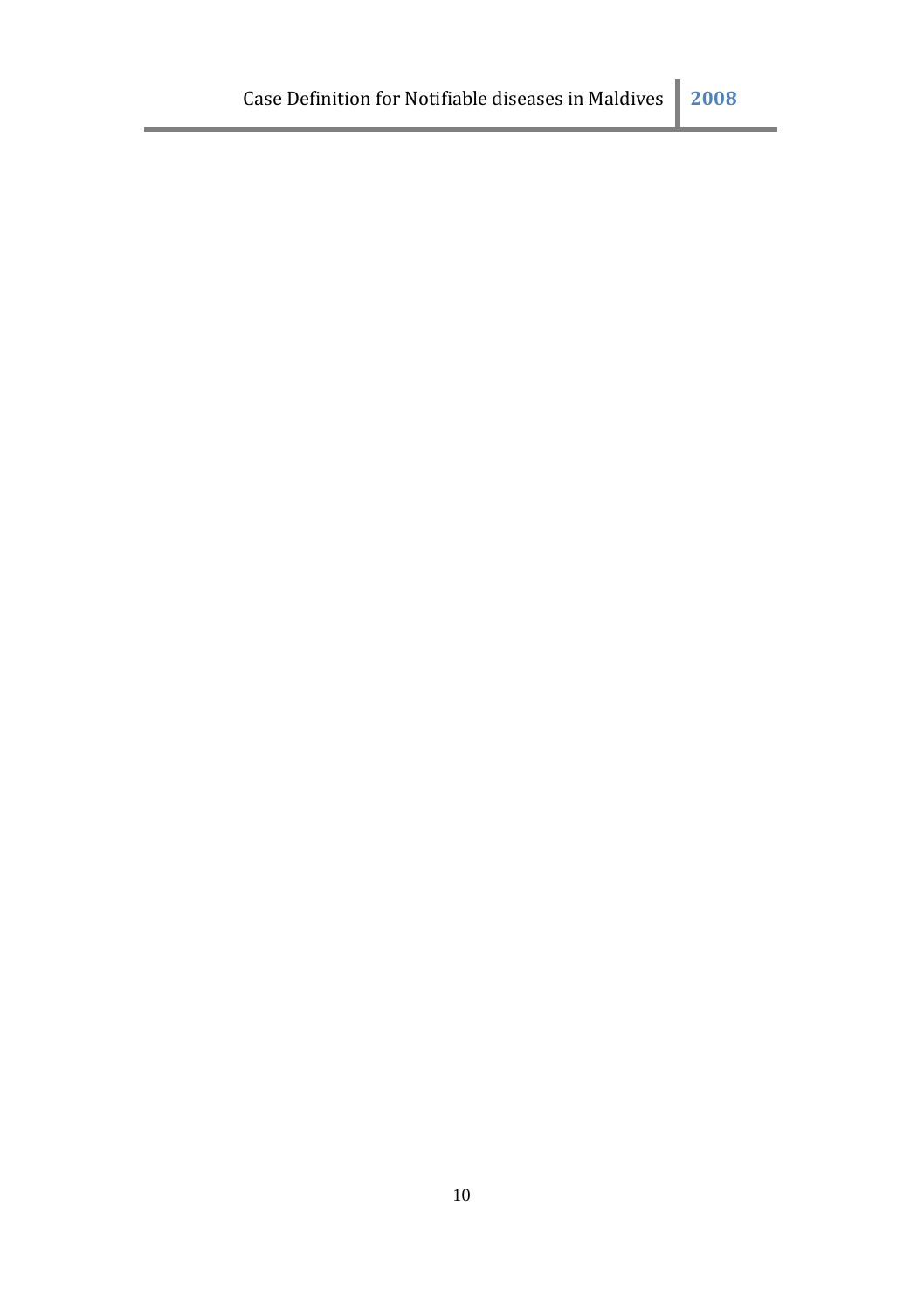#### *SPECIAL ASPECTS:*

Surveillance performance should meet the following criteria: 1–At least 2 children under 15 years of age should be detected in Maldives (based on 2006 population data).

2– Two adequate specimens\* collected from detected AFP cases.

- \**Adequate specimens—mean 2 specimens collected 24-48 hours apart and within 14 days of onset of paralysis. The specimen arriving at the laboratory must be of adequate volume (approximately 8-10 grams), have appropriate documentation (i.e. laboratory request form) and be in "good condition" (no leakage, no desiccation, and evidence that the reverse cold chain was maintained).* 
	- 3- The specimens are to be sent through DPH to WHO reference laboratory for confirmation.
	- 4- AFP cases must be reported to DPH immediately, be investigated within 48 hours, and stool specimens must be collected within 14 days of paralysis onset.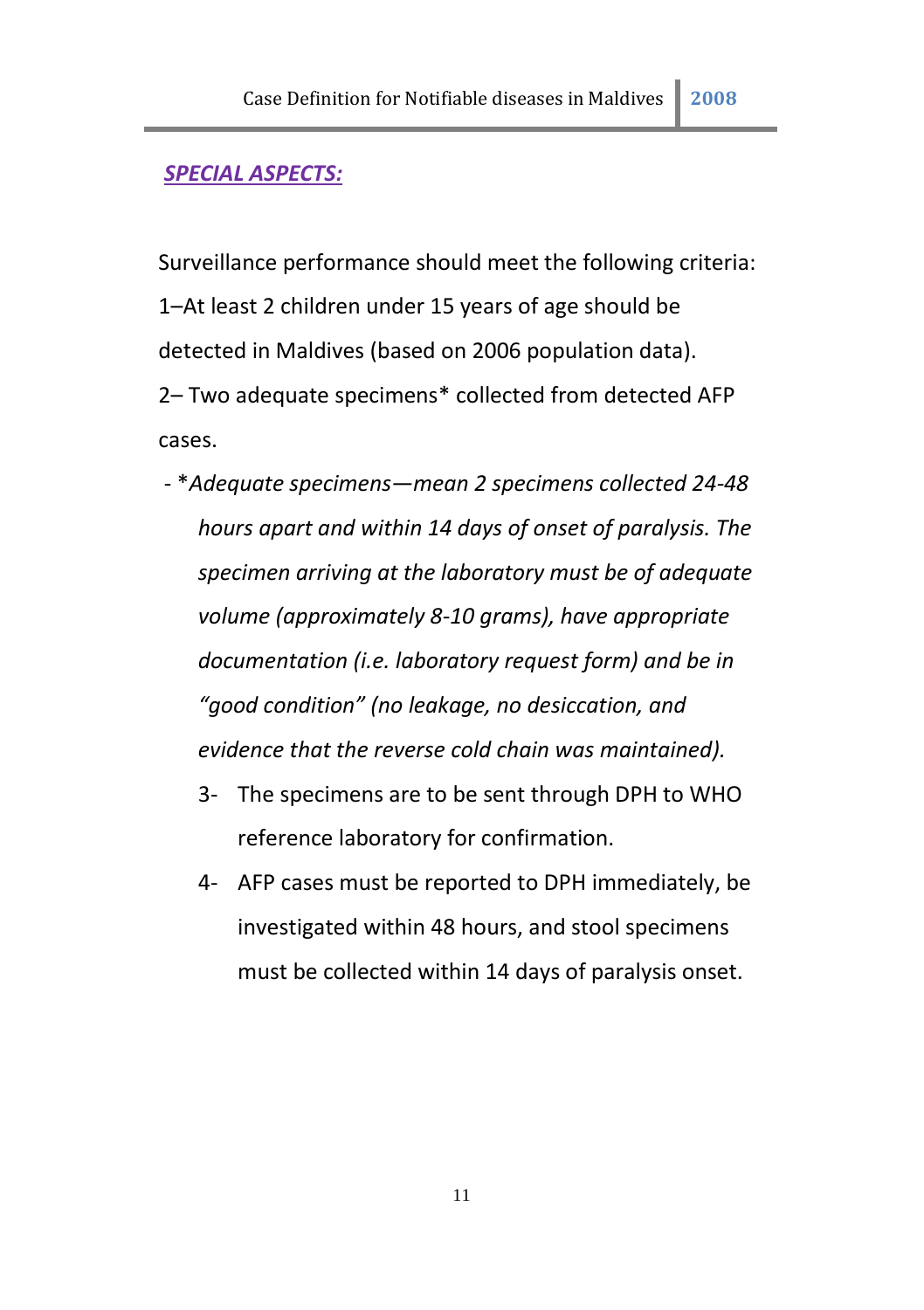# **ACUTE RESPIRATORY INFECTION**

# **Surveillance Case Definition:**

An illness of upper respiratory tract, characterized by coryza, sneezing, lacrimation, irritated nasopharynx, chilliness, fever, headache and malaise lasting 2-7 days.

# **Case Classification:** Not applicable

*Note: ARI is regarded as one of the highest priority disease conditions that cause high morbidity in children. Using different doses of antibiotics and cough syrups complicate the treatment procedures and case management, which may harm the child's health condition.*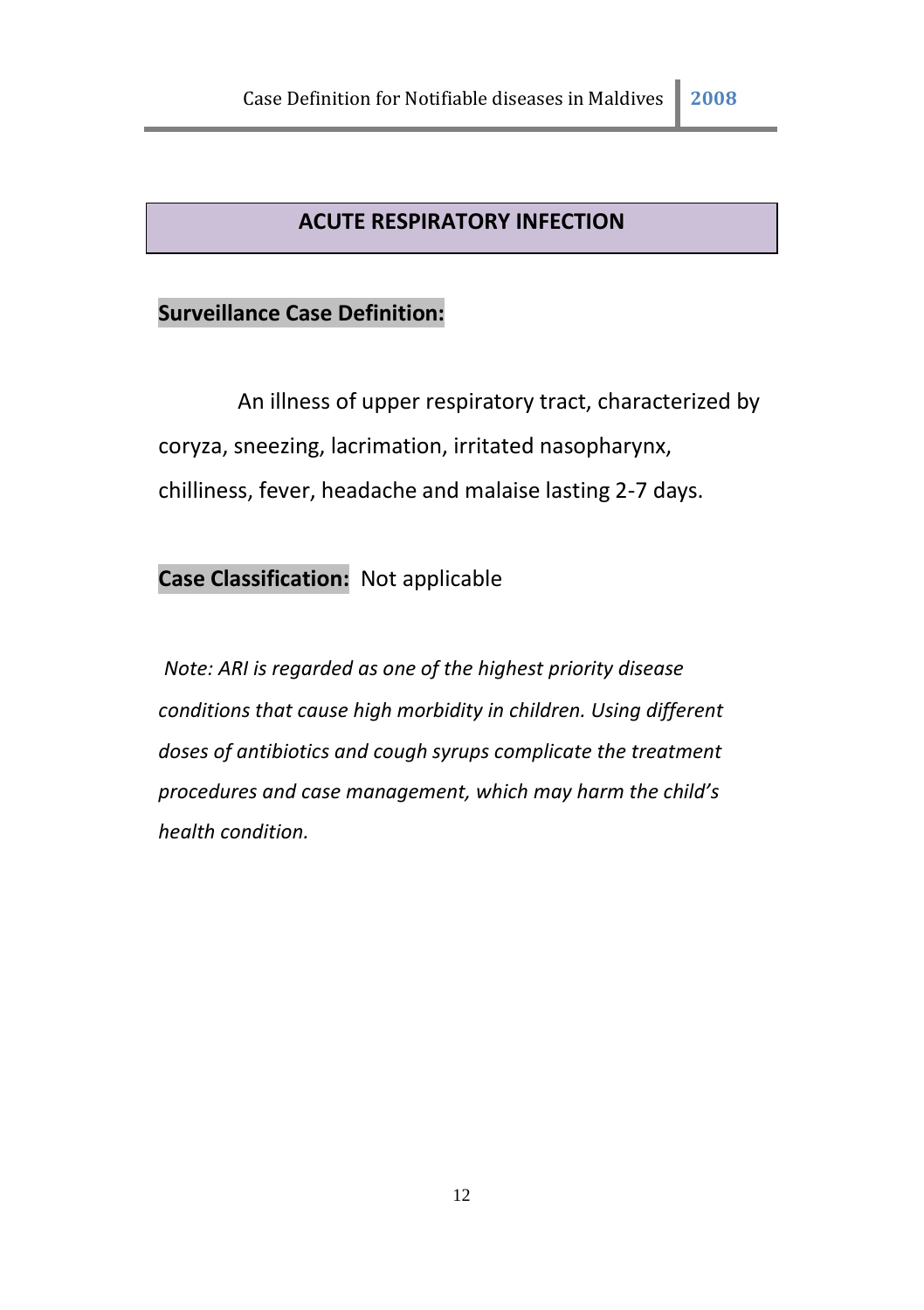# **CHICKEN POX (VARICELLA)**

# **Surveillance Case Definition:**

An illness with acute onset of diffuse (generalized) papulovesicular and / or vesiculopustular rash\*, appearing on the trunk and face and then spreading to extremities, without other apparent cause.

\* In children only few vesicles may be present

#### **Case Classification:**

**SUSPECTED:** A case that is compatible with the surveillance

case definition.

*Laboratory diagnosis:* Not required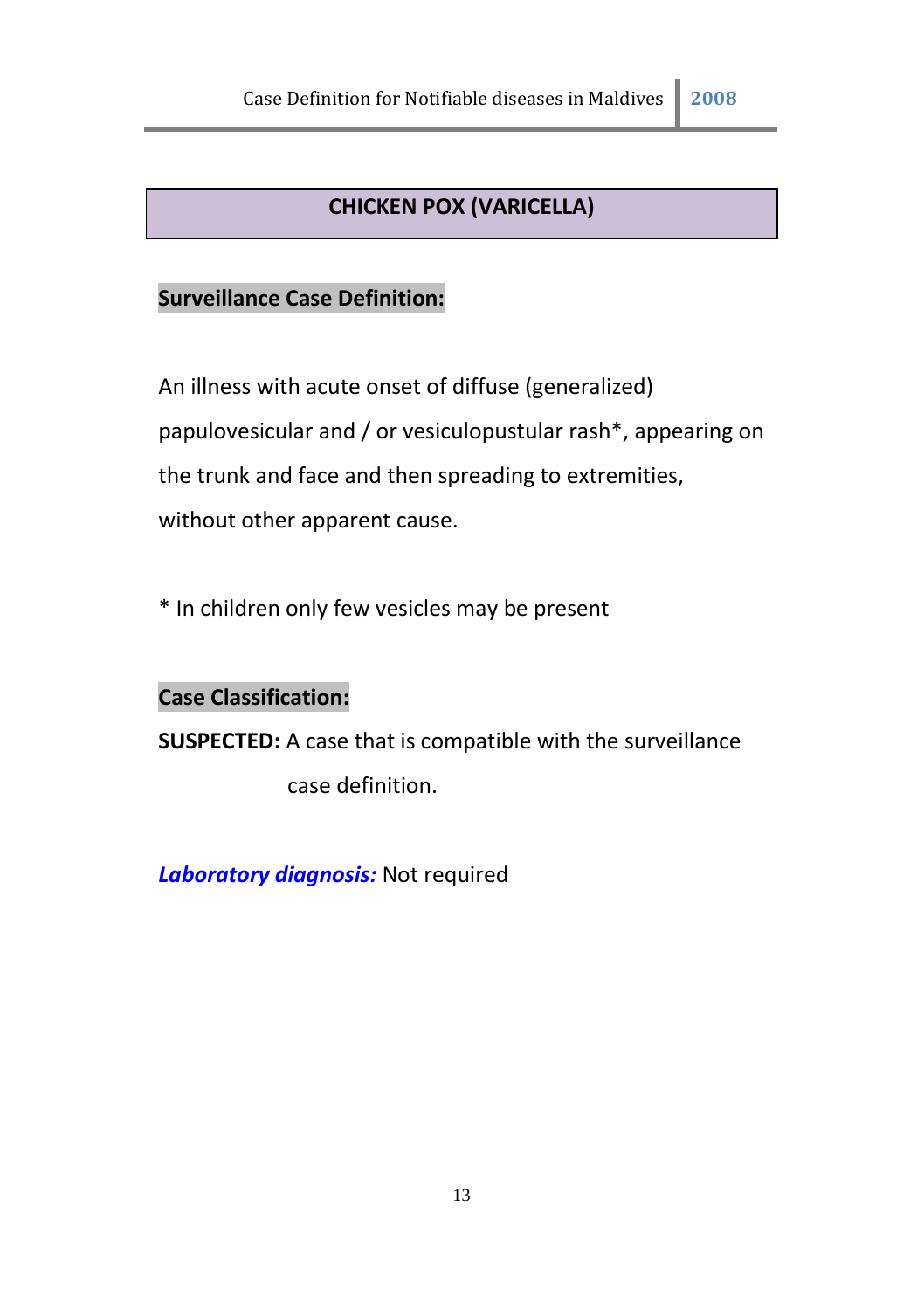#### **CHIKUNGUNYA**

#### Surveillance Case Definition:

An acute illness characterized by sudden onset of fever with the following symptoms: severe and sometimes persistent joint pain with myalgia, headache, with or without rash

# **Case Classification:**

**SUSPECTED:** A case that is compatible with the surveillance case definition.

**PROBABLE:** As above and positive serology (when single serum sample is obtained during acute phase or during the convalescence).

Above symptoms during a confirmed outbreak

**CONFIRMED:** A probable case with any of the following:

- Four fold HI antibody difference in paired difference in paired serum samples.
- Virus isolation from serum.
- Detection of Chikungunya virus nucleic acid in sera by RT-PCR.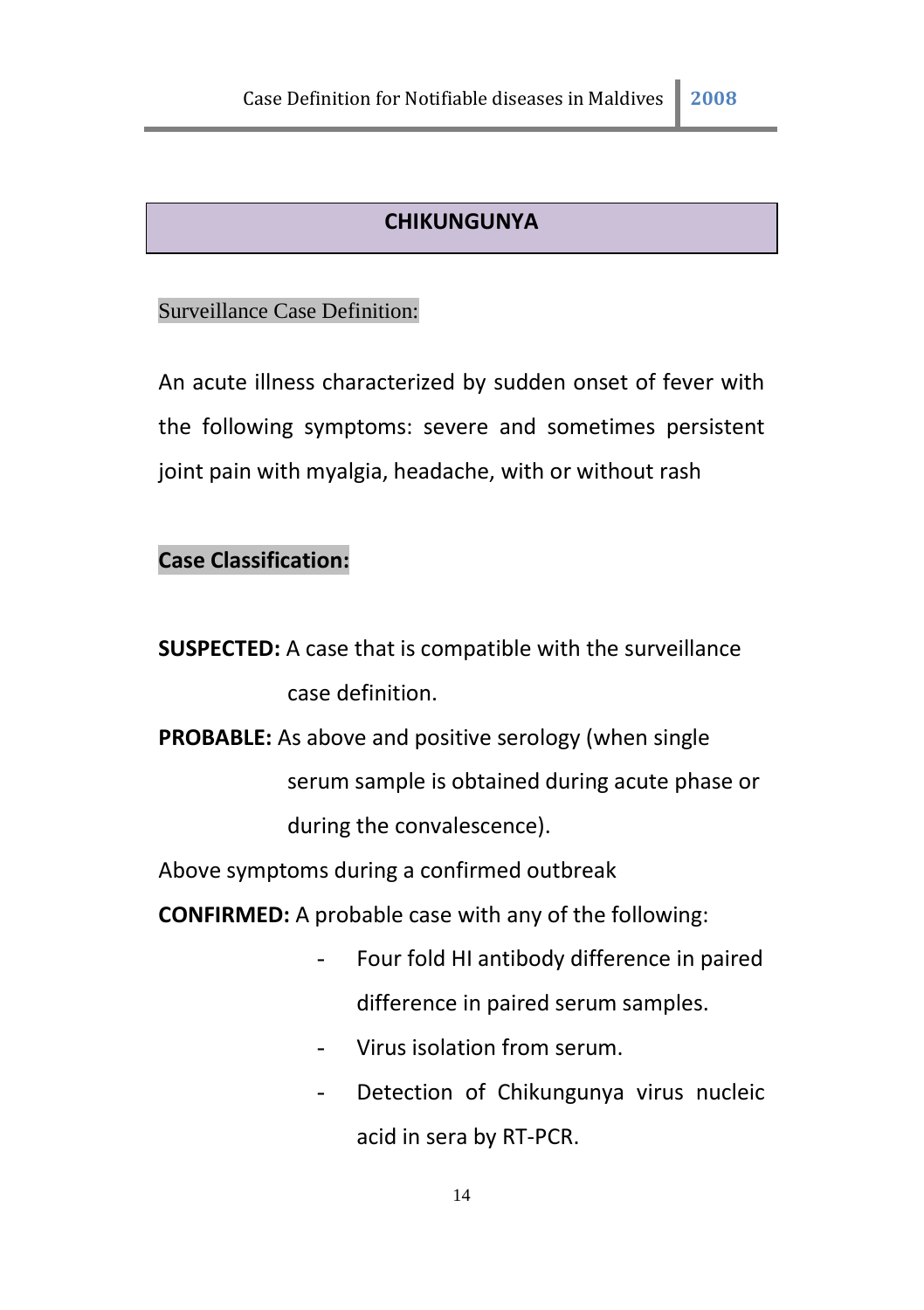#### **CHOLERA**

### **Surveillance Case Definition:**

*In an area where the disease is not known to be present*: Severe dehydration or death from acute watery diarrhea in a patient aged 5 years or more **or** *In an area where there a cholera epidemic*: acute watery diarrhea, with or without vomiting in a patient aged 5 years or more\*

\* Cholera does appear in children under 5 years; however, the inclusion of all cases of acute watery diarrhea in the 2-4 year age group in the reporting of cholera greatly reduces the specificity of reporting. For management of cases of acute watery diarrhea in an area where there is a cholera epidemic, cholera should be suspected in all patients.

#### **Case Classification:**

**SUSPECTED:** A case that meets with the clinical case definition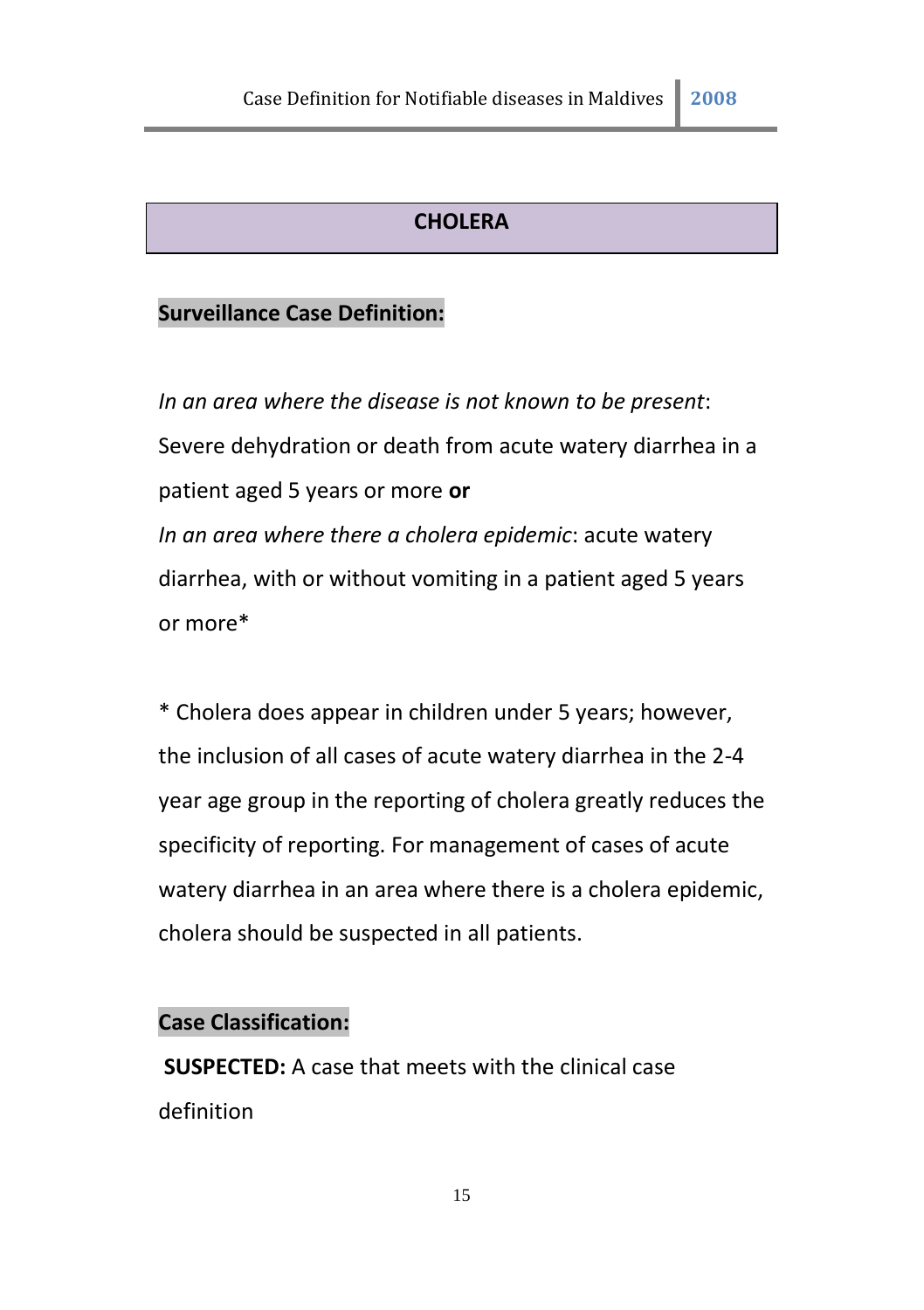# **CONFIRMED:** A suspected case that is laboratory confirmed

*Laboratory criteria for diagnosis:* Isolation of *Vibrio Cholerae* O1 or O139 from stools in any patient with diarrhea.

From peripheral facilities samples should be processed and sent to the atoll /regional hospital or Male' (IGMH)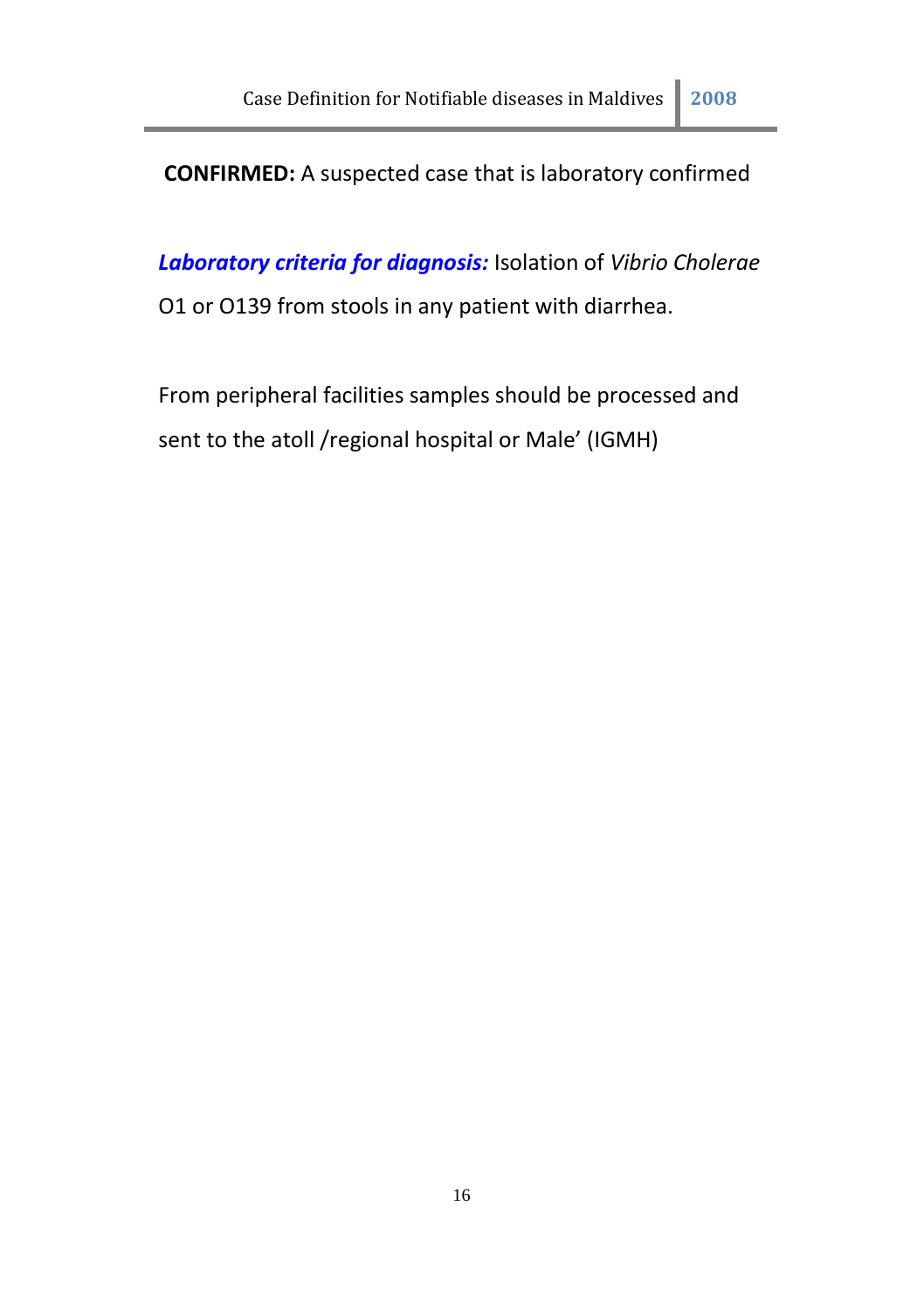#### **DENGUE**

#### **DENGUE FEVER (DF):**

#### **Surveillance Case Definition:**

An acute febrile illness of 2-7 days duration (sometimes with two peaks) with **two or more** of the following manifestations:

- \* headache
- \* retro -orbital pain
- \* myalgia/arthralgia
- \* rash

\*haemorrhagic manifestation (petechiae and positive tourniquet test1) and,

\* leukopenia.

In children, DF is usually mild. In some adults, DF may be the classic incapacitating disease with severe bone pain and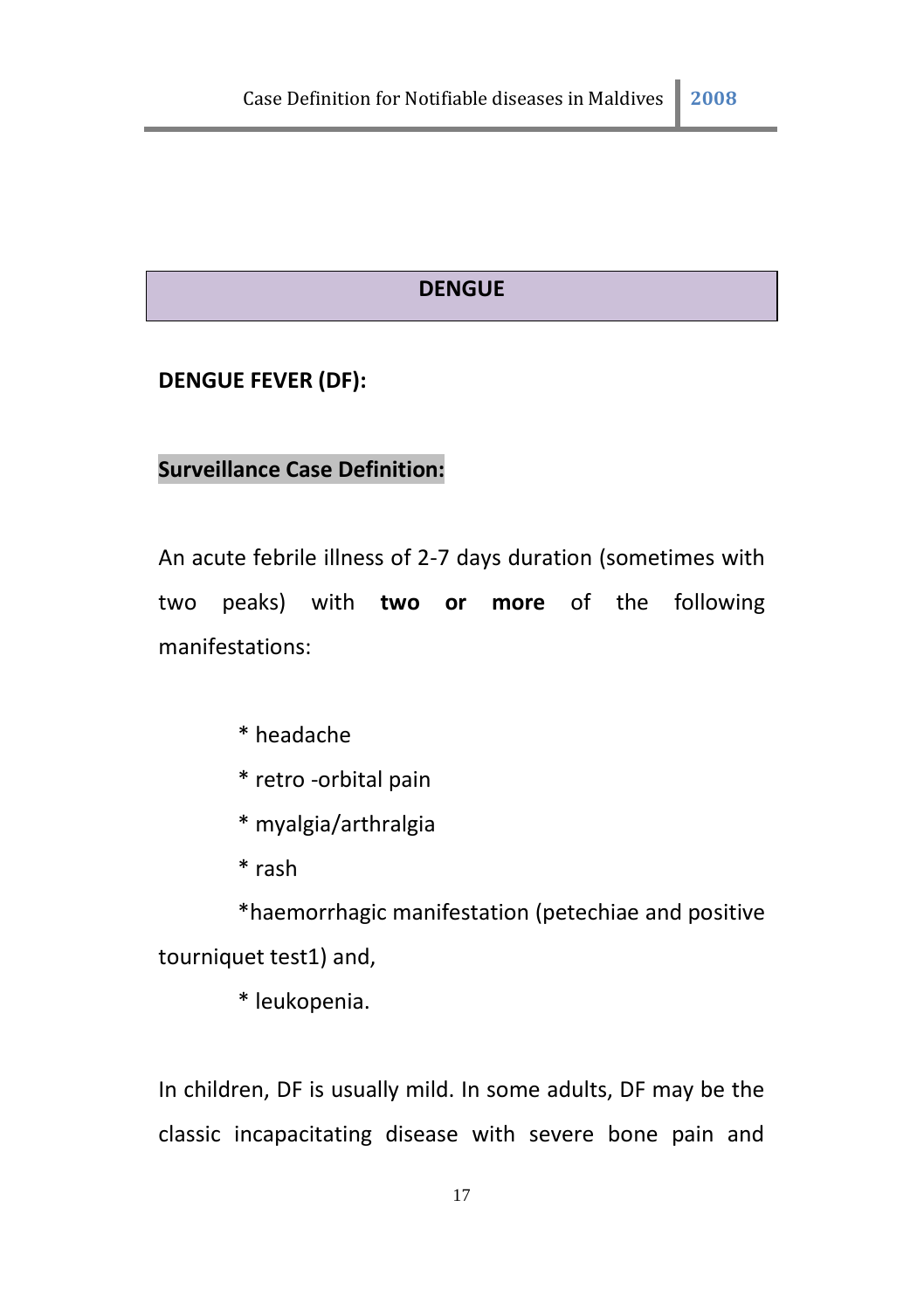recovery may be associated with prolonged fatigue and depression.

#### **Case Classification:**

- **SUSPECTED:** A case compatible with the surveillance case definition.
- **PROBABLE:** A case compatible with the surveillance case definition with **one or more** of the following:
	- Recent Infection: Positive IgM antibody test in late acute or early convalescent-phase serum specimen
	- Secondary—IgG titre \* 2560 HI units with or without positive IgM antibody test in late acute or early convalescent-phase serum specimen
	- Occurrence at same location and at the time as another confirmed cases of dengue fever

**CONFIRMED:** A case compatible with the surveillance case definition which is laboratory confirmed.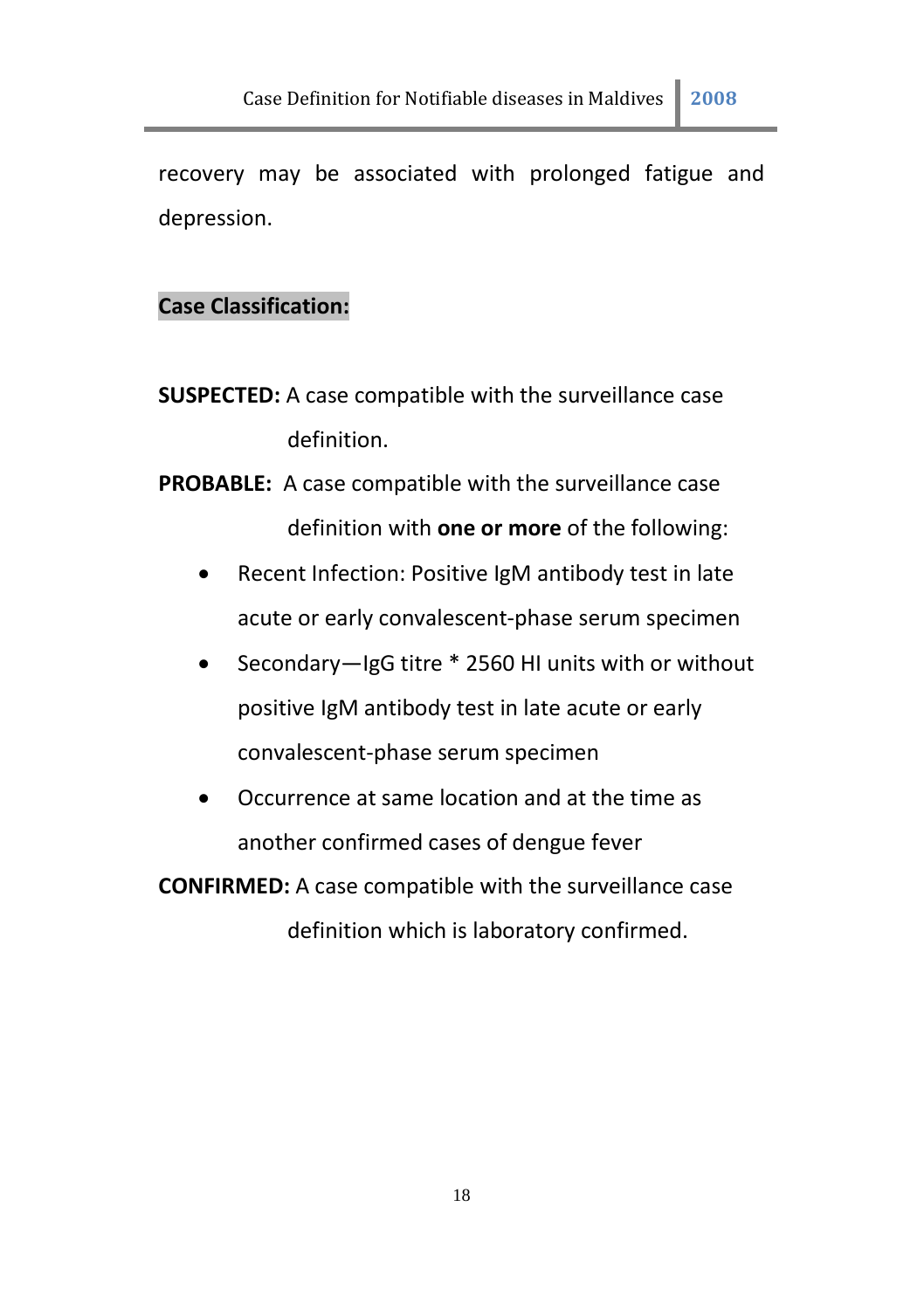#### **DENGUE HAEMORRHAGIC FEVER (DHF):**

A probable case of dengue and haemorrhagic tendency evidenced by one or more of the following:

\* Positive tourniquet test

- \* Petechiae, ecchymosis or purpura
- \* Bleeding from mucosa (mostly epistaxis or bleeding from gums), injection sites or other sites

\* Haematemesis or melena

\* Thrombocytopaenia (platelets 100,000/cu.mm or less) and

\* Evidence of plasma leakage due to increased capillary permeability manifested by **one or more** of the following:

– A >20% rise in haemotocrit for age and sex

– A >20% drop in haemotocrit following treatment with fluids as compared to baseline

– Signs of plasma leakage (pleural effusion, ascites or hypoproteinaemia).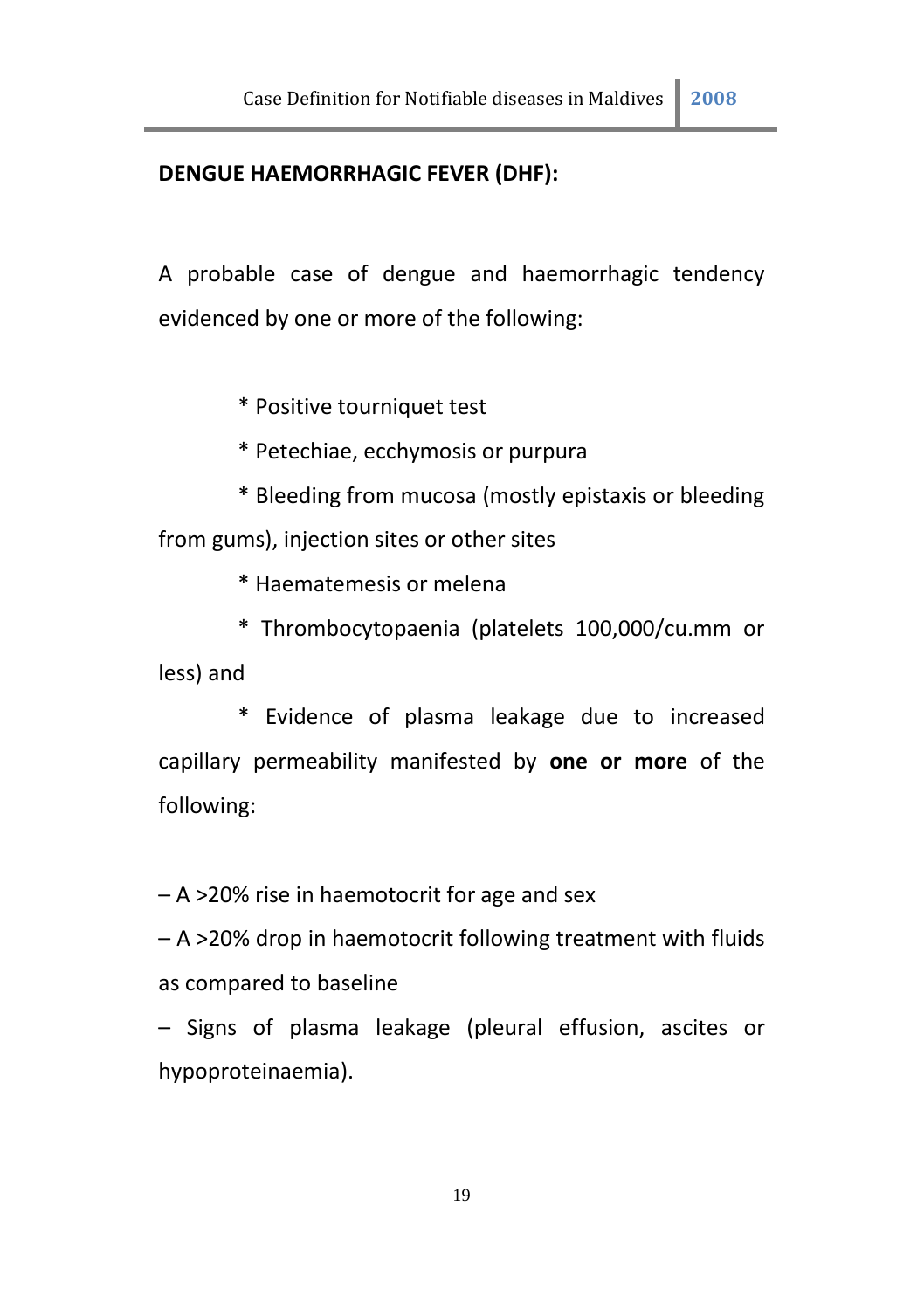#### **DENGUE SHOCK SYNDROME (DSS):**

All the above criteria of DHF plus signs of circulatory failure manifested by rapid and weak pulse, narrow pulse pressure (< or equal to 20 mm Hg); hypotension for age, cold and clammy skin and restlessness.

#### *Laboratory criteria for diagnosis*

**One or more** of the following:

- Isolation of the dengue virus from serum, plasma, leukocytes, or autopsy samples.
- Detection of viral genomic sequences serum, CSF or autopsy tissues by polymerase chain reaction (PCR).
- Demonstration of a fourfold or greater rise in IgG titter to one or more dengue virus antigens serum samples by ELIZA or HI assay.

*Note: The tourniquet test is performed by inflating a blood pressure cuff to a point mid-way between the systolic and diastolic pressures for five minutes. A test is considered positive when 10 or more petechiae per 2.5 cm2 (1 inch) are observed. In DHF, the test usually gives a definite positive result (i.e. >20 petechiae). The test*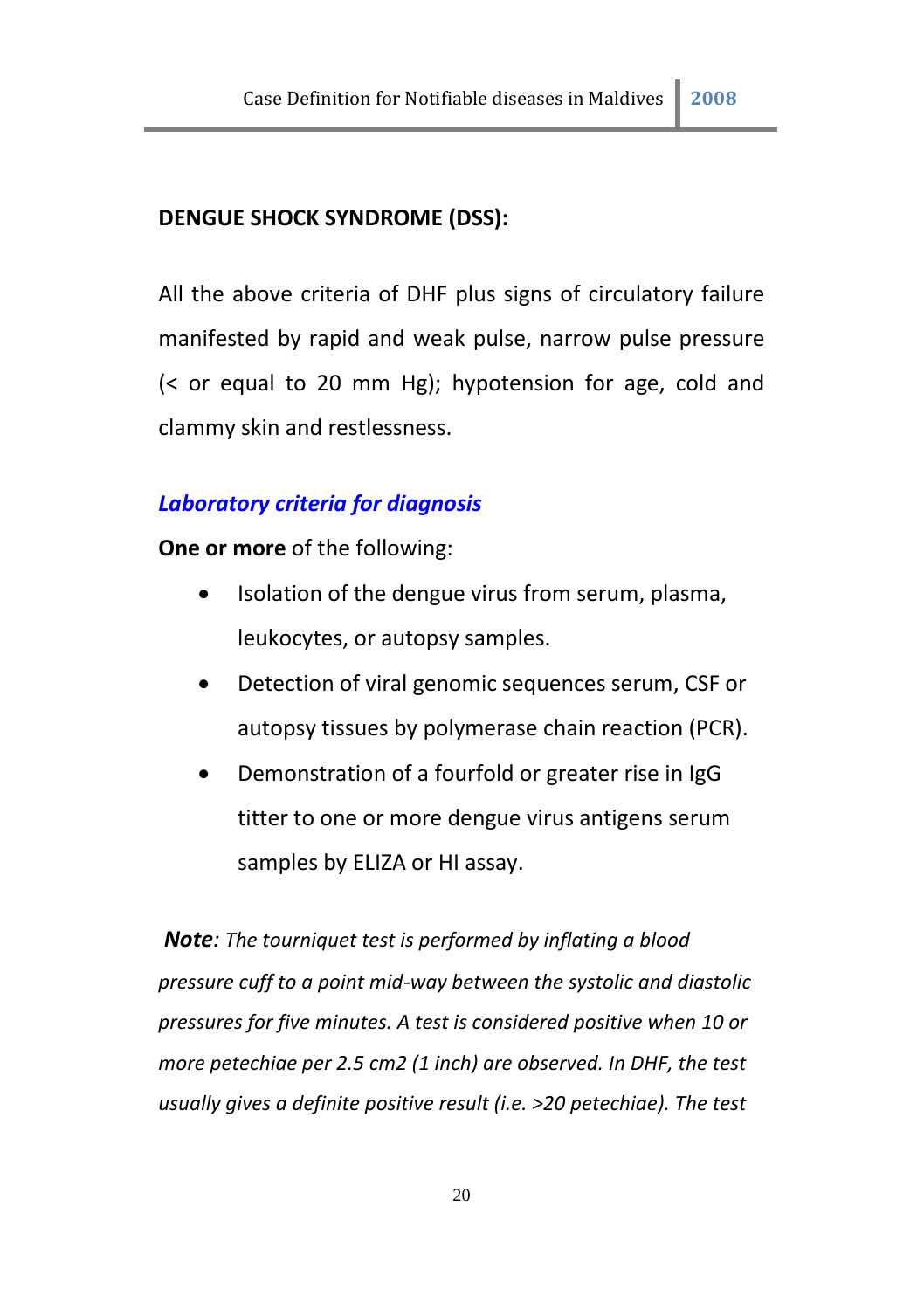*may be negative or mildly positive during the phase of profound shock.*

# **DIARRHOEA**

# *Acute (watery) diarrhoea*

A person with passage of loose watery stools 3 or more per day with or without dehydration.\* \*this definition excludes cholera *(refer to cholera definition in pg 13)*

# *Laboratory criteria for diagnosis*

Laboratory culture of stools may be used to confirm possible outbreaks of specific agents, but is not necessary for case definition.

**Case Classification:** Not applicable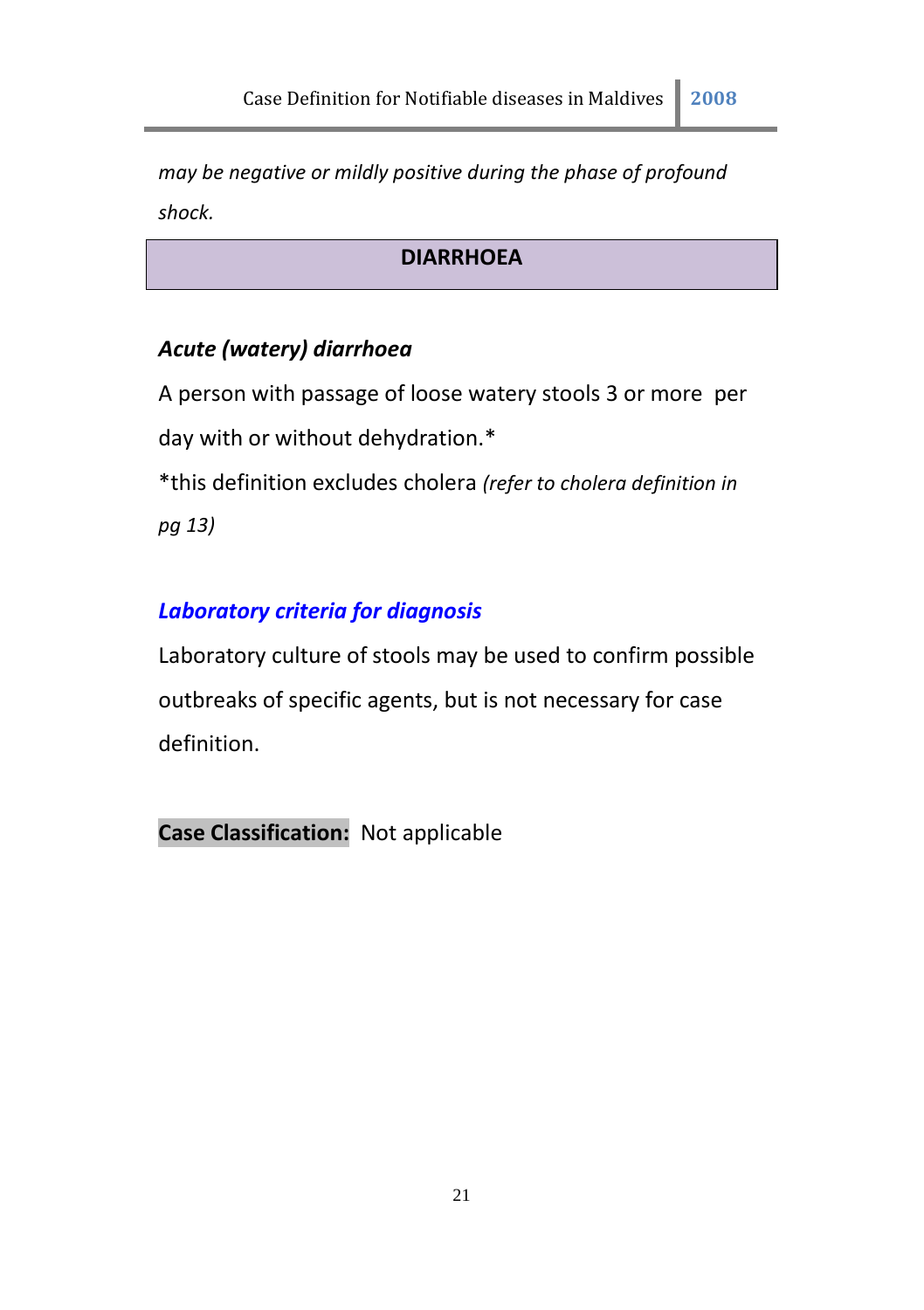# **DYSENTRY**

# **Surveillance Case Definition:**

An illness of variable severity characterized by diarrhea with blood and or mucus and with or without fever, nausea, abdominal cramps, and tenesmus.

# **Case Classification:**

**SUSPECTED:** A case compatible with the surveillance case definition.

**PROBABLE:** Not applicable

**CONFIRMED:** Bacillary dysentry: A suspected case in which

the stools culture isolates a causative bacterial organism.

Amoebic Dysentry: Microscopic

demonstration of trophozoites or cysts in stool samples

collected from patient.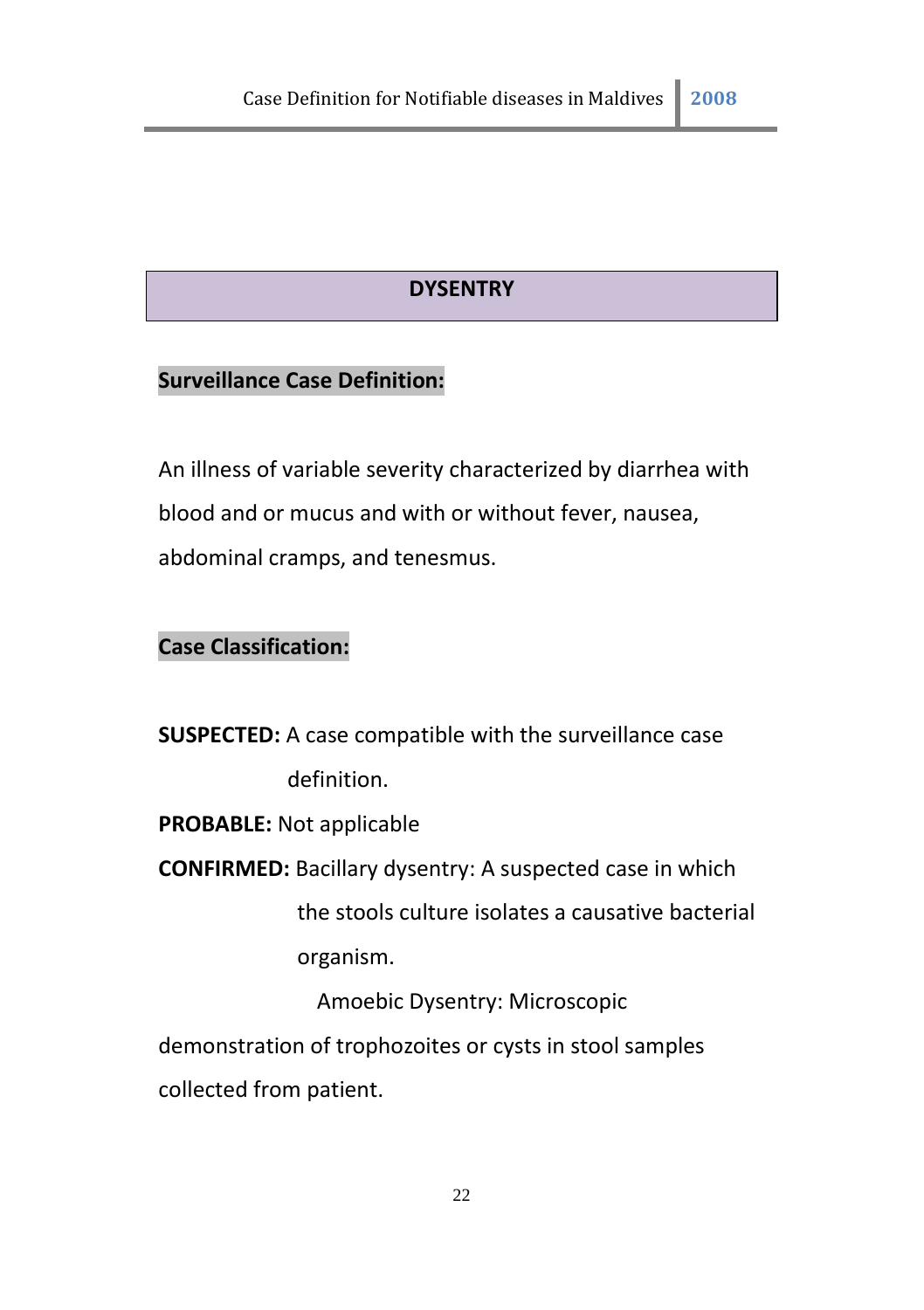#### *Laboratory criteria for diagnosis*

Stool culture and ABST for sensitivity pattern.

#### **DIPHTHERIA**

#### **Surveillance Case Definition:**

An illness of the upper respiratory tract with stridor characterized by laryngitis, pharyngitis or tonsillitis, **and** an adherent membranes of tonsils, pharynx and / or nose.

#### **Case Classification:**

#### **SUSPECTED:** Not Applicable

- **PROBABLE:** A case that meets the surveillance case definition.
- **CONFIRMED:** A probable case that is laboratory confirmed or linked epidemiologically to a laboratory confirmed case.

*Note: Persons with positive C. diphtheria cultures who do not meet the clinical description (i.e. asymptomatic carries) should not be reported as probable or confirmed diphtheria cases.*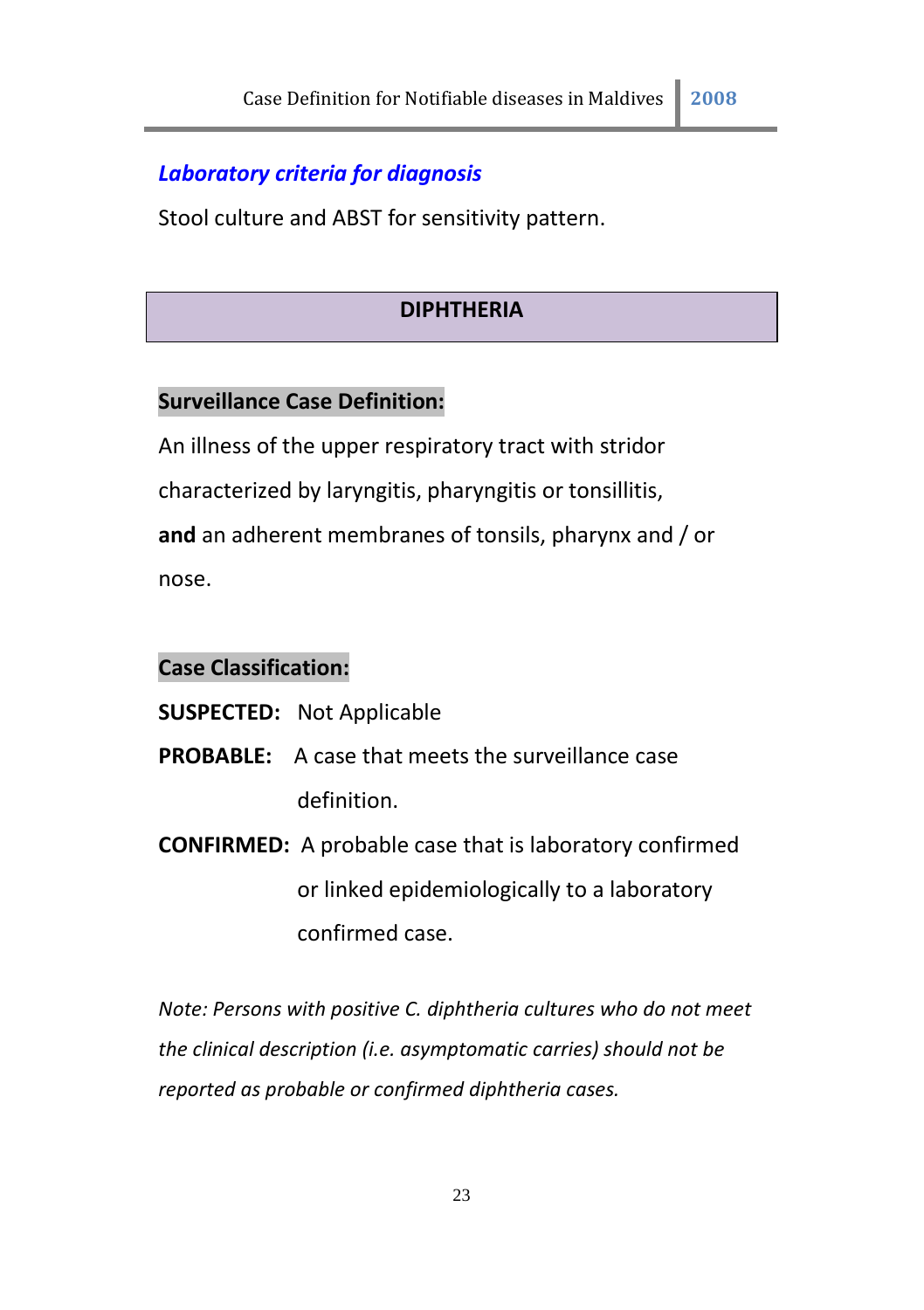# *Laboratory criteria for diagnosis*

Isolation of Corynebacterium diphtheria from a clinical specimen.

#### **ENCEPHALITIS**

#### **Surveillance Case Definition:**

A febrile illness of variable severity associated with neurological features ranging from headache to altered level of consciousness with or without signs and symptoms suggestive of meningitis. Symptoms can include: headache, fever, meningeal signs, seizures, stupor, disorientation, coma, tremors, paresis (generalized), hypertonia, loss of coordination.

# **Case Classification:**

- **SUSPECTED:** A case that is compatible with the clinical description.
- **PROBABLE:** A suspected case with presumptive laboratory results.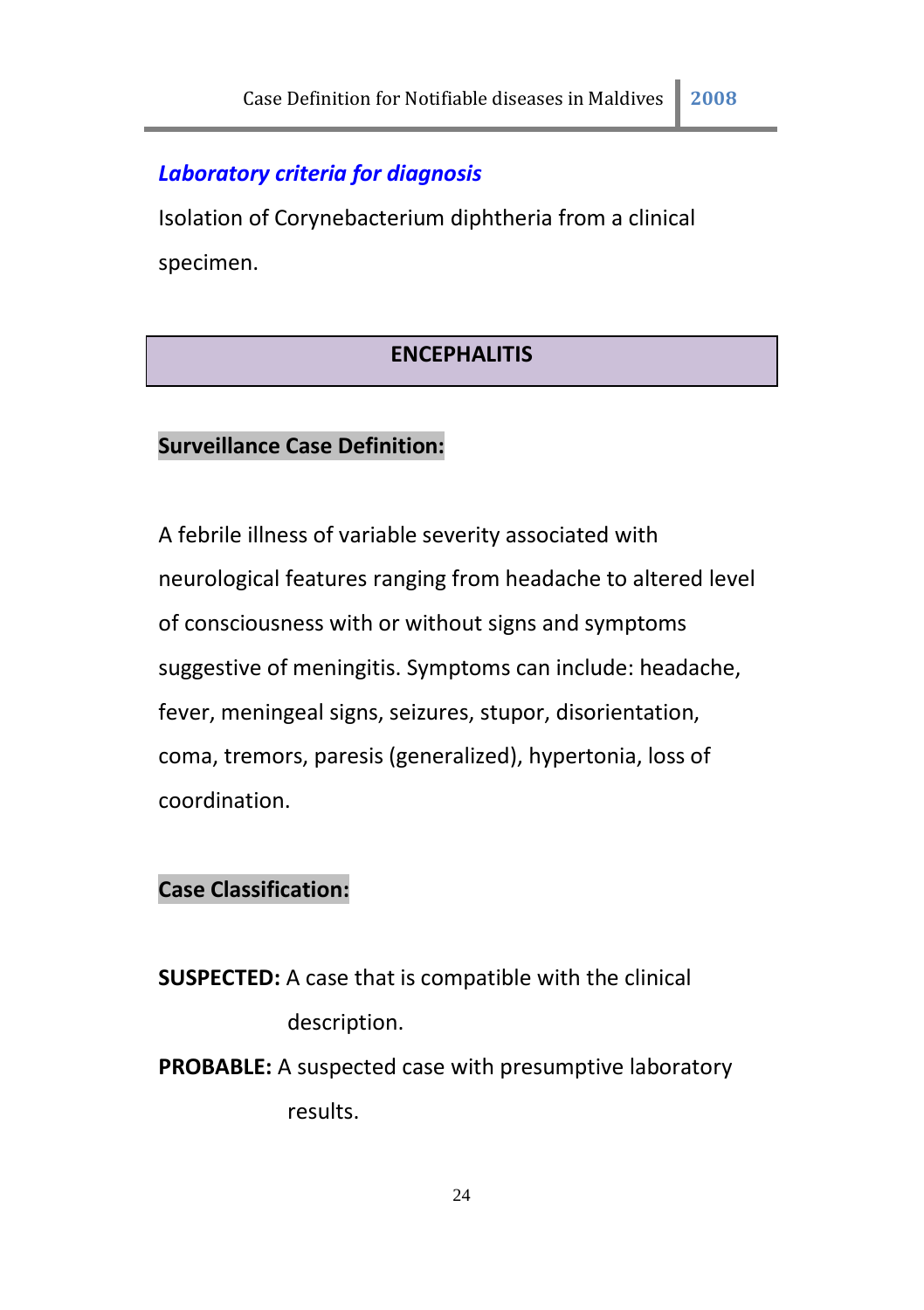# **CONFIRMED:** A suspected case with confirmatory laboratory results.

# *Laboratory criteria for diagnosis:*

#### *Presumptive:*

- Elevated and stable serum antibody titres to virus through ELISA, haemagglutination-inhibition or virus neutralization assays or
- IgM antibody to the virus in the serum.

#### *Confirmatory:*

- Detection of the virus, antigen or genome in brain, spinal cord by immunochemistry or immunoflurescence or PCR
- virus-specific IgM antibody in the CSF by IgM capture ELISA or
- Fourfold or greater rise in virus-specific IgG antibody in paired sera (acute and convalescent phases), ELISA, haemagglutination inhibition test or virus neutralization test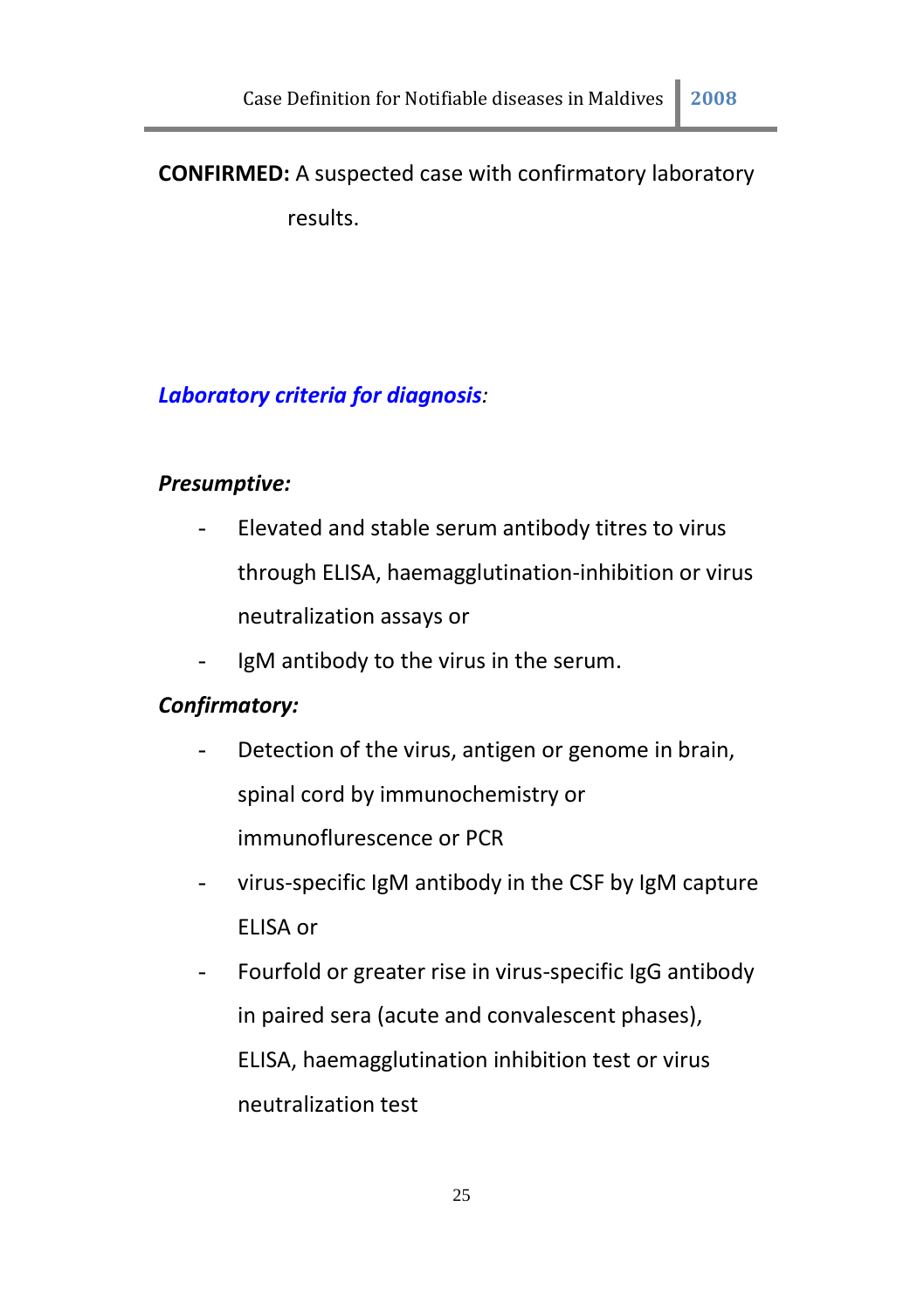# **FILARIA (LYMPHATIC)**

# **Surveillance Case Definition:**

Symptoms vary, depending on what type of parasitic worm has caused the infection, but all infections usually begin with chills, headache, and high fever. There may also be swelling, redness and pain in the arms, legs, or scrotum.

#### **OR**

Hydrocoele, lymphoedema, elephantiasis or chyluria in a resident of a known filarial endemic area or of a person with a travel history to a filarial endemic area for which other causes of these findings have been excluded.

# **Case Classification:**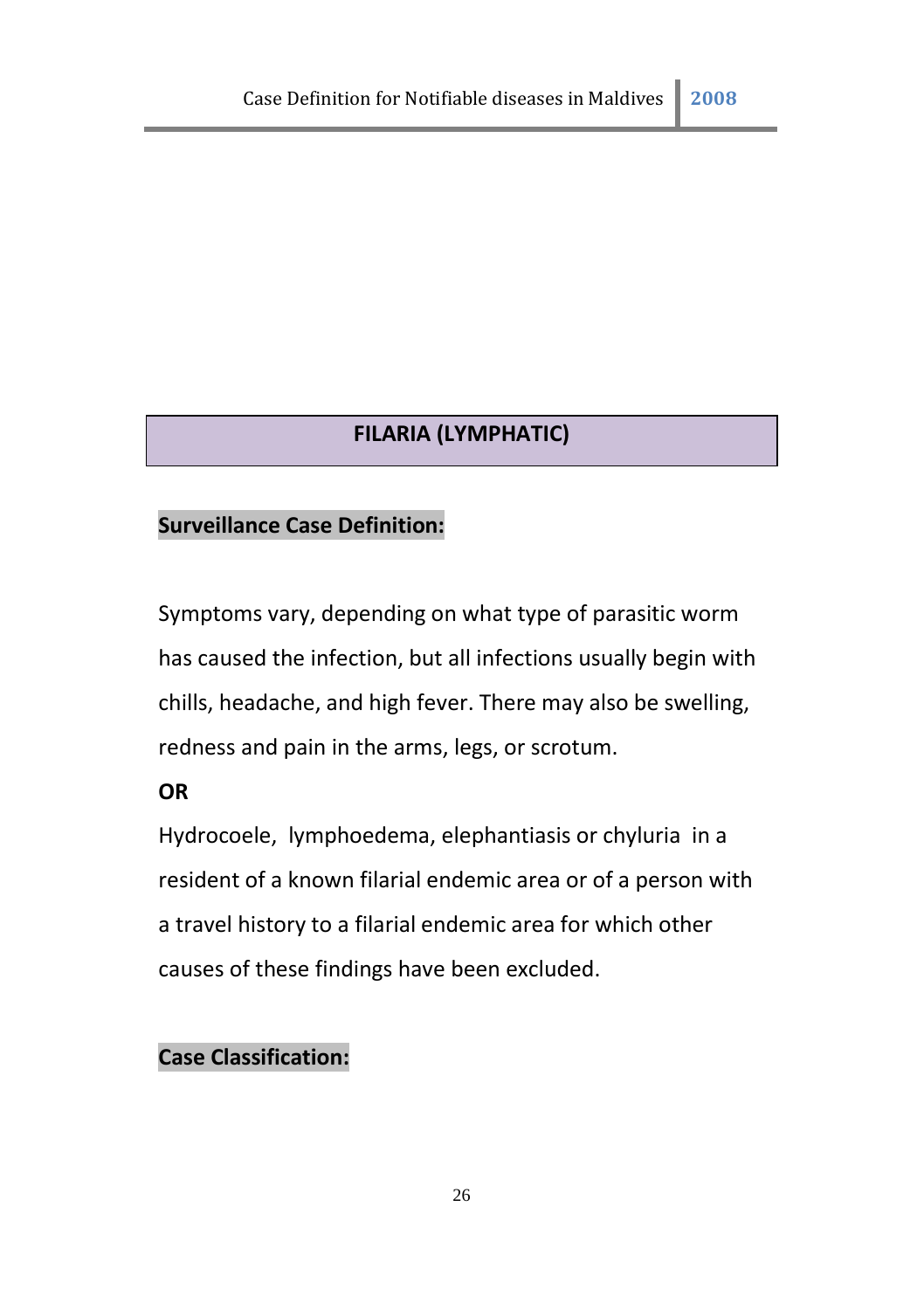#### **SUSPECTED:** Not applicable

**PROBABLE:** A case that meets the surveillance case definition **CONFIRMED:** A person with laboratory confirmation even if he/she does not meet the clinical case definition.

#### *Laboratory criteria for diagnosis*

A diagnosis is confirmed by screening blood specimens for specific filarial antigens or antibodies by ELISA or immunochromatic test cards. Live microfilariae circulate in the peripheral blood at night with greatest concentration between about 10pm and 2am during which blood is collected for microscopic examination.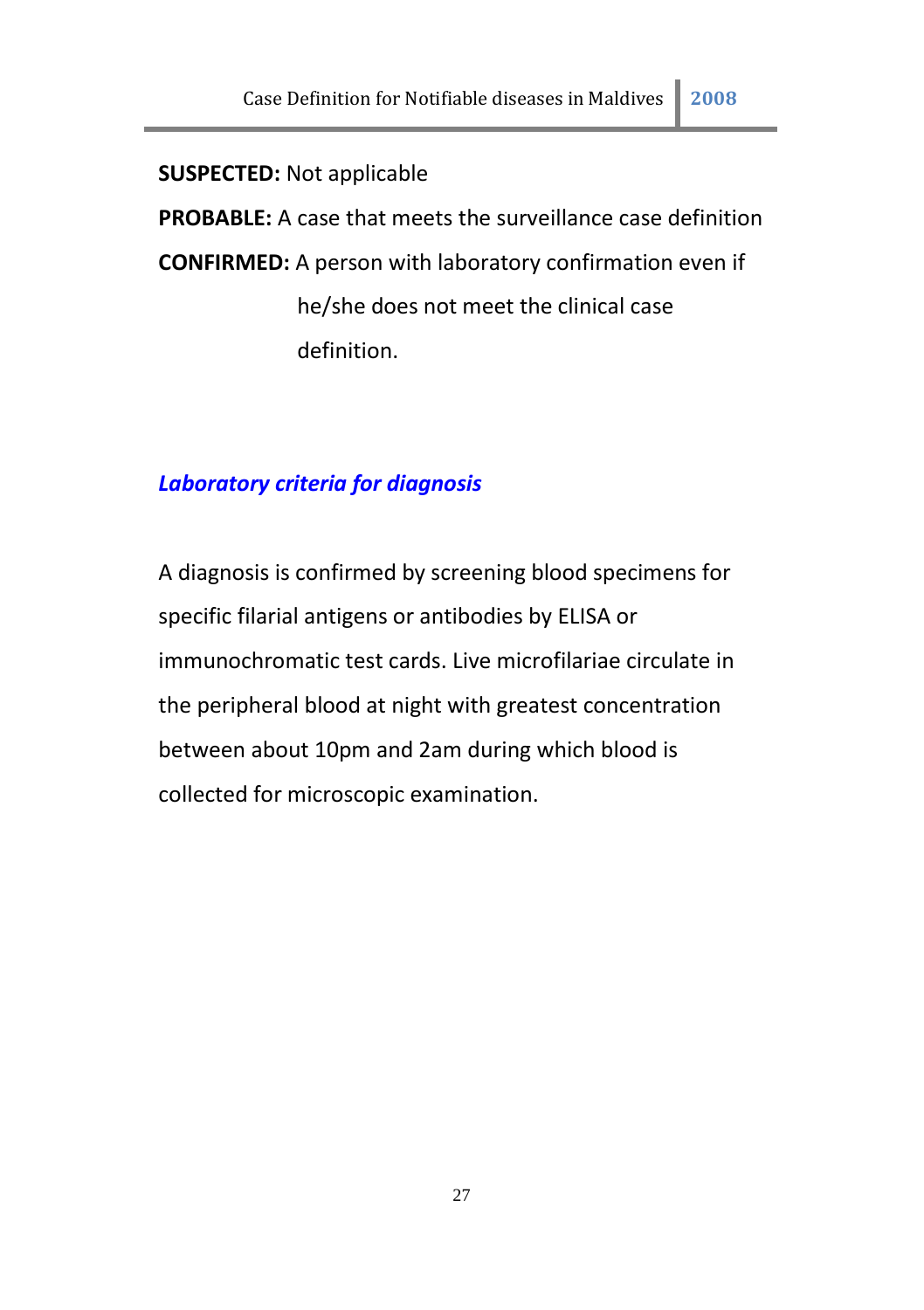#### **FOOD POISONING**

# **Surveillance Case Definition:**

An acute gastroenteritis in a person linked to an ingested food (solid or liquid) OR an outbreak of acute gastroenteritis in two or more persons linked by common exposure to a food (solid or liquid) ingested.

# **Case Classification:**

- **SUSPECTED:** A case that meets the surveillance case definition.
- **PROBABLE:** Not applicable
- **CONFIRMED:** A suspected case in which laboratory investigation confirms the presence of one or more food borne pathogens in a clinical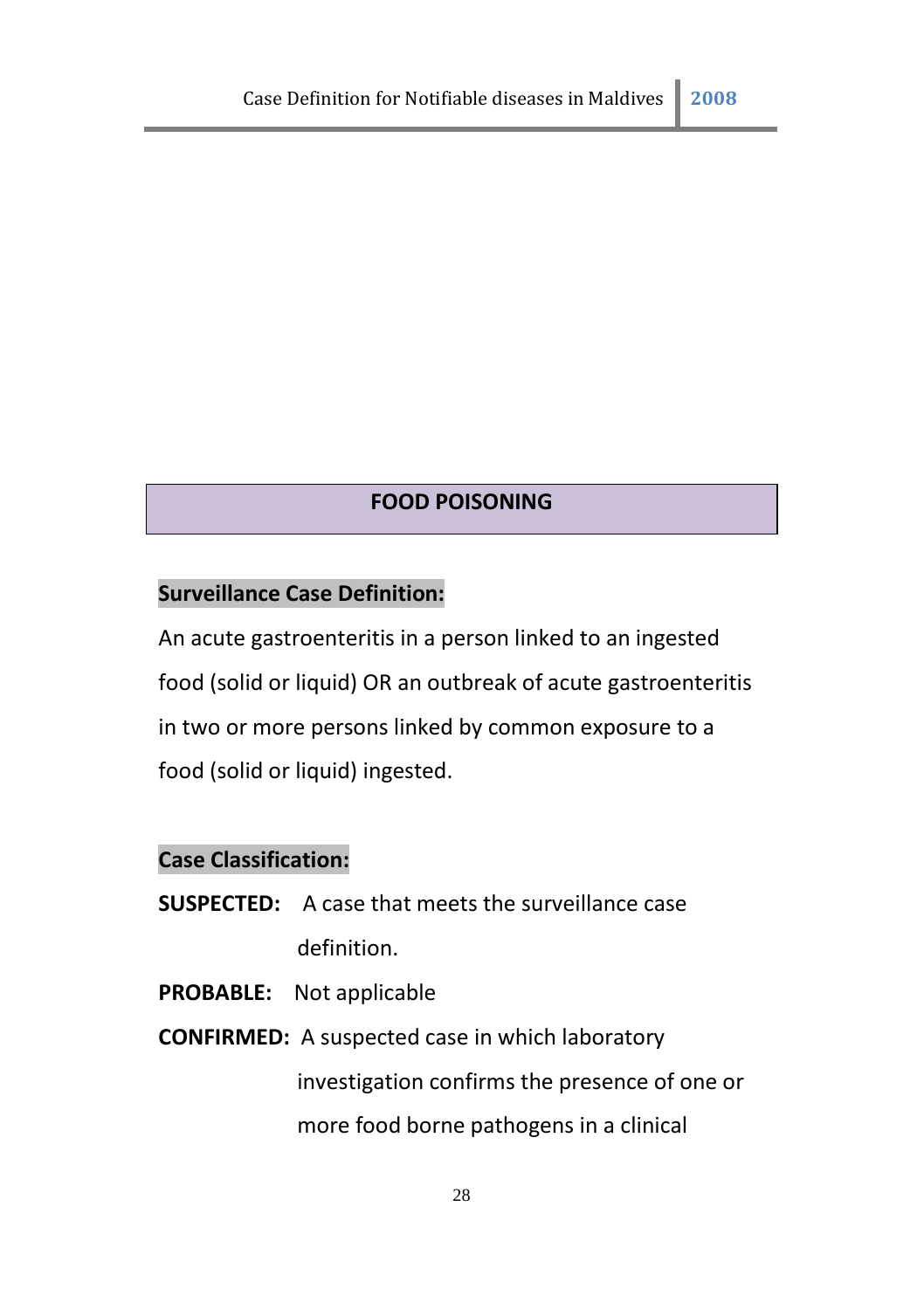specimen.

# *Laboratory criteria for diagnosis*

 Isolation of certain food borne organism (eg. Salmonella) or toxins from relevant clinical samples.

 $\triangleleft$  Isolation of suspected organism in sufficient quantities from incriminated food samples or detection of toxins from food samples.

# **HAND FOOT AND MOUTH DISEASE**

# **Surveillance Case Definition:**

An illness caused by a virus, commonest being Coxsackie virus (A16) and Enterovirus 71. The incubation period of the illness is often 3 -5 days. The disease is generally mild and self-limiting. A person with HFMD usually presents with the following symptoms:

- Fever for 2-3 days
- Sore throat
- Mouth ulcers, rash & vesicles over extremities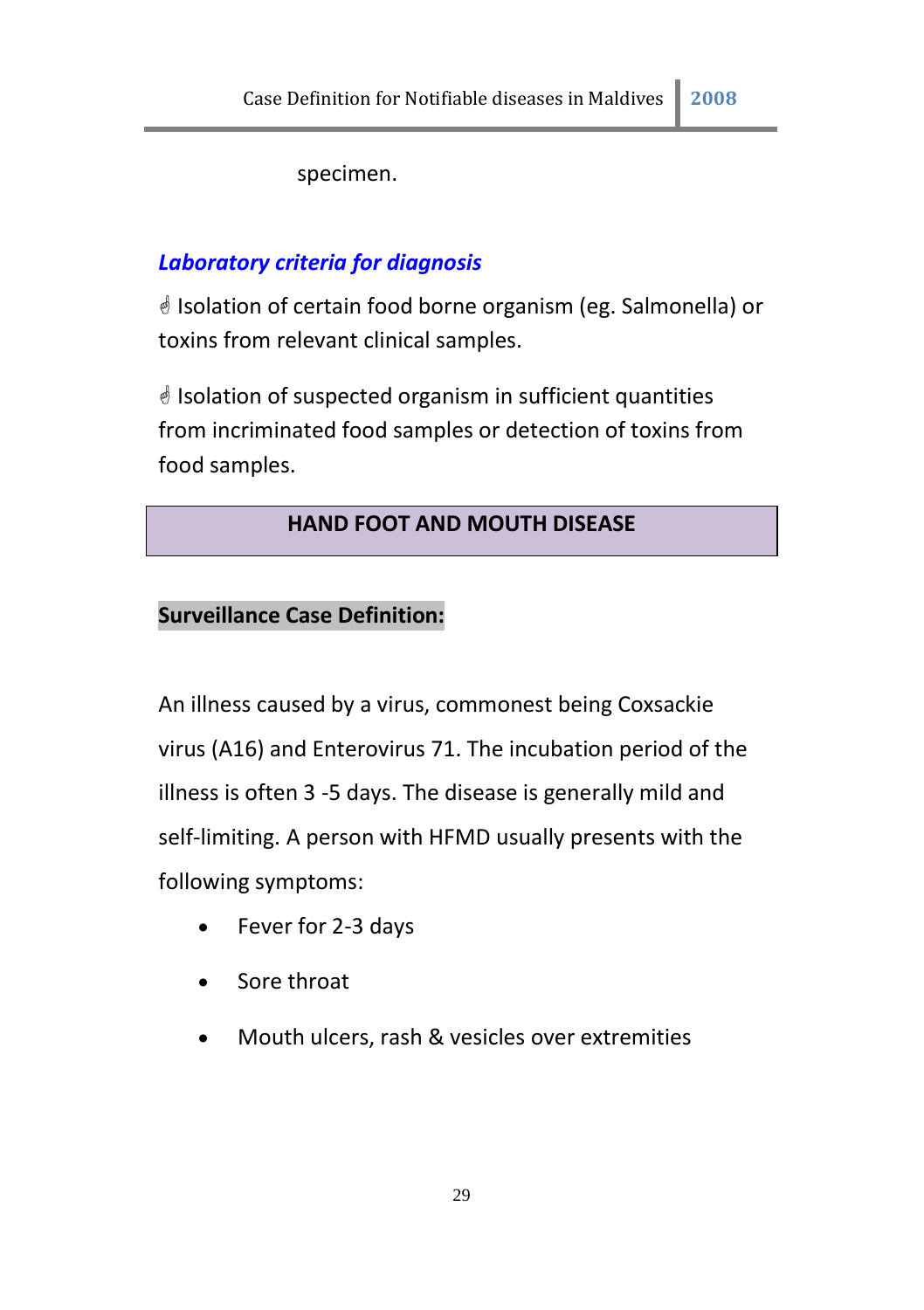HMFD is spread through direct contact with the respiratory droplets, saliva, faeces or blister fluid of an infected person and indirectly by contaminated articles.

# **HEPATITIS (VIRAL)**

#### **Surveillance Case Definition:**

#### *Hepatitis A and E:*

Acute illness including fever, acute jaundice, dark urine, anorexia, malaise, extreme fatigue, and right upper quadrant tenderness with or without abdominal discomfort and diarrhoea.

#### *Hepatitis B and C:*

Acute illness including acute jaundice, dark urine, anorexia, malaise, extreme fatigue, and right upper quadrant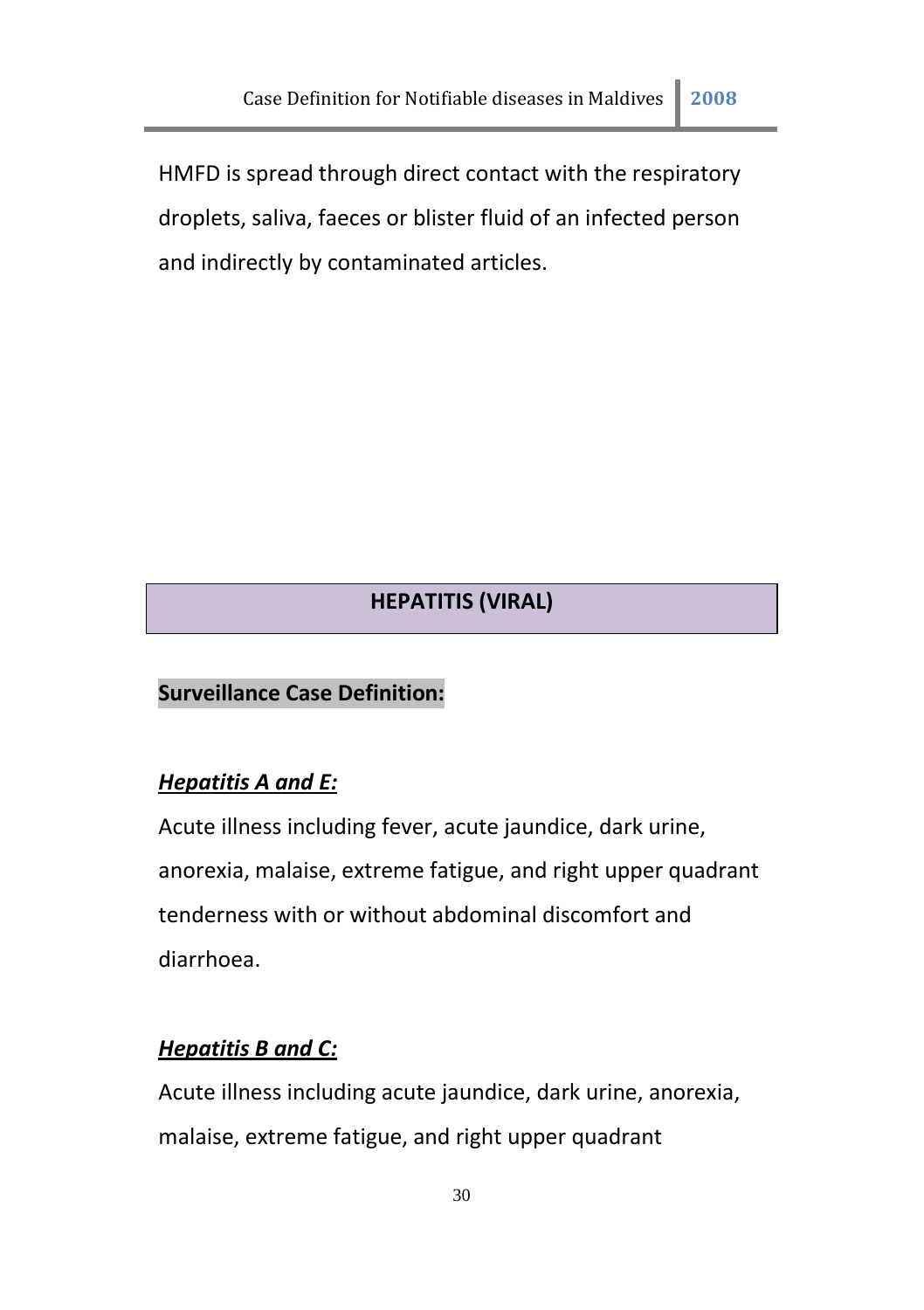tenderness

# **Case Classification:**

**SUSPECTED:** A case that is compatible with the surveillance

case definition

**PROBABLE:** Not applicable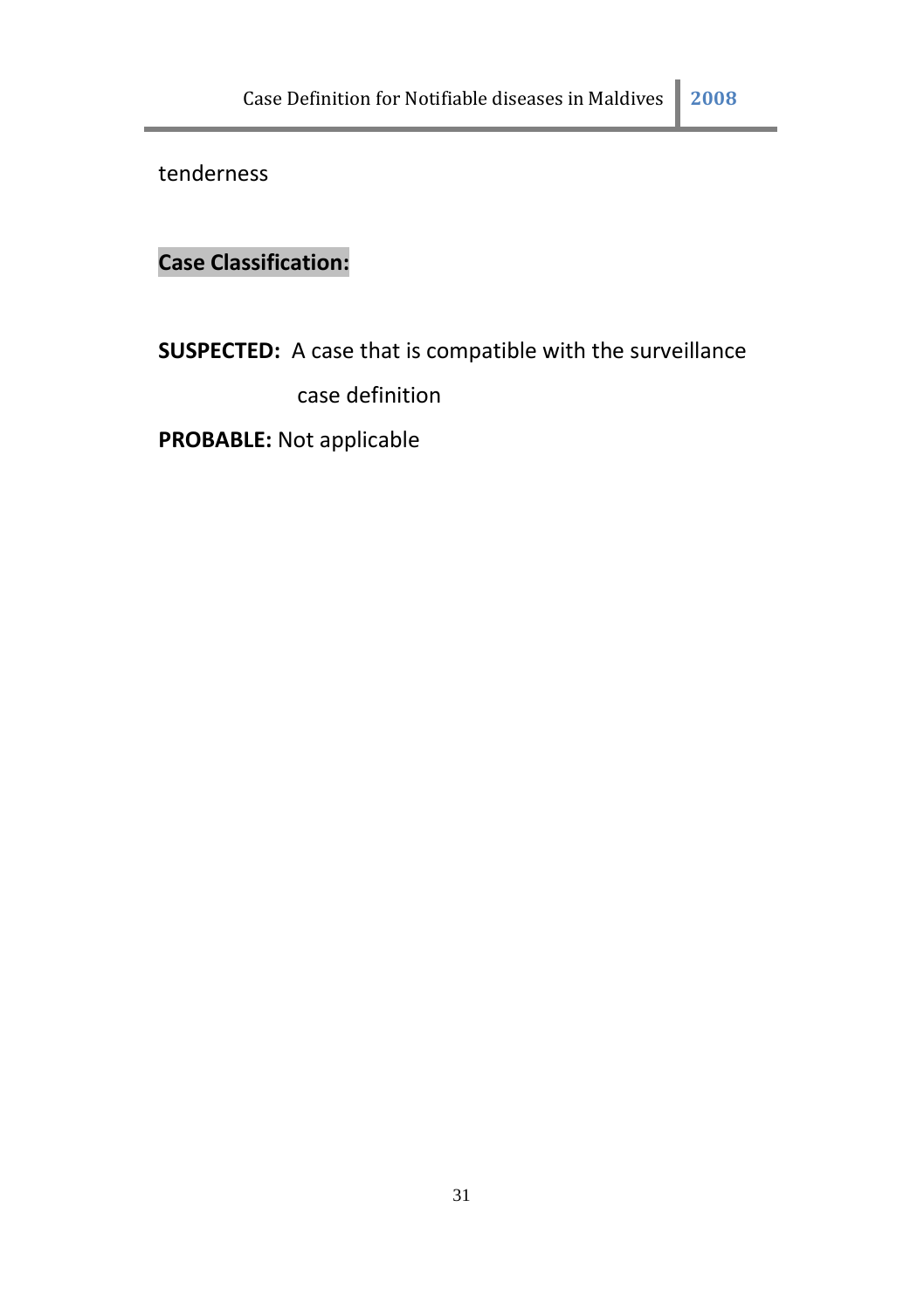#### **CONFIRMED:**

*Hepatitis A*: A suspected case that is laboratory confirmed for Hepatitis A only or a case compatible with the clinical description, in a person who has an epidemiological link with a laboratory confirmed case of hepatitis A.

*Hepatitis B and C*: A suspected case who is laboratory confirmed.

#### *Laboratory criteria for diagnosis*

*Hepatitis A*: Demonstration of Hepatitis A IgM Antibody in a serum sample.

*Hepatitis B*: Demonstration of Hepatitis B surface antigen (HBsAg) or HBc antigen IgM in a serum sample.

*Hepatitis C*: Demonstration of Hepatitis C antibodies (anti-HCV) in a serum sample.

*Hepatitis E*: Demonstration of Hepatitis E antibodies (anti-HEV) in a serum sample.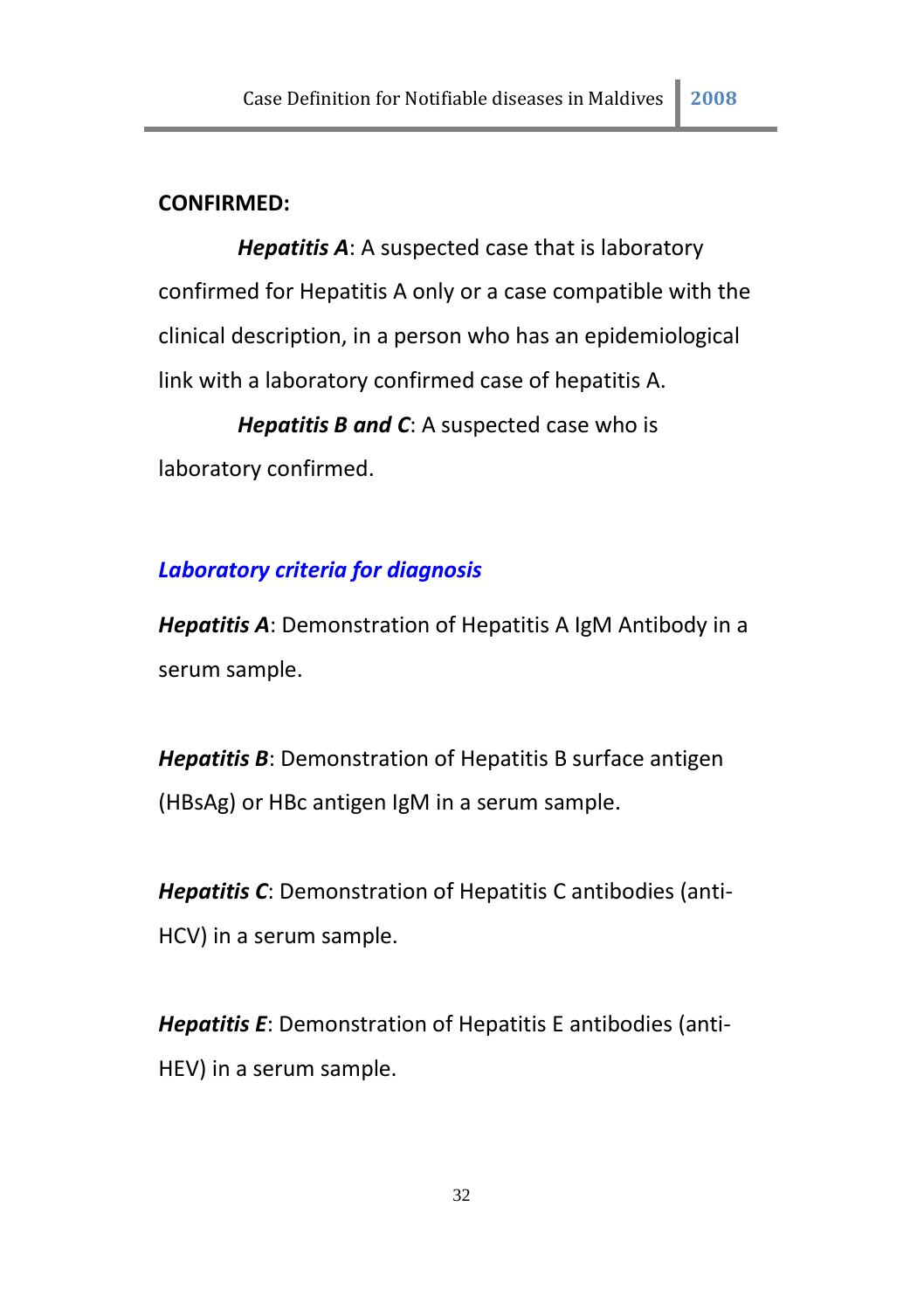#### **LEPROSY**

#### **Surveillance Case Definition:**

The clinical manifestations of the disease vary in a continuous spectrum between the two polar forms, lepromatous and tuberculoid leprosy:

- In lepromatous (multibacillary) leprosy, nodules, papules, macules and diffuse infiltrations are bilateral symmetrical and usually numerous and extensive; involvement of the nasal mucosa may lead to crusting, obstructed breathing and epistaxis; ocular involvement leads to iritis and keratitis
- In tuberculoid (paucibacillary) leprosy, skin lesions are single or few, sharply demarcated, anaesthesic or hypoaesthesic, and bilateral asymmetrical, involvement of peripheral nerves tends to be severe
- Borderline leprosy has features of both polar forms and is more labile
- Indeterminate leprosy is characterized by hypopigmented maculae with ill-defined borders; if untreated, it may progress to tuberculoid, borderline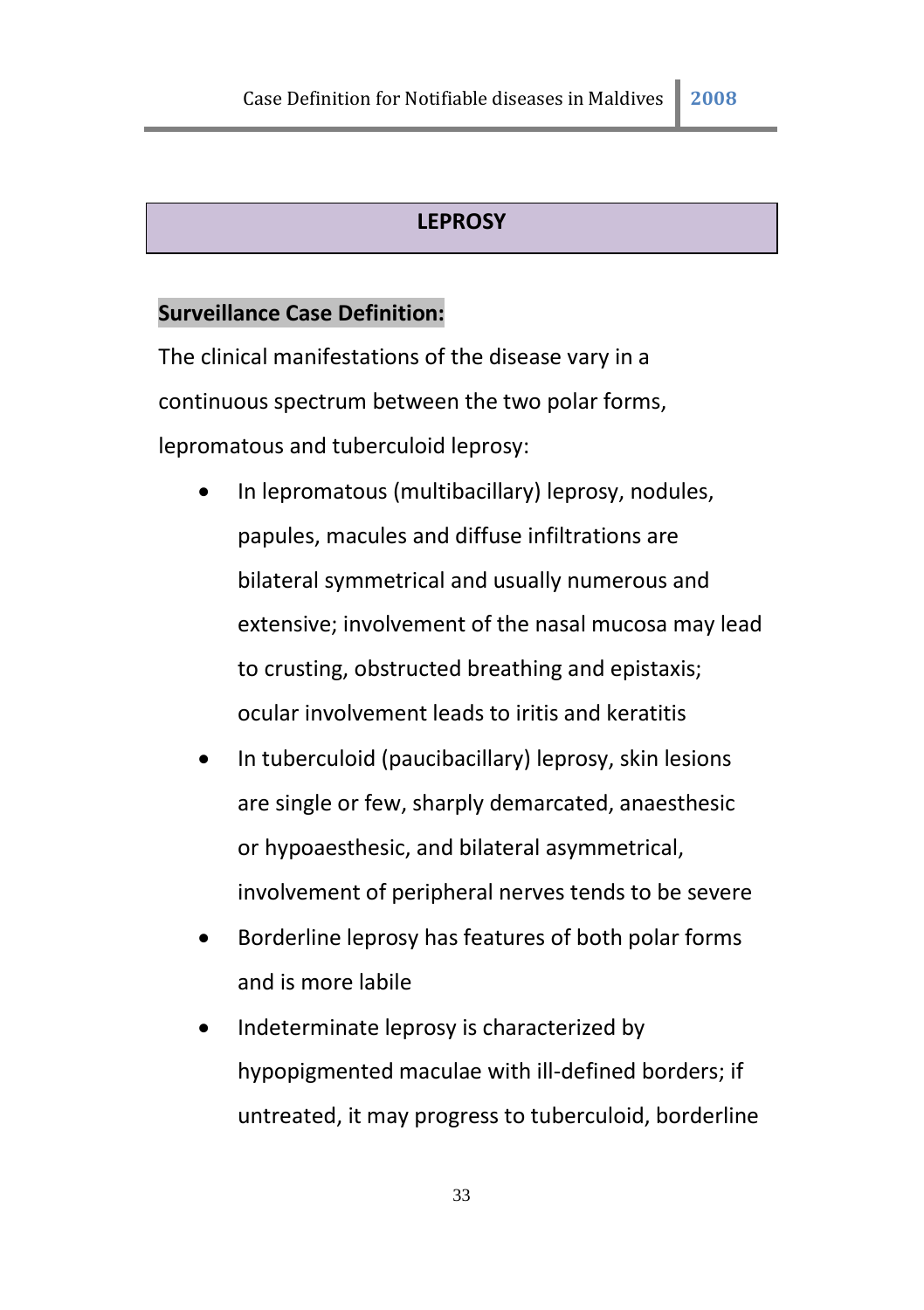# or lepromatous disease

# **Case Classification:**

WHO operational definition:

A case of leprosy is defined as a person showing one or more of the following features, and who as yet has to complete a full course of treatment:

- Hypopigmented or reddish skin lesions with definite loss of sensation
- Involvement of the peripheral nerves, as demonstrated by definite thickening with loss of sensation
- Skin smear positive for acid-fast bacilli

Classification (microbiological): Paucibacillary (PB): includes all smear-negative cases Multibacillary (MB): includes all smear-positive cases

# **Classification (clinical):**

Paucibacillary single lesion leprosy: 1 skin lesion Paucibacillary leprosy: 2 to 5 patches or lesions on the skin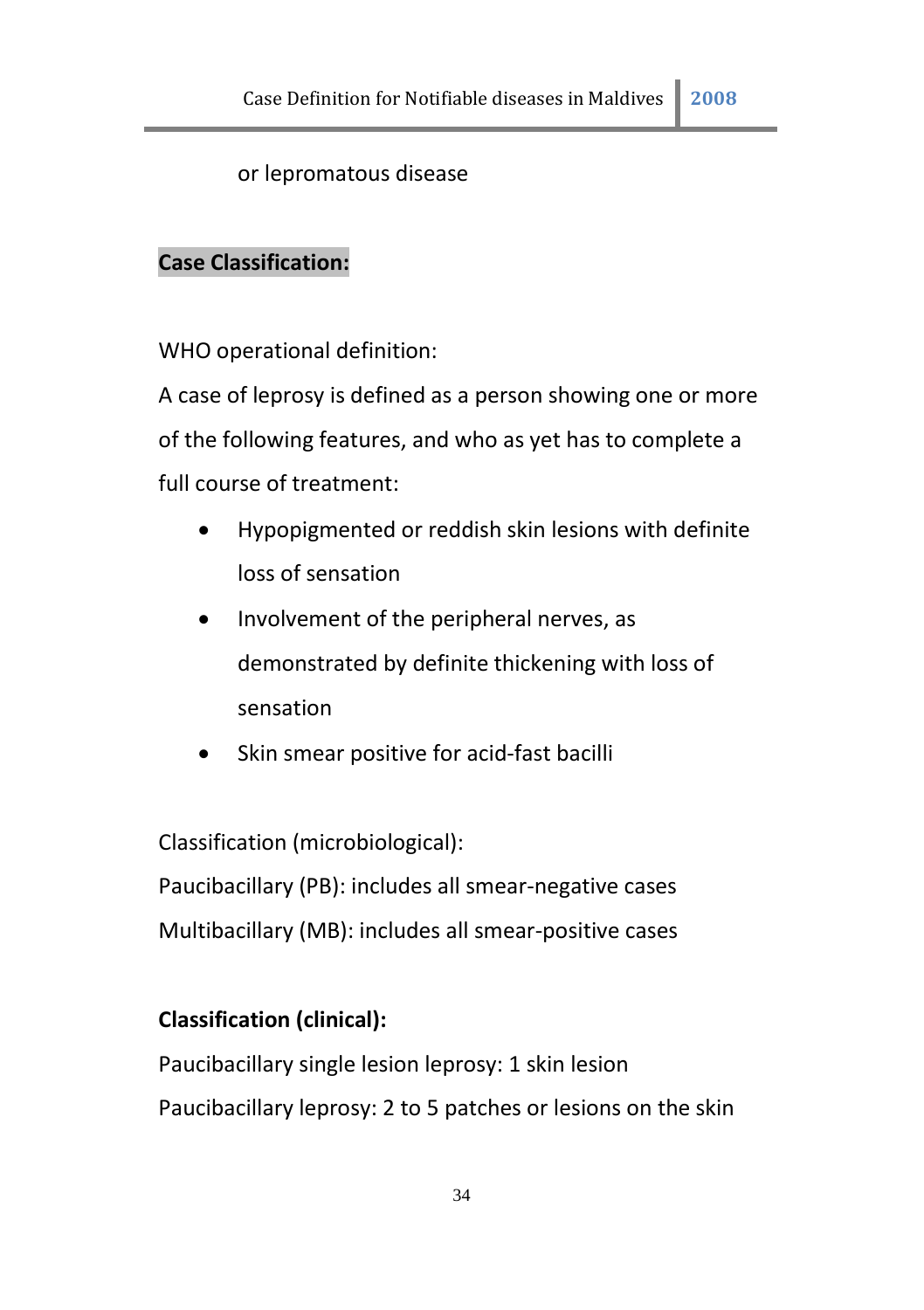#### Multibacillary leprosy: >5 patches or lesions on the skin

#### **MALARIA**

#### **Surveillance Case Definition:**

Signs and symptoms vary, but most patients experience fever. Common associated symptoms include headache, back pain, chills, sweats, myalgia, nausea, vomiting, diarrhoea and cough.

#### **Case Classification:**

*Uncomplicated malaria:* A person showing signs and symptoms of malaria, with or without microscopic confirmation, who requires antimalarial treatment.

**Severe malaria:** a patient requires hospitalization foe a febrile disease and is treated for severe malaria. The diagnosis should preferably be confirmed microscopically.

#### *Laboratory criteria for diagnosis*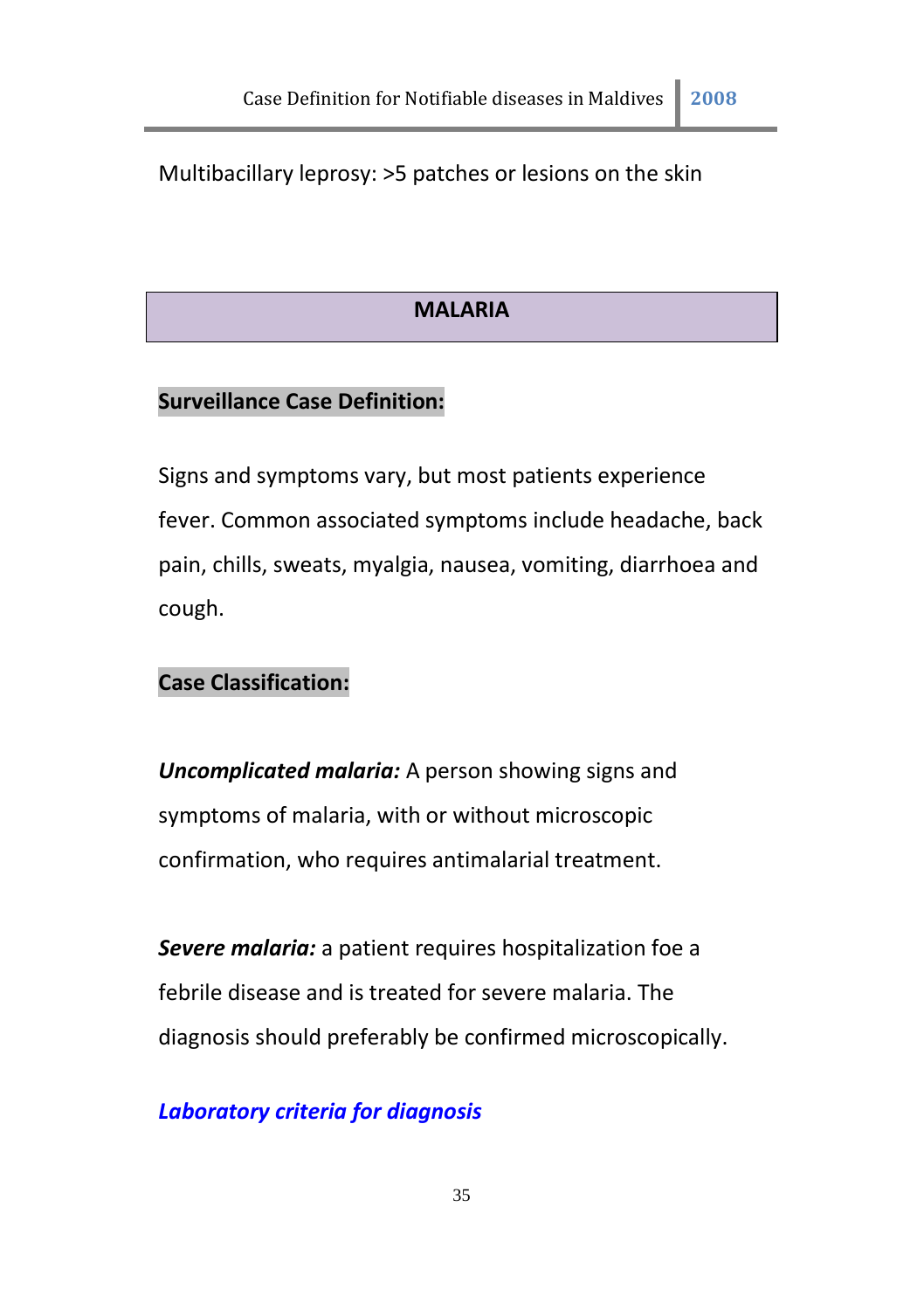Demonstration of malaria parasites in blood films.

# **MEASLES**

#### **Surveillance Case Definition:**

Any person with:

Fever and Maculopapular (i.e. non-vesicular) rash and at

least one of the following: Cough, coryza (i.e., runny nose) or

conjunctivitis (i.e. red eyes)

#### **Case Classification:**

- **SUSPECTED:** A case that meets the surveillance case definition
- **PROBABLE:** Not applicable
- **CONFIRMED:** A case that meets the surveillance case definition and that is laboratory confirmed or linked epidemiological by to a laboratoryconfirmed case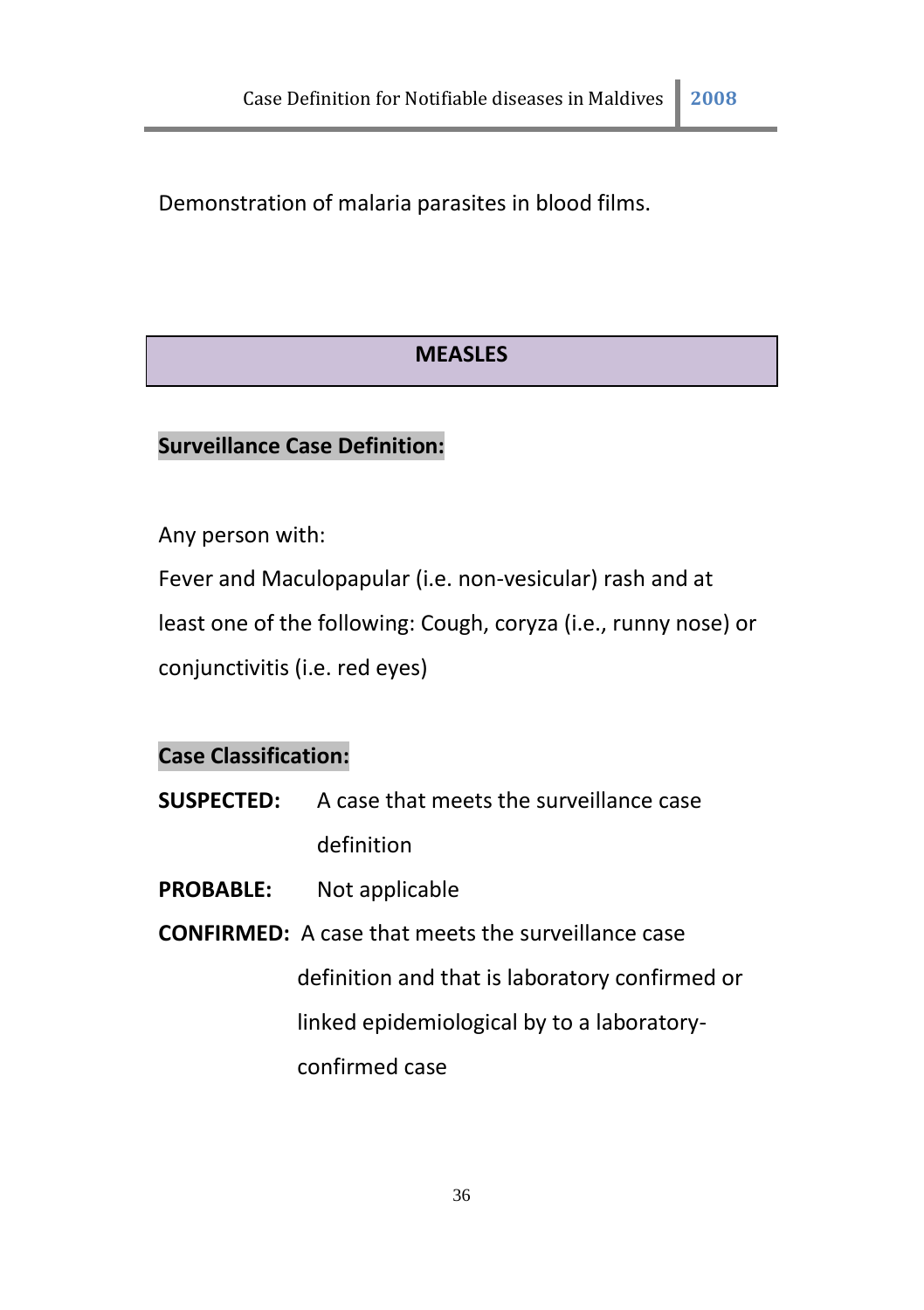# *Laboratory criteria for diagnosis*

- At least a four fold increase in antibody titre or isolation of measles virus or
- Presence of measles specific IgM antibodies

# **MENINGITIS**

# **Surveillance Case Definition:**

An illness with sudden onset of fever (>38.5 $\mathrm{^0}$ C rectal or ( $>38.0^{\circ}$ C axillary) and one or more of the following

- Neck stiffness
- Altered consciousness
- Other meningeal sign or petechial or purpural rash In patients <1 year, suspect meningitis when fever accompanied by bulging fontanelle.

# **Case Classification:**

- **SUSPECTED:** A case that meets the surveillance case definition
- **PROBABLE:** A suspected case as defined above **and** Turbid CSF (with or without positive Gram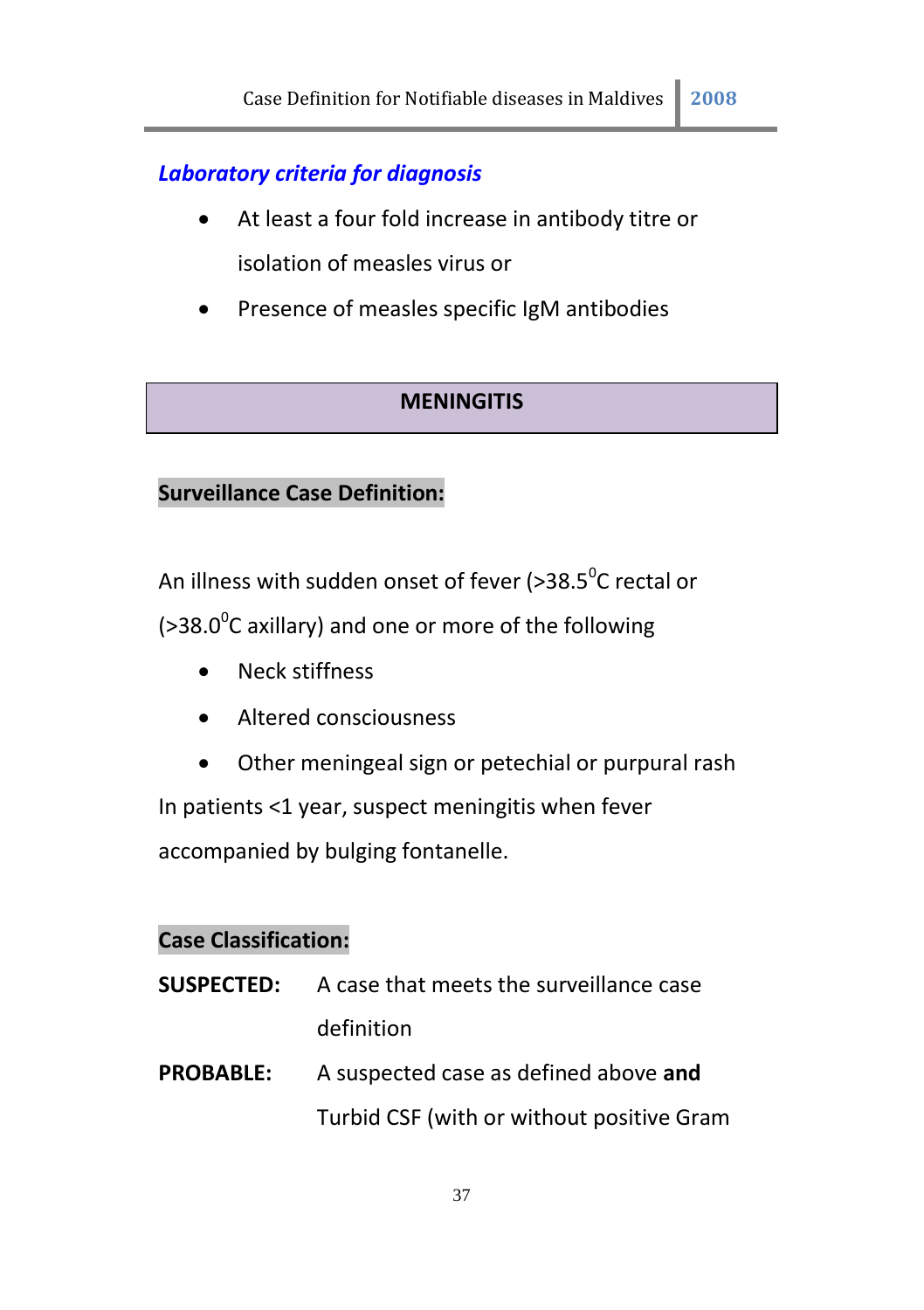stain) and elevated white cells counts in the

CSF **or**

Ongoing epidemic and epidemiological link

to a confirmed case

**CONFIRMED:** A suspected or probable case with laboratory confirmation.

# *Laboratory criteria for diagnosis*

- Positive CSF antigen detection **or**
- **•** Positive CSF culture

# **MUMPS**

# **Surveillance Case Definition:**

An illness with acute onset of unilateral or bilateral tender, self-limited swelling of the parotid or other salivary gland, lasting 2 or more days, and without other apparent cause.

#### **Case Classification:**

**SUSPECTED:** A case that meets the surveillance case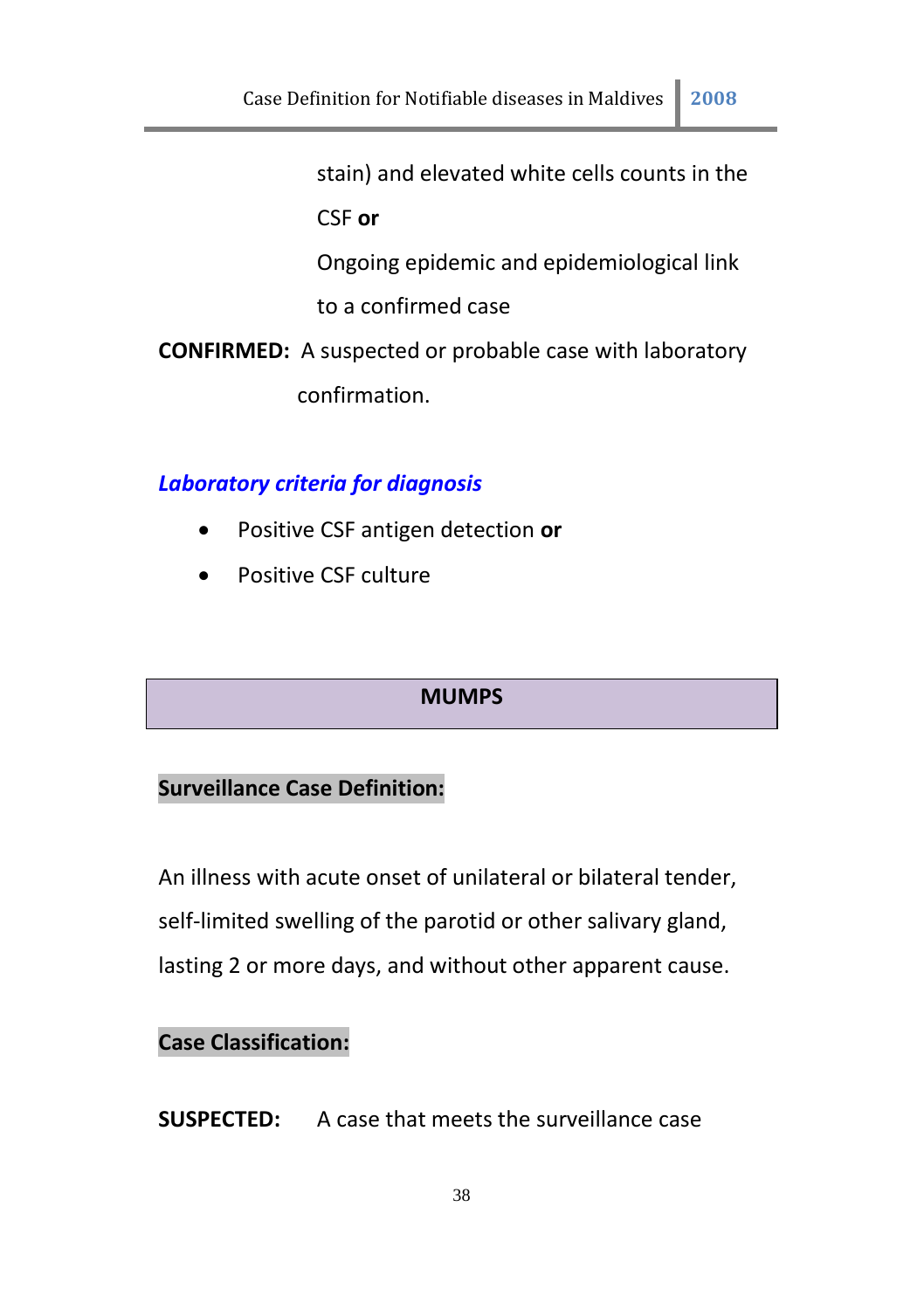#### definition

| <b>PROBABLE:</b> | Not applicable |
|------------------|----------------|
|------------------|----------------|

**CONFIRMED:** A suspected case positive for Mumps specific IgM antibody.

# *Laboratory criteria for diagnosis*

Demonstration of mumps specific IgM antibody in a single serum sample.

# **NEONATAL TETANUS**

# **Surveillance Case Definition:**

Any neonatal death between 3 – 28 days of age in which the cause of death is unknown.

OR

Any neonate reported as having suffered from neonatal

tetanus between 3 -28 days of age and not investigated.

**Case Classification:**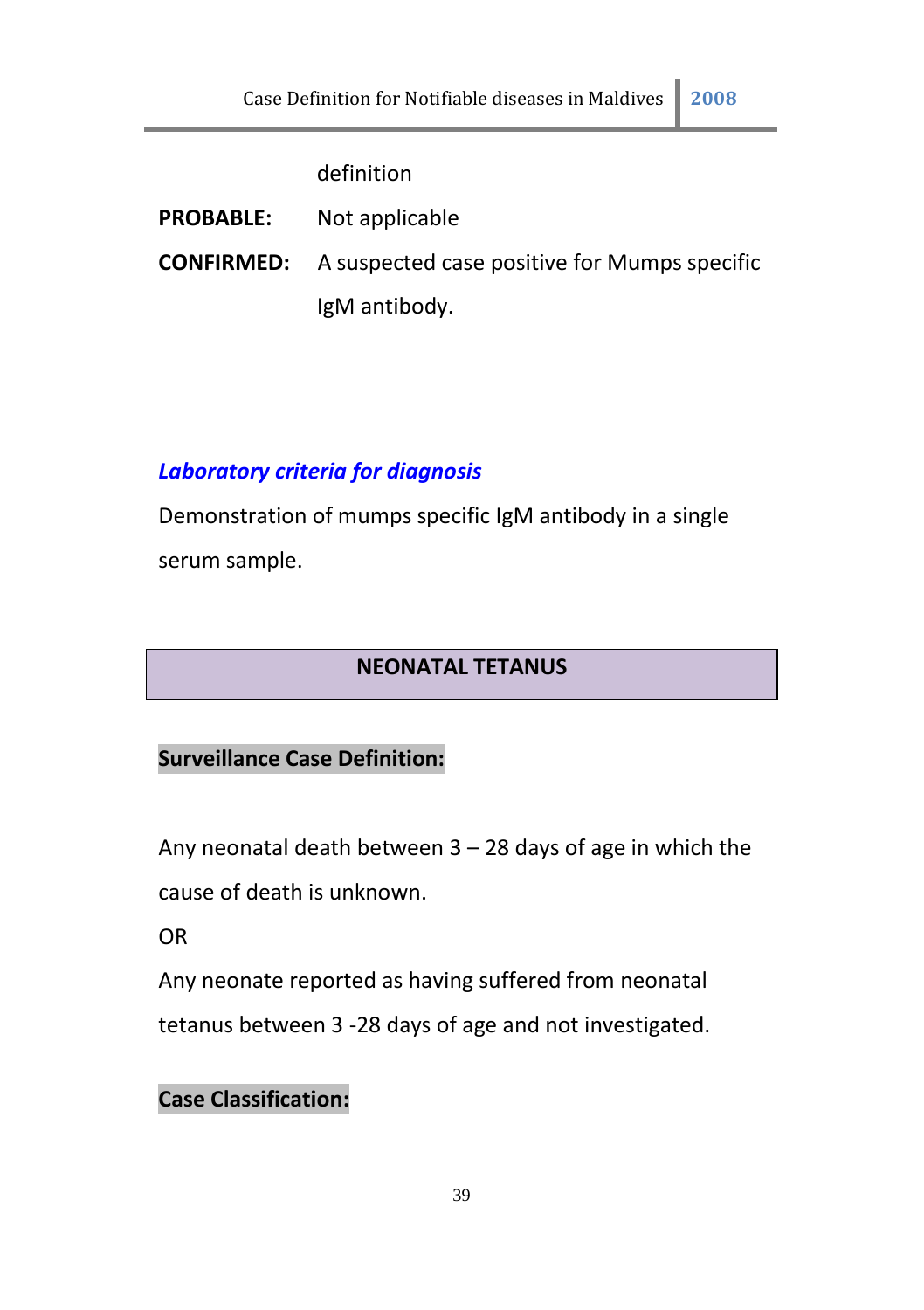- **SUSPECTED:** Any neonatal death between 3 -28 days of age in which the cause of death is unknown; or any neonate reported as having suffered from neonatal tetanus between 3 -28 days of age and not investigated.
- **PROBABLE:** Not applicable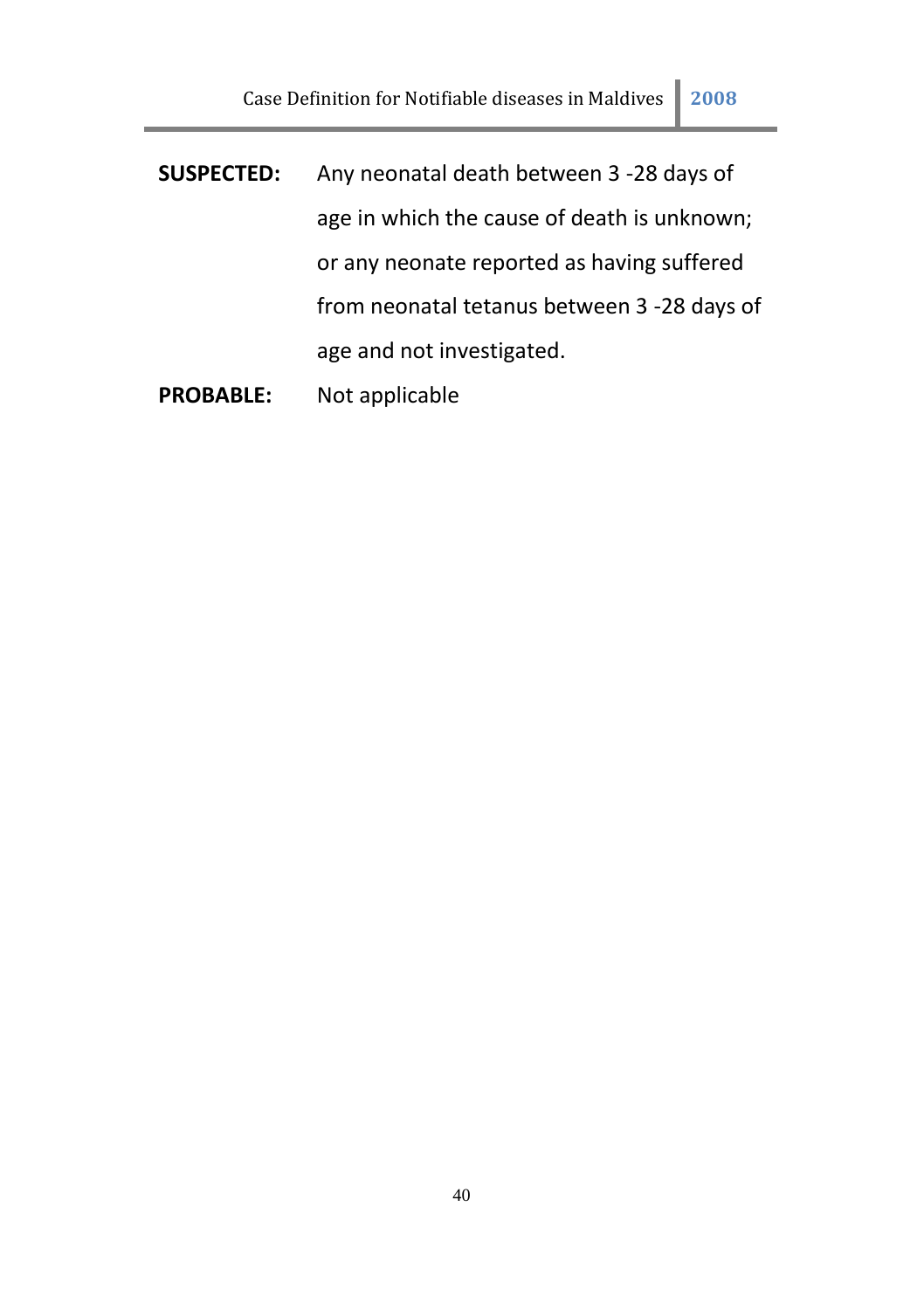**CONFIRMED:** Any neonate with a normal ability to suck and cry during the first two days of life, and who between 3 and 38 days of age cannot suck normally, and become stiff or has convulsion (i.e. jerking of the muscles) or both.

Hospital-reported cases of neonatal tetanus are considered confirmed.

# *Laboratory criteria for diagnosis*

The diagnosis is purely clinical and does not depend upon laboratory or bacteriological confirmation.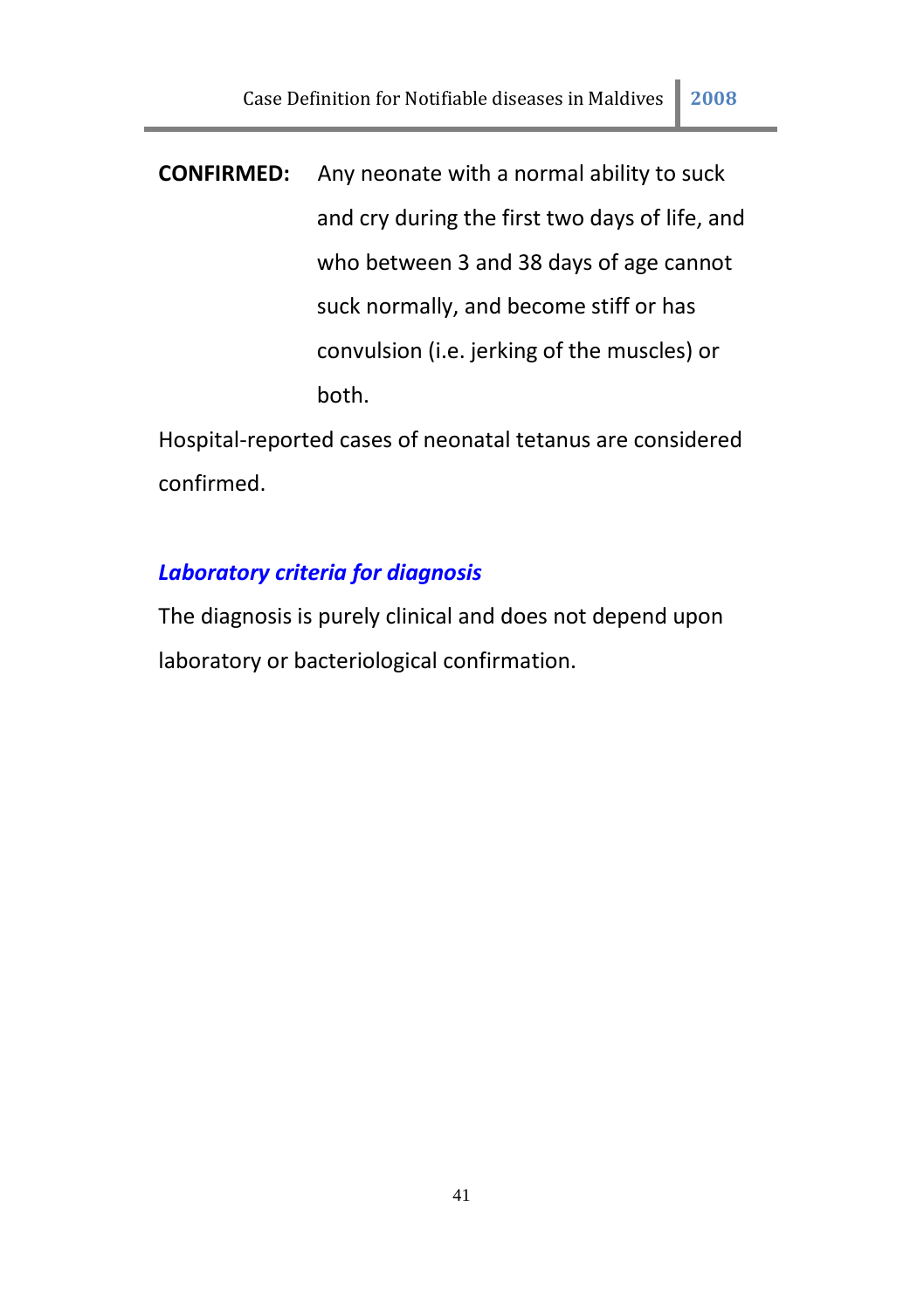# **PLAGUE**

# **Surveillance Case Definition:**

Disease characterized by rapid onset of fever, chills,

headache, severe malaise, prostration, and with

- Bubonic form: extreme painful swelling of lymph nodes (buboes)
- Pneumonic form; cough with blood-stained sputum, chest pain, difficult breathing

# **Case Classification:**

**SUSPECTED:** A case compatible with the surveillance case definition. May or may not be supported by laboratory finding of Gram stain negative bipolar coccobaccili in clinical material (bubo aspirate, sputum, tissue, blood).

**PROBABLE:** A suspected case with

 Positive direct fluorescent antibody (FA) test for *Y. pestis* in clinical specimen **or**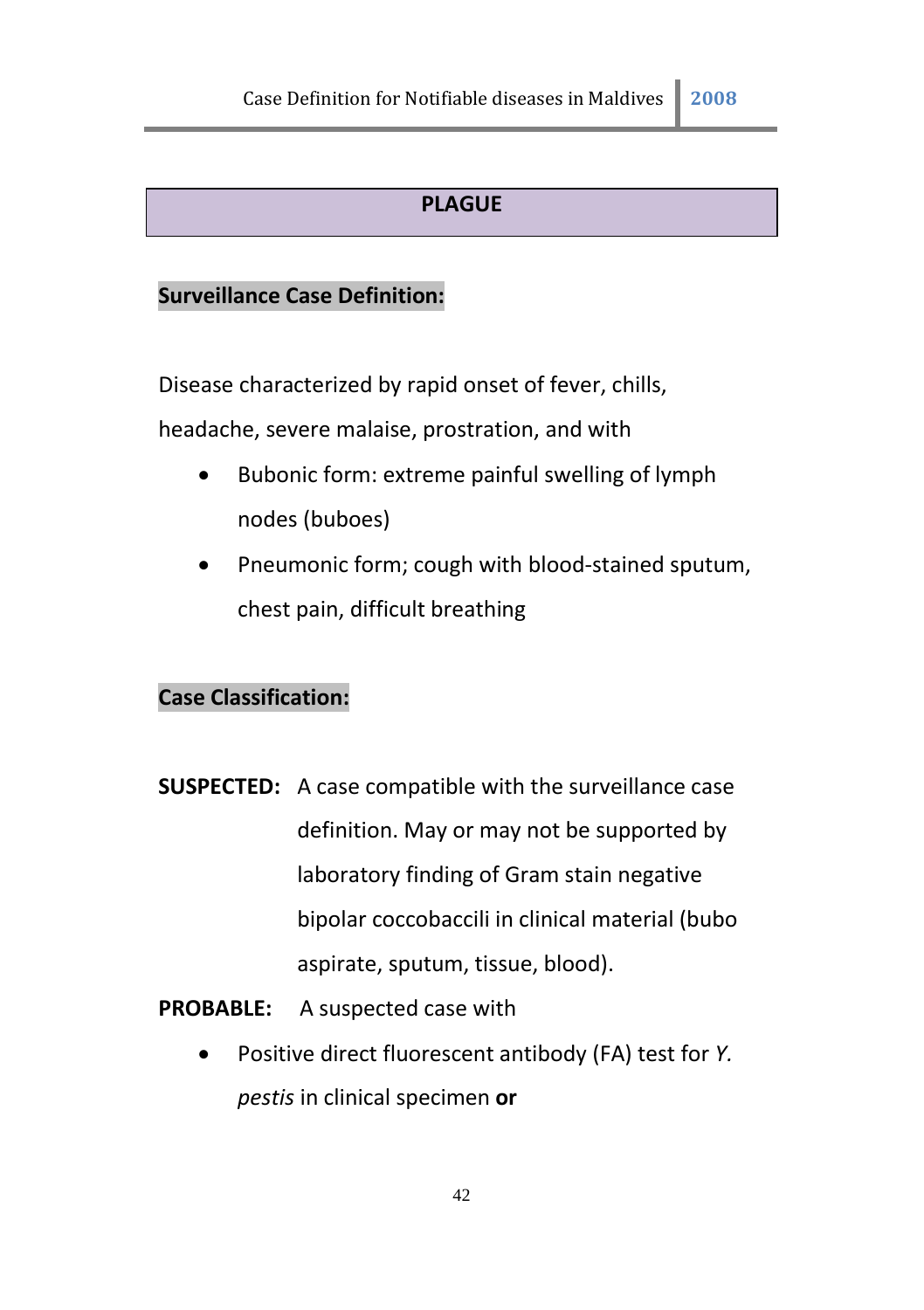- Passive haemagglutination test, with antibody titre of at least 1:10. Specific for the F1 antigen of *Y. pestis* as determined by the haemagglutination inhibition test (HI) or
- Epidemiological link with a confirmed case.
- **CONFIRMED:** A suspected or probable case that is laboratory-confirmed.

# *Laboratory criteria for diagnosis*

 Isolation of *Yersinia pestis* in culture from buboes, blood, CSF or sputum

#### **OR**

 Passive haemagglutination (PHA) test, demonstrating an at least fourfold rise in antibody titre, specific for F1 antigen of *Y. pestis,* as determined by the haemagglutination inhibition test (HI) in paired sera.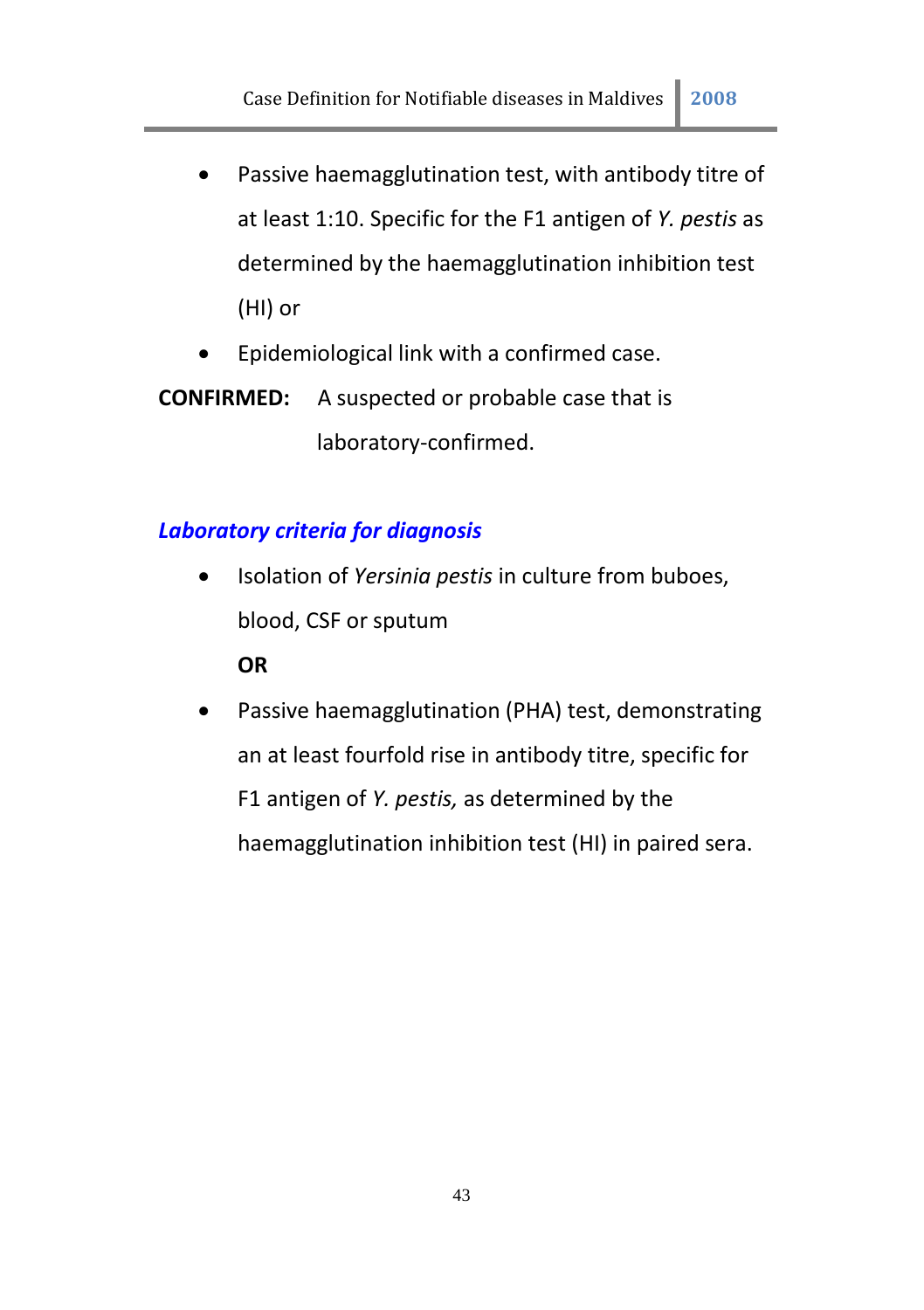#### **PNEUMONIA**

# **Surveillance Case Definition:**

#### **Pneumonia**

| <b>Symptoms</b> | fever, cough or difficult breathing and     |
|-----------------|---------------------------------------------|
| <b>Signs</b>    | breathing faster than 50/min for child 2-12 |
|                 | months                                      |
|                 | Breathing faster than 40/min for child 1-5  |
|                 | years and                                   |
|                 | no chest indrawing, stridor or danger signs |

#### **Severe pneumonia**

*Symptoms:* Cough or difficult breathing + any danger sign or chest indrawing or stridor in a calm child

# *Danger signs:*

*For child 2 months to 5 years* 

Not able to drink or breastfeed, vomits everything, convulsion, lethargic or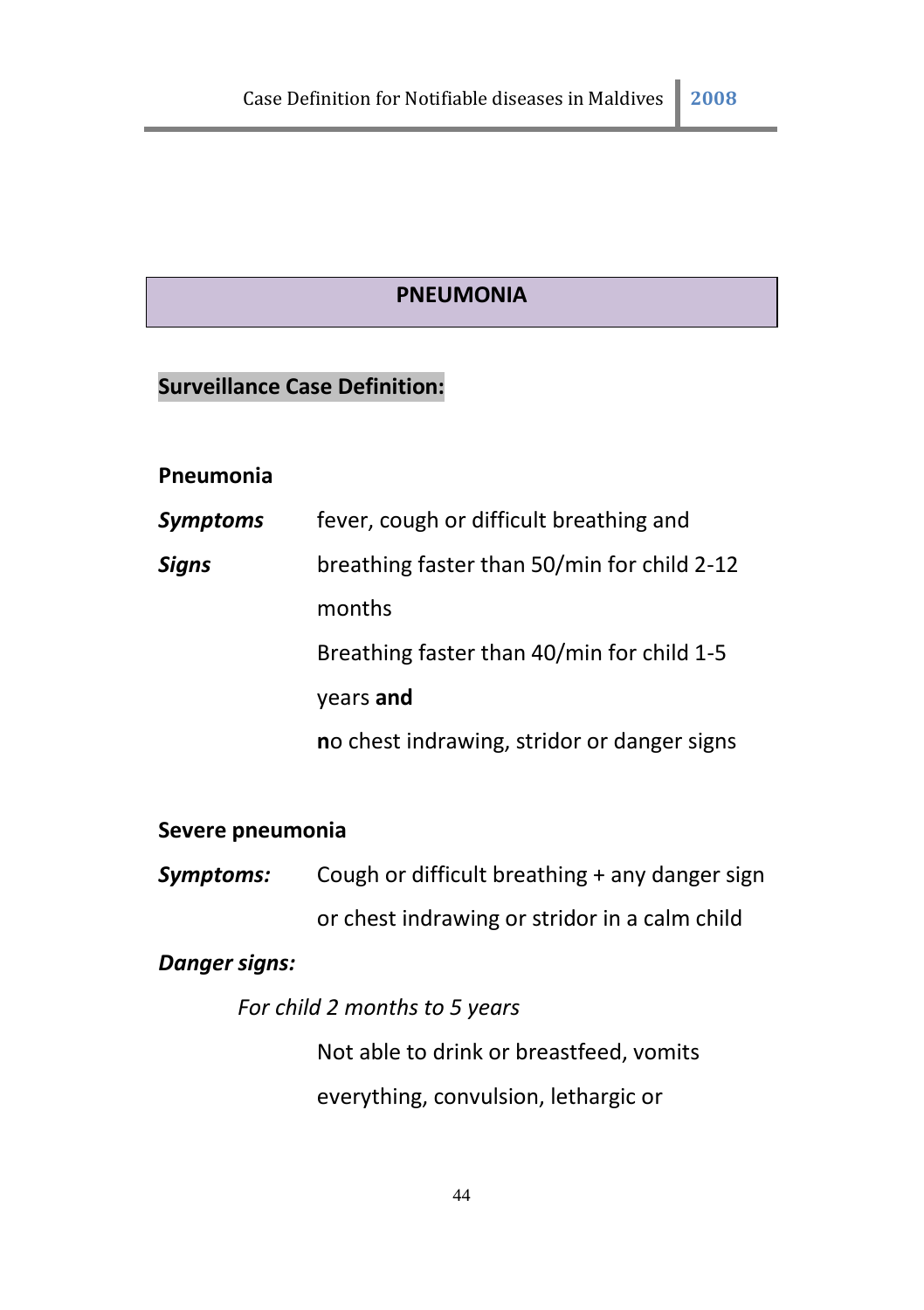unconscious

*For child under 2 months* 

Stopped feeding well, convulsions, lethargy or unconscious, wheezing, fever or low body temperature

NB. Chest indrawing + recurrent wheeze = asthma, probably not pneumonia

# *Laboratory criteria for diagnosis*

In complications (pneumonia, sepsis, meningitis), specific diagnosis depends on isolation of the etiologic agent from respiratory secretions in appropriate cell or organ cultures, identification of viral antigen in nasopharyngeal cells by FA, ELISA and RIA tests and / or antibody studies of paired sera.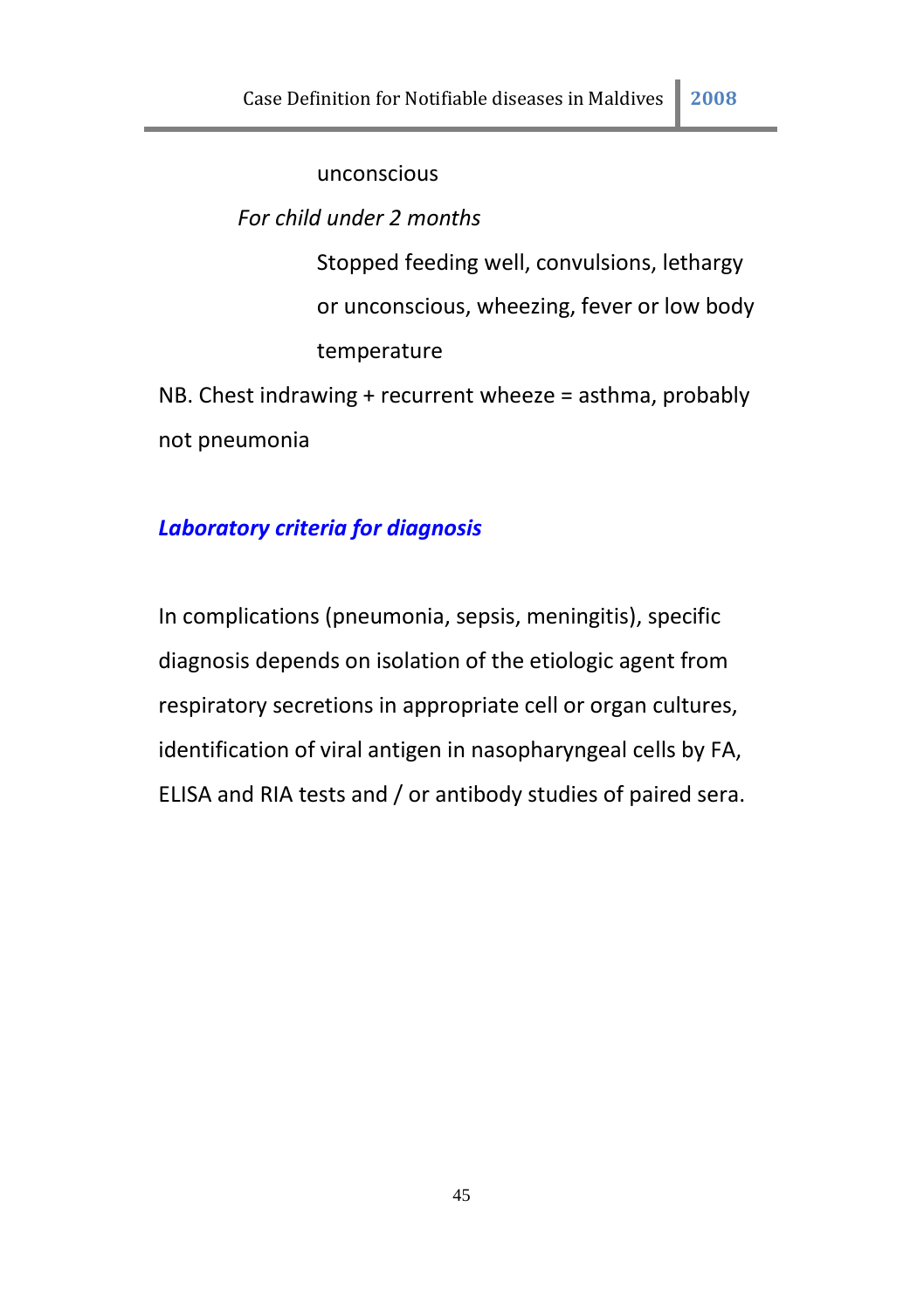# **RUBELLA**

#### **Surveillance Case Definition:**

An illness that has following characteristics:

- Acute onset of generalized maculopapular rash
- Temperature greater than 99.0<sup>0</sup>F (greater than  $37.2^{\circ}$ C),
- With or without Arthralgia / arthritis, lymphadenopathy (usually suboccipital, postauricular and cervical) or conjunctivitis

# **Case Classification:**

- **SUSPECTED:** A patient who is compatible with the surveillance case definition
- **PROBABLE:** A case that meets the surveillance case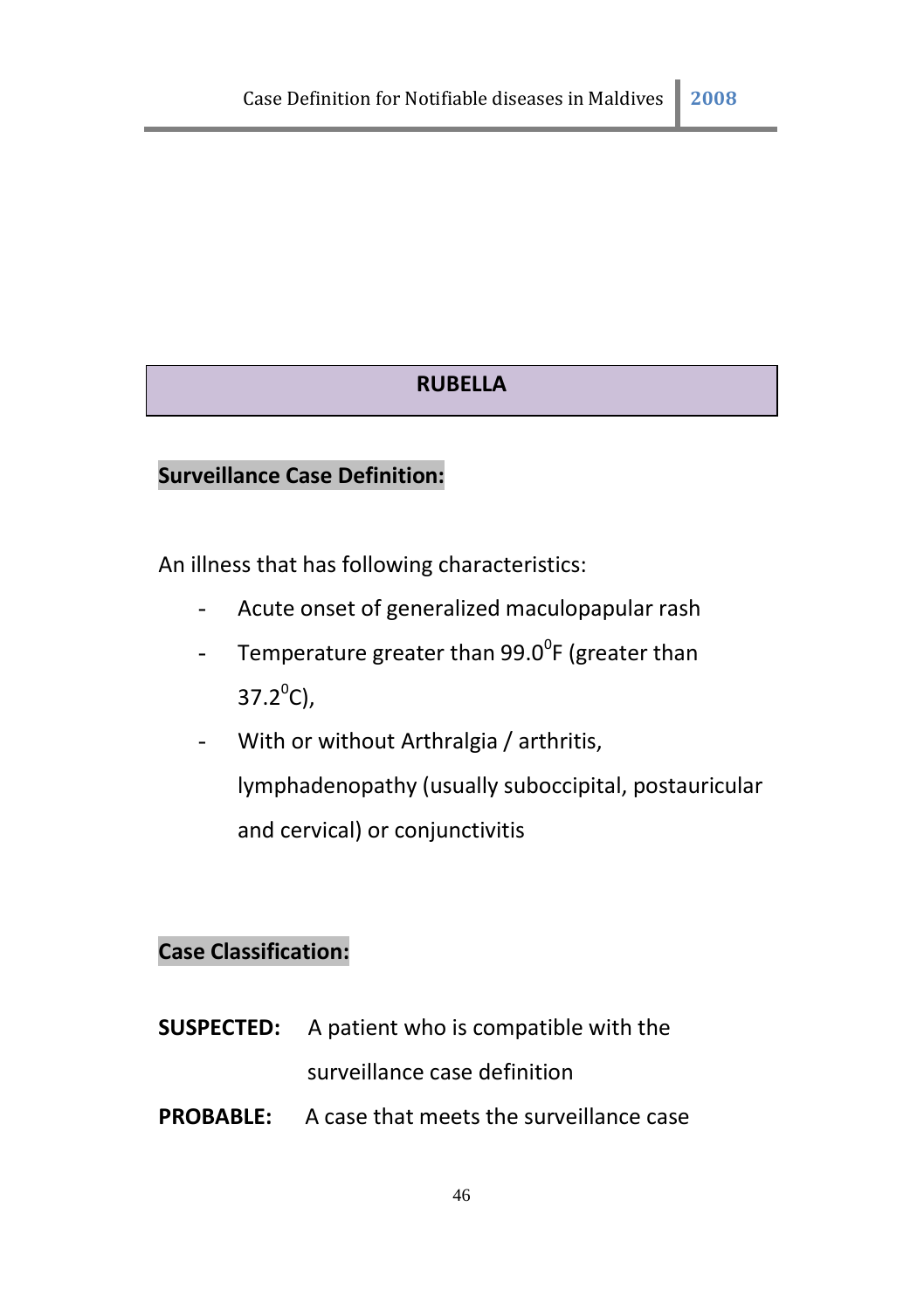definitions and has no or non-contributory serologic or virologic testing and is not epidemiologically linked to a laboratory confirmed case.

**CONFIRMED:** A suspected case with a positive blood test for rubella specific IgM or that meets the clinical case definition and is epidemiologically linked to a laboratory confirmed case.

#### *Laboratory criteria for diagnosis*

- Detection of Rubella specific IgM in blood specimen obtained within 28 days of onset of the rash.
- Either seroconversion or four fold rise of IgG antibody between acute and convalescence samples.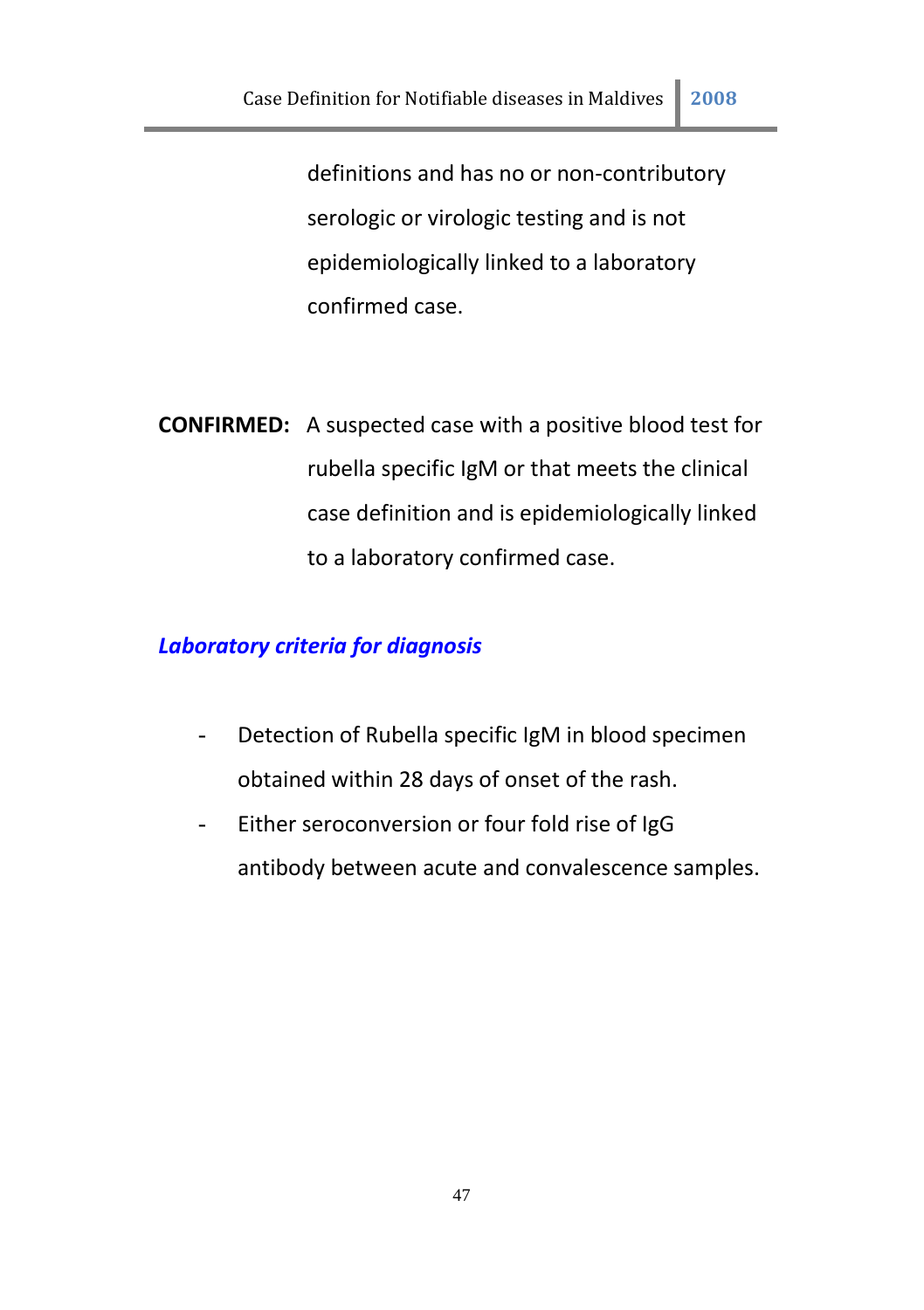#### **SCRUB TYPHUS**

#### **Surveillance Case Definition:**

Fever with *single* papule / skin ulcer

A disease with a primary "punched out" skin ulcer (eschar\*) where the bite(s) occurred, followed by acute onset fever after several days, along with headache, profuse sweating, conjunctival injection and lymphadenopathy. Within a week, a dull macula-papular rash\*\* appears on the trunk, extends to the extremities and disappears in few days. Cough is also common. Defervescence within 48 hours following tetracycline therapy strongly suggests a rickettsial etiology.

\* Eschar may be absent in some geographic areas and in highly endemic areas where reinfection is frequent.

\*\* Rash may be overlooked in patients with dark or sunburned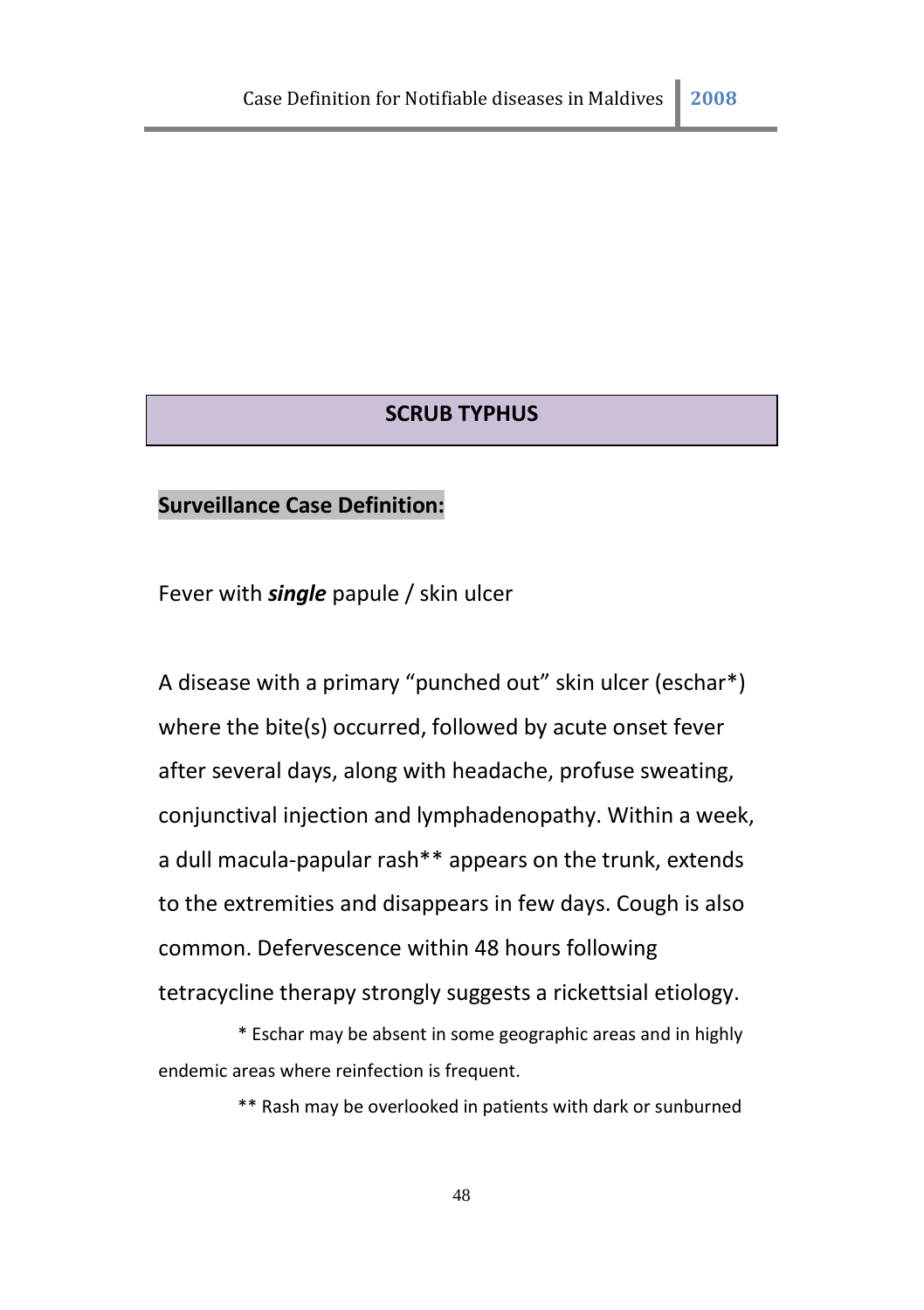skin.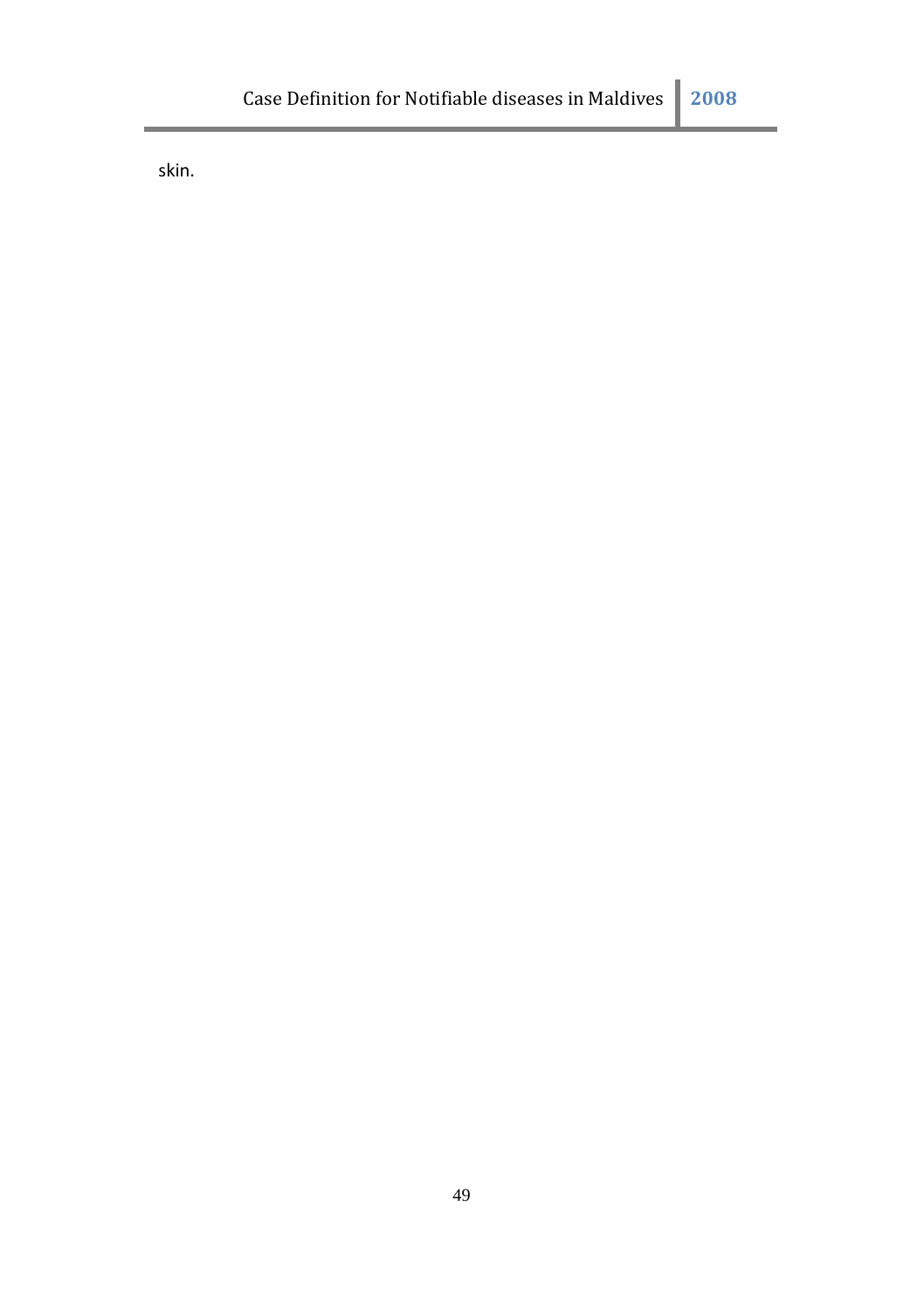# **Case Classification:**

|               | <b>SUSPECTED:</b> A case that meet with the surveillance case |
|---------------|---------------------------------------------------------------|
|               | definition.                                                   |
|               | <b>PROBABLE:</b> Not applicable                               |
|               | <b>CONFIRMED:</b> A suspected case with laboratory            |
| confirmation. |                                                               |

# *Laboratory criteria for diagnosis*

Isolation of *Orientia\* tsutsugamushi* by inoculation of patient blood in white mice (preferably treated with cyclophosphamide at 0.2 mg/g intraperitoneally or intramuscularly on days 1,2 and 4 after inoculation).

\* *Formerly Rickettsia*

Serology: Detection of specific IgM

at 1:100 or higher by Enzyme Immunoassay (EIA)

or 1:32 dilution or higher by Immunofluorescence (IF)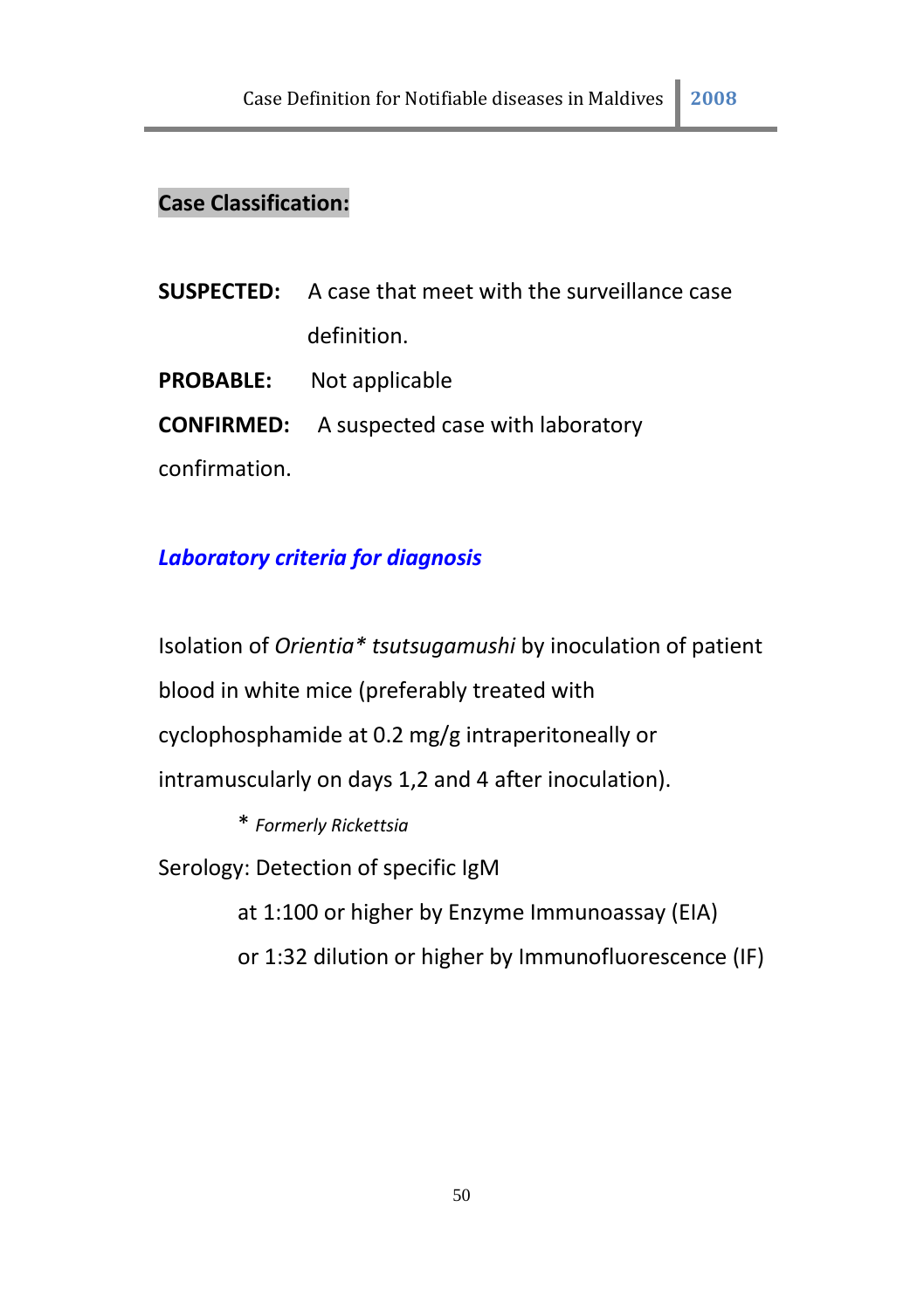#### **TUBERCULOSIS**

# *Pulmonary tuberculosis, smear positive (PTB+):*

- Tuberculosis in a patient with at least two initial sputum smear examinations (direct smear microscopy) positive for Acid fast Bacilli (AFB) **or,**
- Tuberculosis in a patient with one sputum examination positive for AFB and radiographic abnormalities consistent with active pulmonary tuberculosis as determined by the treating medical officer, **or**
- Tuberculosis in a patient with one sputum specimen positive for AFB and at least one sputum that is culture positive for AFB

#### *Pulmonary tuberculosis, smear negative (PTB-):*

Tuberculosis in a patient with symptoms suggestive of tuberculosis and having one of the following:

 Two sets (taken 2 weeks apart) of at least 2 sputum specimens negative for AFB; radiographic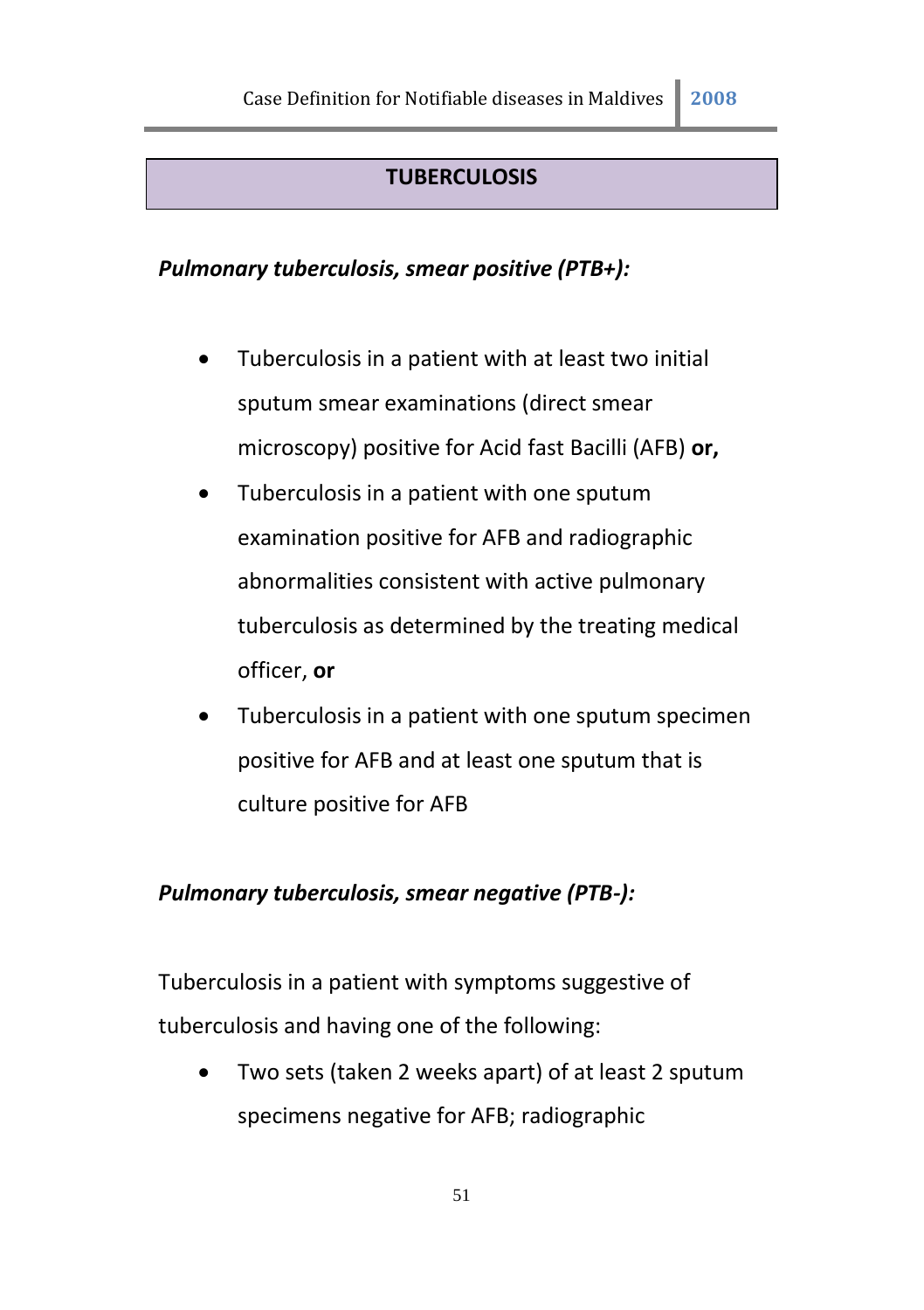abnormalities consistent with pulmonary tuberculosis and a lack of clinical response despite one week of a broad-spectrum antibiotic; a decision by a physician to treat with a full curative of anti-TB chemotherapy; **or**

- Severely ill; at least 2 sputum specimens negative for AFB radiographic abnormalities consistent with extensive pulmonary tuberculosis (interstitial or military); a decision by a physician to treat with a full curative course of anti-tuberculosis chemotherapy; **or**
- A patient whose initial sputum smears were negative, who had sputum sent for culture initially, and whose subsequent sputum culture result is positive

#### *Extra-pulmonary Tuberculosis:*

- Tuberculosis of organs other than lungs: pleura, lymph nodes, abdomen, genito-urinary tract, skin, joints and bones, TB meningitis, etc
- Diagnosis should be based on one culture positive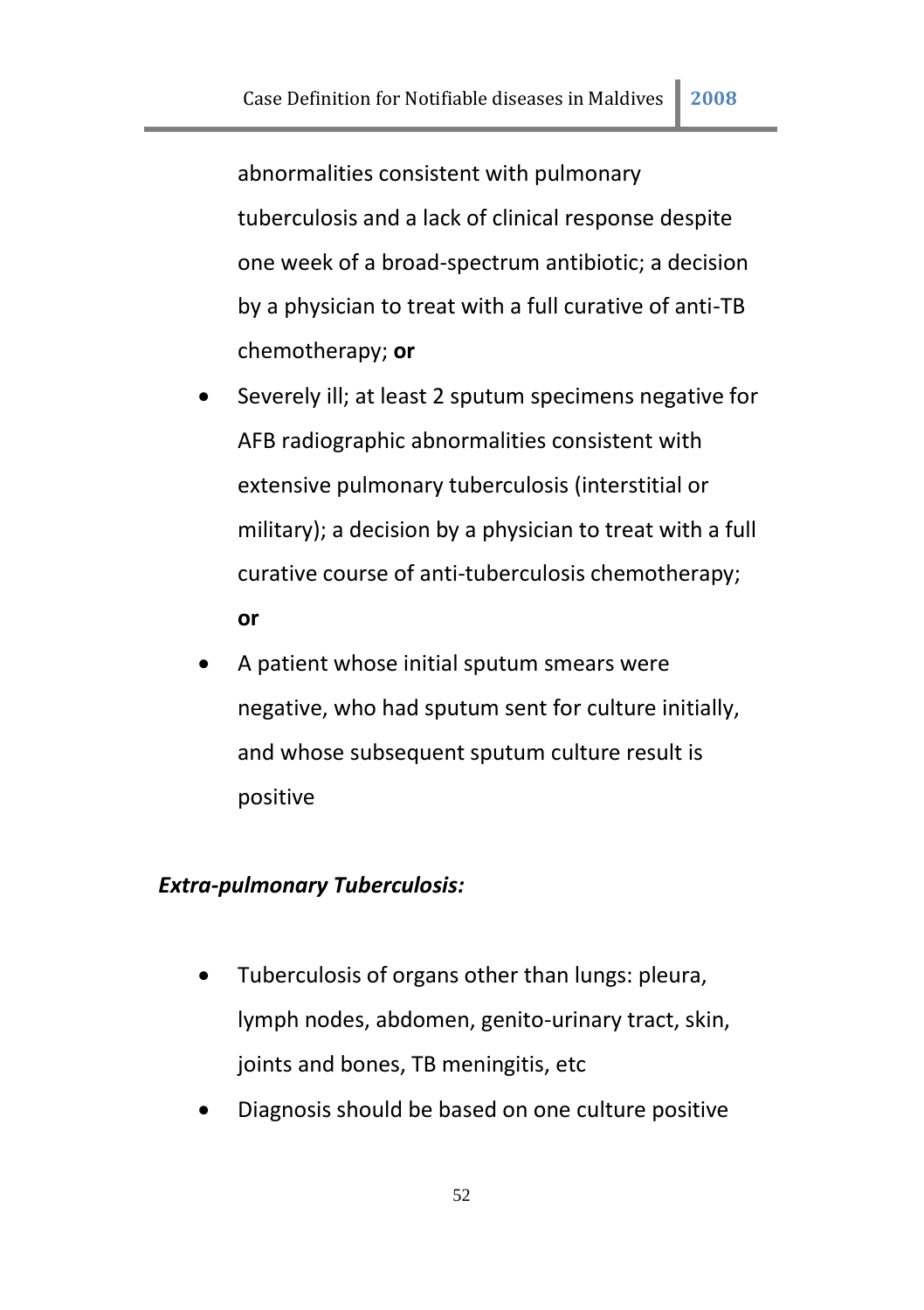specimen from an extra-pulmonary site, or histological or strong clinical evidence consistent with active extra-pulmonary tuberculosis, followed by a decision by a medical officer to treat with a full course of anti-tuberculosis therapy

 Any patient diagnosed with both pulmonary and extra-pulmonary tuberculosis should be classified as case of pulmonary tuberculosis

# **Case Classification:**

**NEW CASE:** A patient who has never had treatment for tuberculosis or took anti-tuberculosis drugs for less than 4 weeks

**RELAPSE CASE:** A patient previously treated for tuberculosis and declared cured by a medical officer after one full course of chemotherapy, but who reports back to the health service bacteriological positive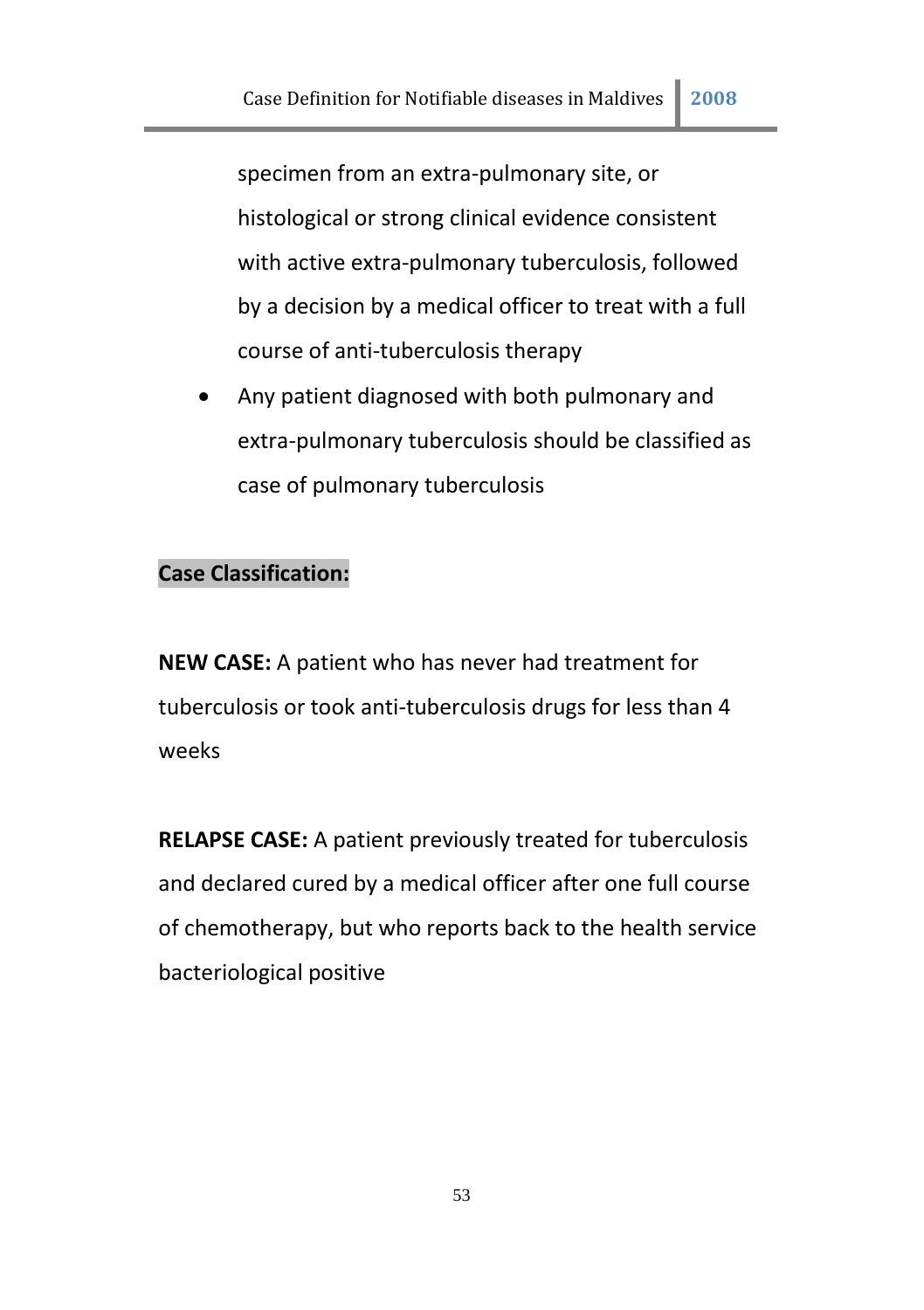# **TYPHOID FEVER (ENTERIC FEVER)**

#### **Surveillance Case Definition:**

An illness often characterized by insidious onset of sustained fever, headache, malaise, anorexia, in children coated tongue, relative bradycardia, splenomegaly, constipation or diarrhea, nonproductive cough and may have a skin rash.

# **Case Classification:**

- **SUSPECTED:** A patient compatible with the surveillance case definition.
- **PROBABLE:** A suspected case which is epidemiologically linked to a confirmed case in an outbreak.

**CONFIRMED:** A suspected case which is laboratory confirmed.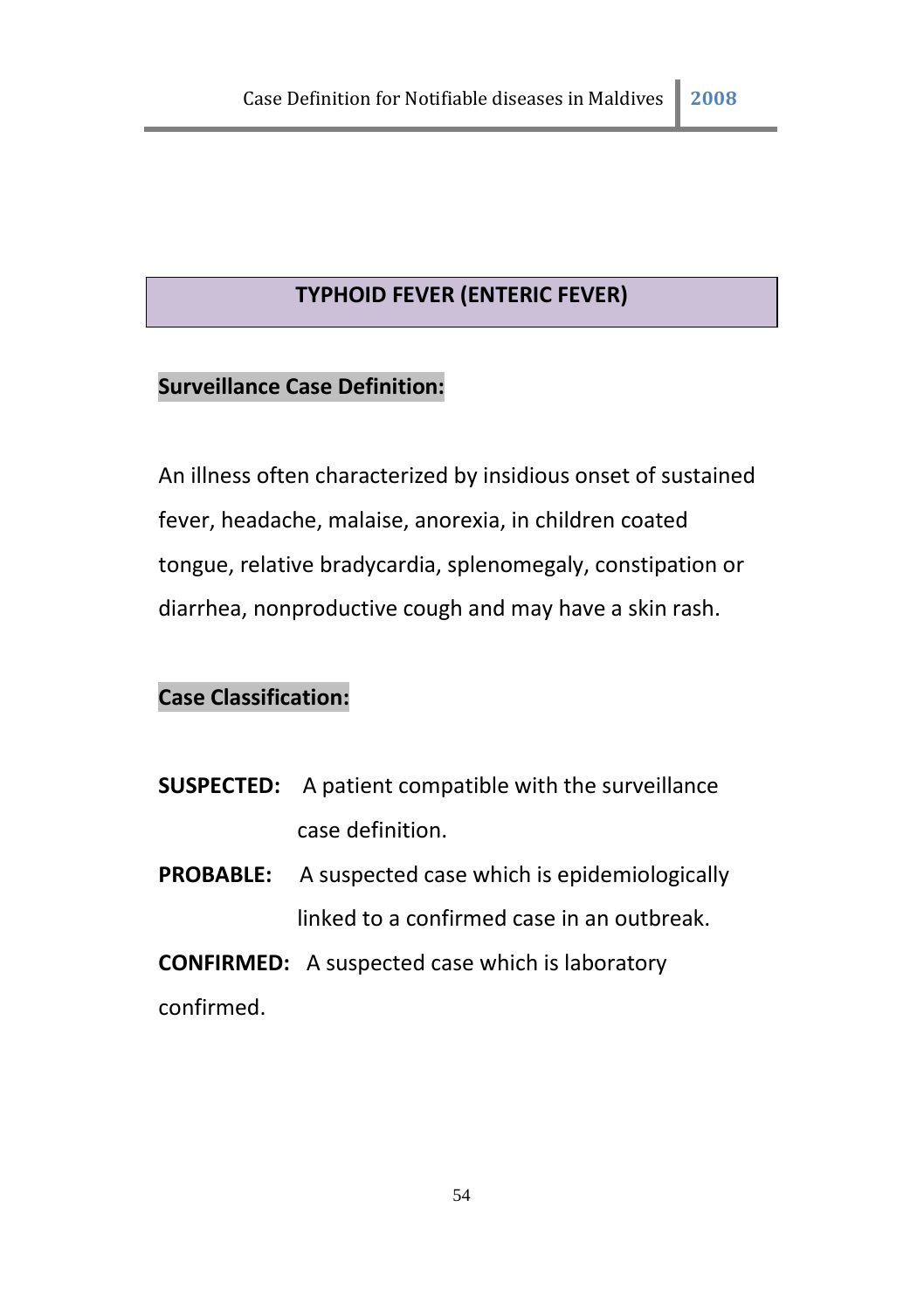# *Laboratory criteria for diagnosis*

Enteric fever – Isolation of *salmonella* typhi from blood, stool or other clinical specimen.

- Serological tests based on agglutination antibodies (SAT) are of little diagnostic value because of limited sensitivity and specificity. However the demonstration of a four fold rise in antibody titre is confirmatory of salmonella infection.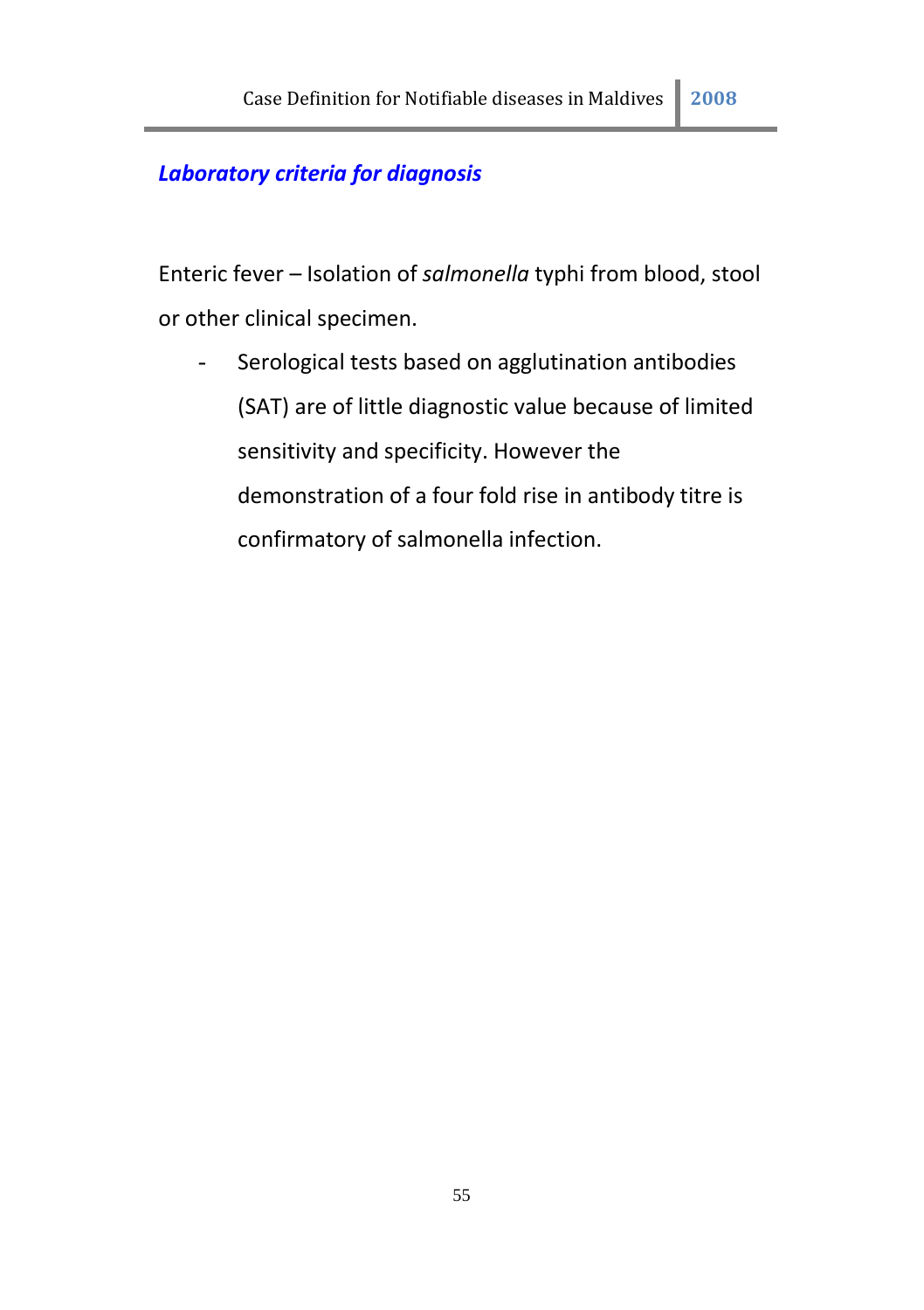# **WHOOPING COUGH**

# **Surveillance Case Definition:**

A person with a paroxysmal cough\* with at least one of the following\*\*:

- inspiratory 'whooping'
- post-tussive vomiting (i.e. vomiting immediately after coughing)
- subconjunctival hemorrhage

without other apparent cause

- *\* in older children if cough lasts more than two weeks*
- *\*\* in neonates apnoeic attacks may be present*

# **Case Classification:**

**SUSPECTED:** A case that meets the surveillance case definition

**PROBABLE:** Not applicable

**CONFIRMED:** A suspected case that is laboratory confirmed.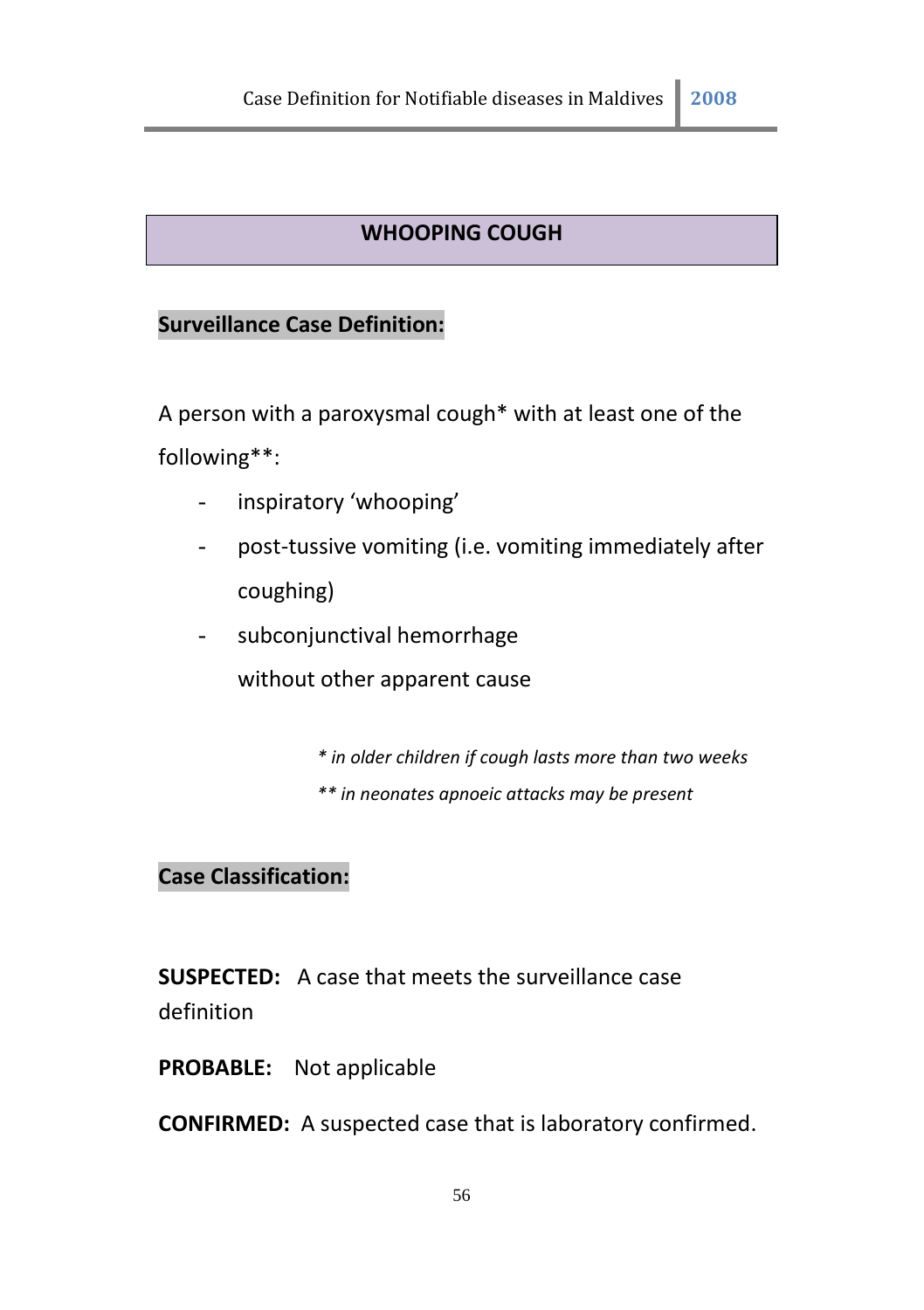# *Laboratory criteria for diagnosis*

Isolation of *Bordetella pertussis* or *Bordatella parapertussis*

Detection of genomic sequences by polymerase chain reaction (PCR).

# **YELLOW FEVER**

#### **Surveillance Case Definition:**

An illness characterized by acute onset of fever followed by jaundice within 2 weeks of onset of first symptoms and Haemorrhagic manifestations and/or signs of renal failure with history of travel to yellow fever endemic countries within the last 6 days.

#### **Case Classification:**

**SUSPECTED:** A case that is compatible with the surveillance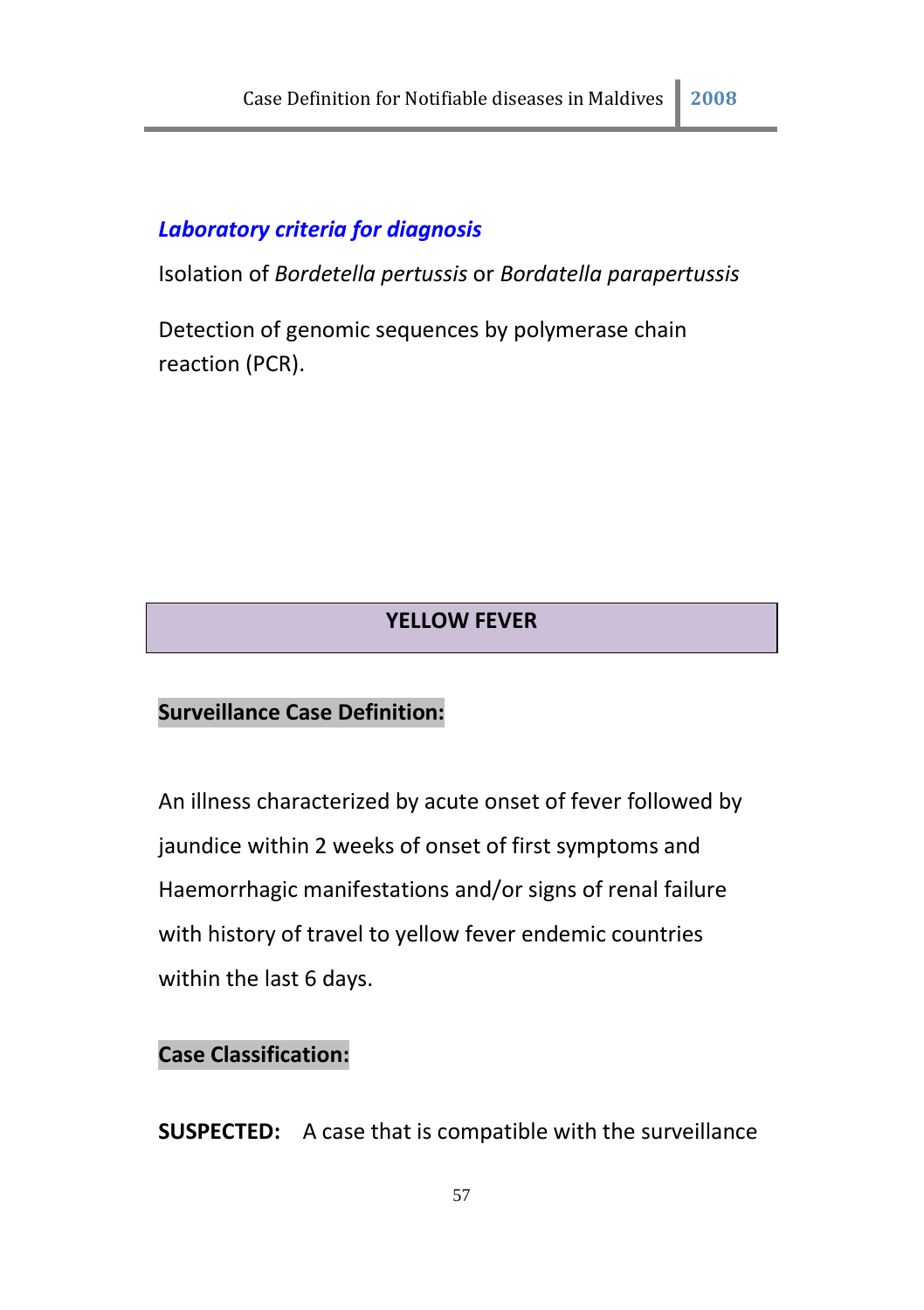case definition

**PROBABLE:** Not applicable

**CONFIRMED:** A suspected case that is laboratory-confirmed or epidemiologically linked to a confirmed case or outbreak

# *Laboratory criteria for diagnosis*

- Isolation of yellow fever virus, or
- Presence of yellow fever specific IgM or a four fold or greater rise in serum IgG levels in paired sera (acute and convalescent) or
- Detection of yellow fever virus genomic sequences in blood or organs, by PCR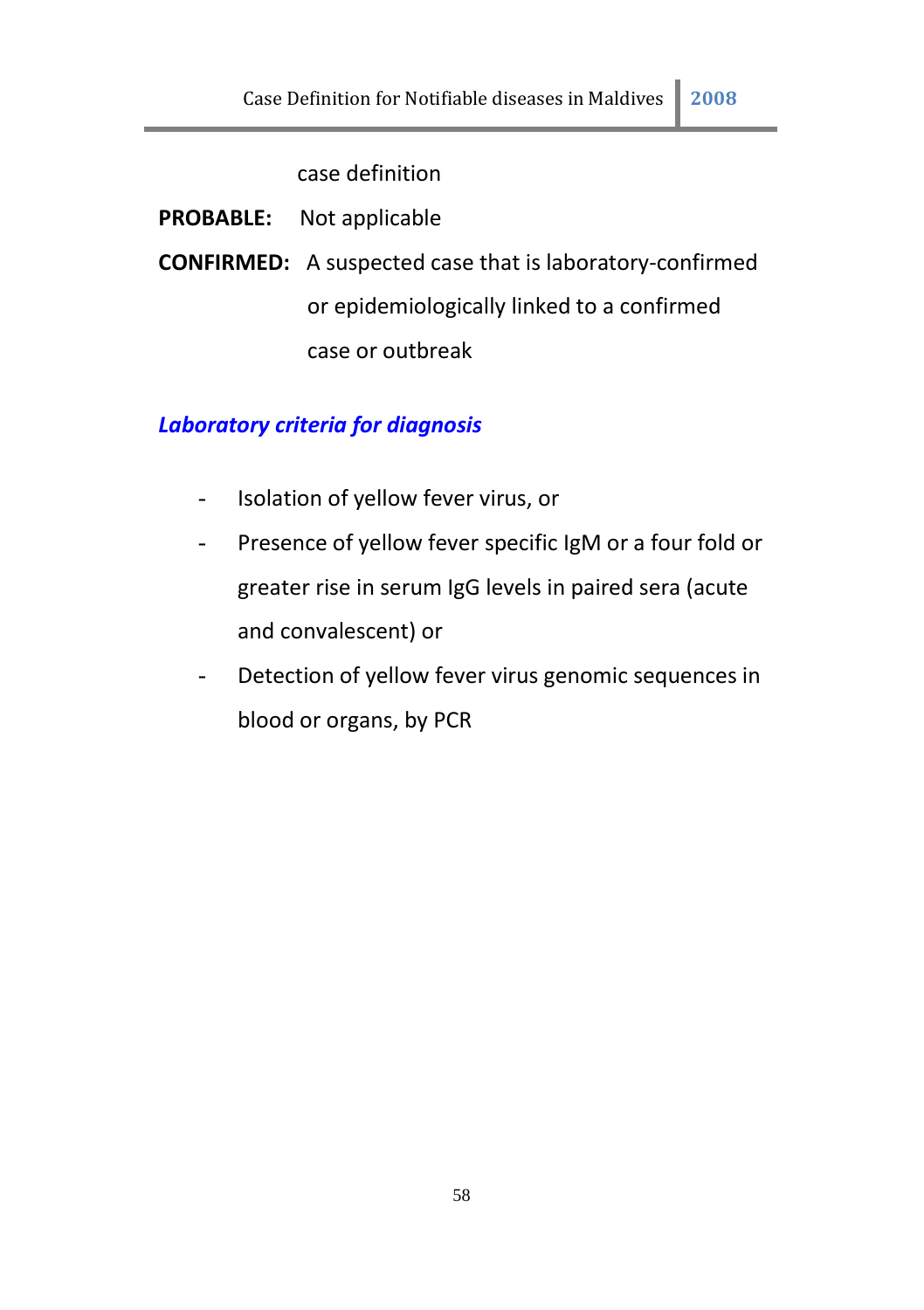# **Reportable diseases under International Health Regulation (IHR)**

WHO has published case definitions for the four diseases requiring immediate notification to WHO in all circumstances under the IHR (2005). They are **smallpox, poliomyelitis due to wild type poliovirus, human influenza caused by a new subtype and severe acute respiratory syndrome (SARS).**  These diseases will be notified to WHO by the Ministry of Health.

# **a. Small pox**

The clinical case definition for a confirmed smallpox case includes the following:

# **Confirmed case of smallpox:**

An individual of any age presenting with acute onset of fever (≥38.3◦ C/101◦ F), malaise, and severe prostration with headache and backache occurring 2 to 4 days before rash onset

# **AND**

Subsequent development of a maculopapular rash starting on the face and forearms, then spreading to the trunk and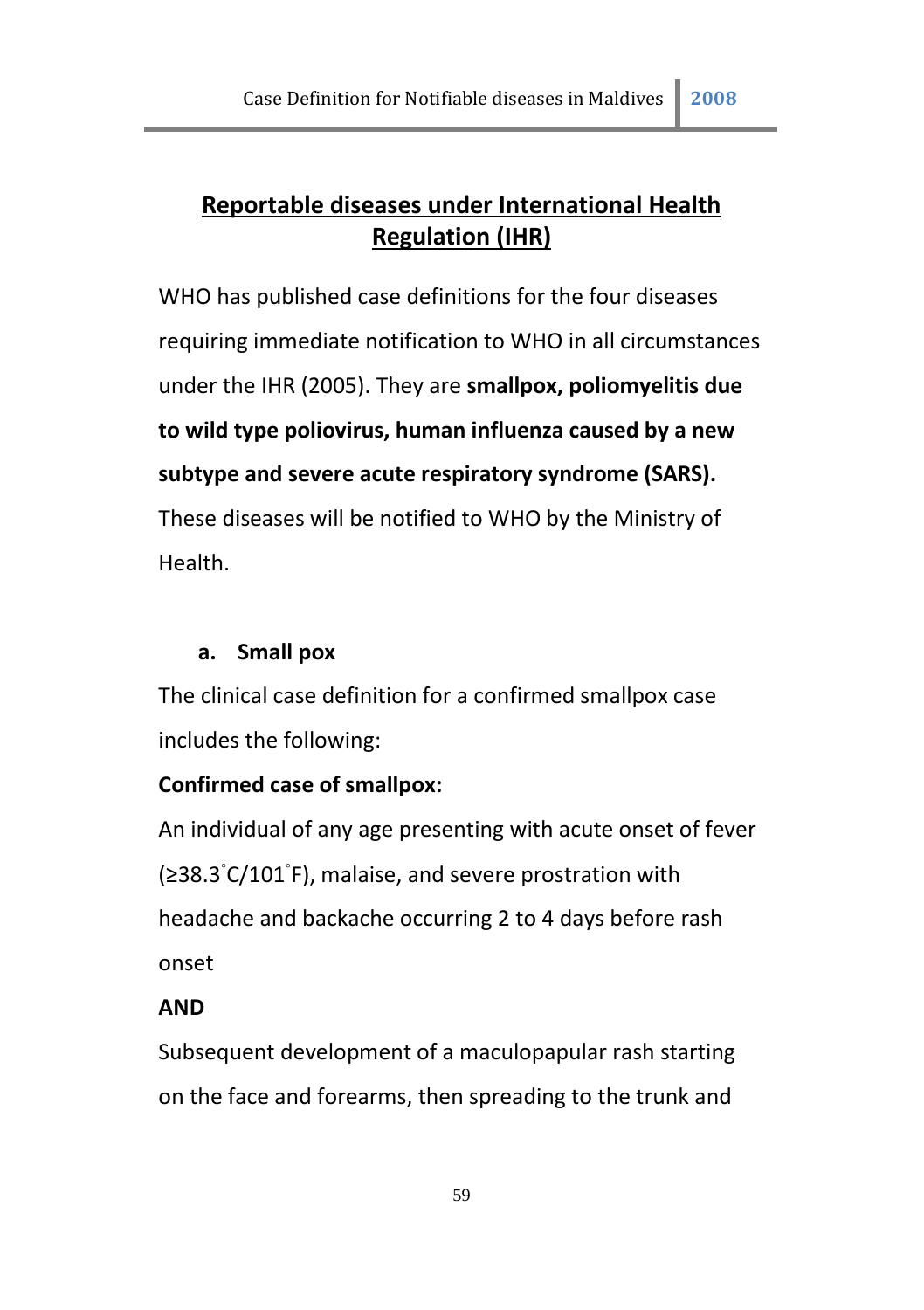legs, evolving within 48 hours to deep-seated, firm/hard and round well-circumscribed vesicles and later pustules, which may become umbilicated or confluent

#### **AND**

Lesions that appear in the same stage of development (i.e. all are vesicles or all are pustules)

#### **AND**

No alternative diagnosis explaining the illness

#### **AND**

Laboratory confirmation

*Note: Even a single case of smallpox fitting the clinical case definition would be considered an outbreak since it no longer exists as a naturally occurring disease.* 

*Note: Picture of small pox and chicken pox will be in Annex 3. While diagnosing smallpox please refer to this instruction.* 

#### **b. Poliomyelitis due to wild-type poliovirus**

Poliomyelitis due to wild-type polio virus is defined as a suspected case\* with isolation of wild poliovirus in stool specimens<sup>1</sup> collected from the suspected case or from a close contact of the suspected case.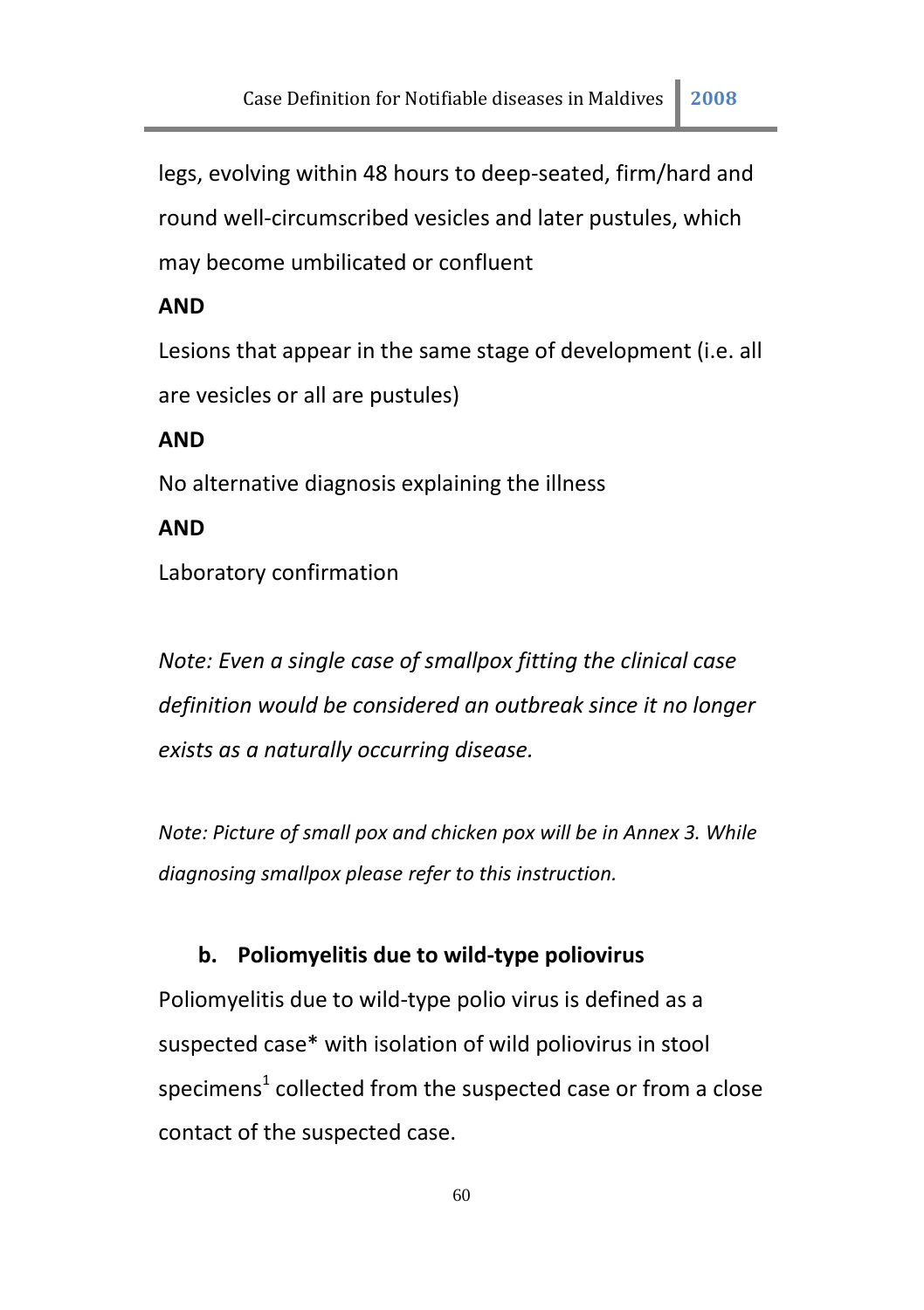A suspect case is defined as a child under 15 years of age presenting with acute flaccid paralysis (AFP<sup>2</sup>), or as any person at any age with paralytic illness if poliomyelitis is suspected.

 $1$  As a standard procedure, two stool specimens are collected from an AFP case within 14 days of paralysis onset. Since virus excretion in the stool decreases beyond two weeks after paralysis onset, and to increase the sensitivity of virus detection, additional stool specimens from up to five close contacts are taken from AFP cases for whom 2 specimens collected within 14 days of paralysis onset are not available.  $2$ Poliomyelitis cannot be diagnosed reliably on clinical grounds because other conditions presenting with acute paralysis can mimic poliomyelitis. Surveillance for polio eradication therefore requires the reporting of all children less than 15 yrs with acute onset flaccid paralysis, with subsequent laboratory testing of stool specimens. *Note: isolation of wild or vaccine-derived poliovirus from other sources (example from persons without paralysis or from environmental samples) must also be notified to WHO under the IHR (2005)*

61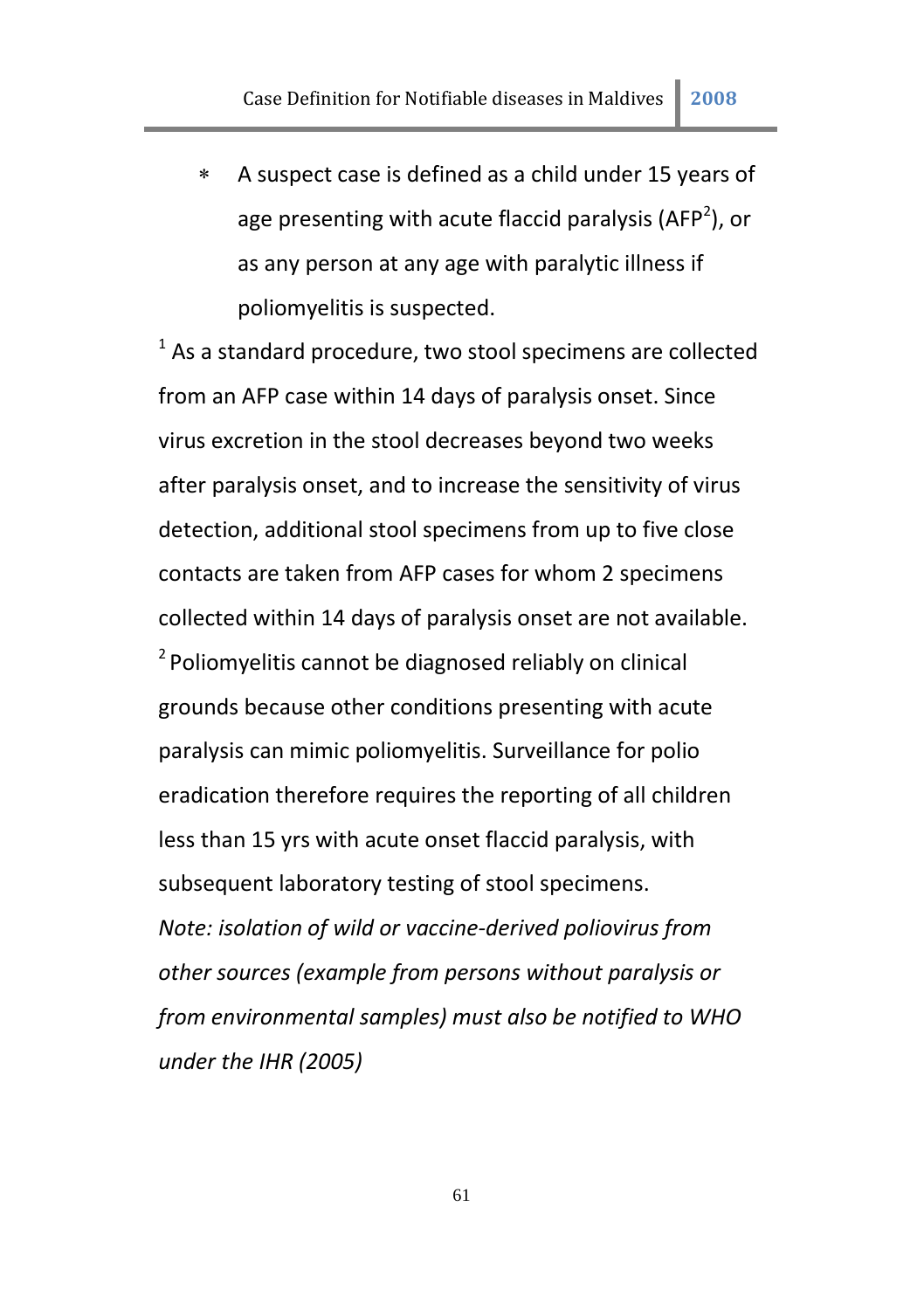#### **c. Human influenza caused by a new subtype**

WHO has to be immediately notified of any laboratory confirmed case of a recent human infection caused by an influenza A virus with the potential to cause a pandemic. An influenza A virus is considered to have the potential to cause a pandemic if the virus has demonstrated the capacity to infect a human and if the heamagglutinin gene (or protein) is not a variant or mutated form of those, i.e. A/HI or A/H3, or circulating widely in the human population.

An infection is considered recent if it has been confirmed by positive results from polymerase chain reaction (PCR), virus isolation, or paired acute and convalescent serological tests. An antibody titer in a single serum is often not enough to conform a recent infection, and should be assessed by reference to valid WHO case definitions for human infections with specific influenza A subtypes.

#### **d. Severe Acute Respiratory Syndrome (SARS)**

SARS is defined as an individual with laboratory confirmation of infection with SARS coronavirus (SARS-CoV) who either fulfils the clinical case definition of SARS or has worked in a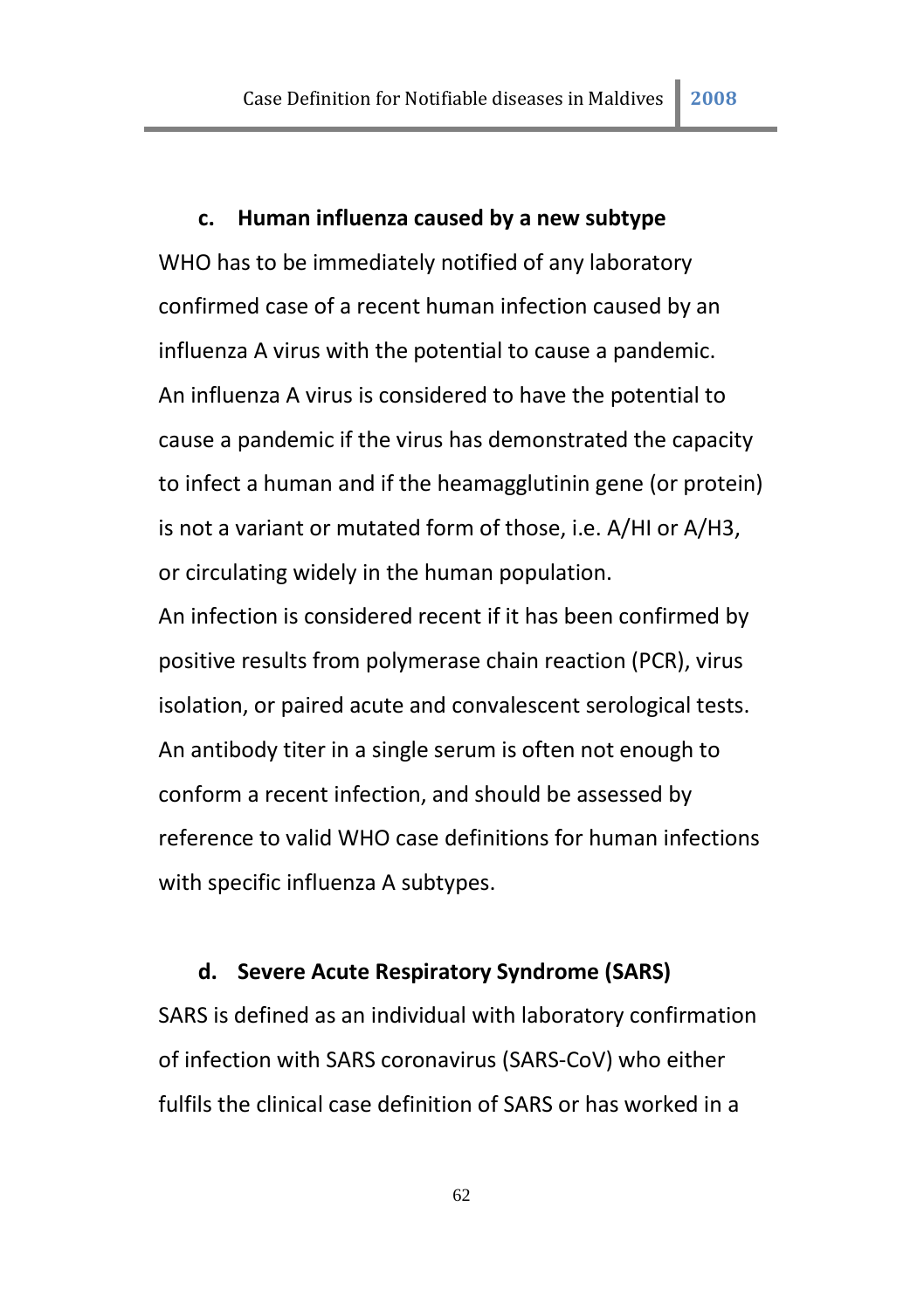laboratory working with live SARS-CoV or storing clinical

specimens infected with SARS-CoV.

# **Clinical case definition of SARS:**

A history of fever, or documented fever

# **AND**

One or more symptoms of lower respiratory tract illness

(cough, difficulty breathing, shortness of breath)

# **AND**

Radiographic evidence of lung infiltrates consistent with pneumonia or acute respiratory distress syndrome (ARDS) or autopsy findings consistent with the pathology of pneumonia or ARDS without an identifiable cause

# **AND**

No alternative diagnosis can fully explain the illness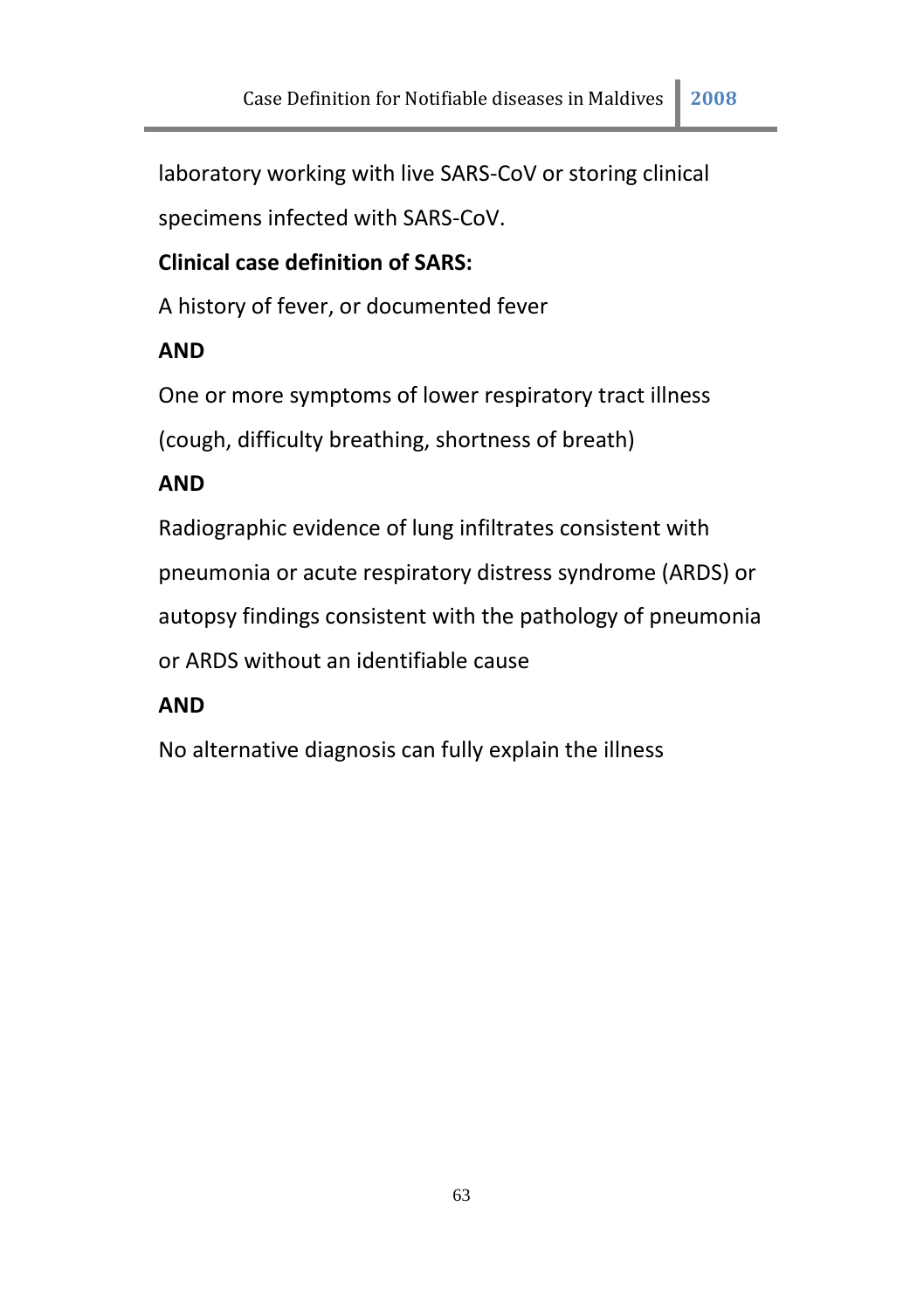# **Diagnostic tests required for laboratory confirmation of SARS:**

- A. Conventional reverse transcriptase polymerase chain reaction (RT-PCR) and real time reverse transcriptase PCR (real time RT-PCR) assay detecting viral RNA present in:
	- 1. At least two different clinical specimens (e.g. nasopharyngeal and stool) OR
	- 2. The same clinical specimen collected on two or more occasions during the course f the illness (e.g. sequential nasopharyngeal aspirates) OR
	- 3. In a new extract from the original clinical sample tested positive by two different assays or repeat RT-PCR/real-time RT-PCR on each occasion of testing OR
	- 4. In virus culture from any clinical specimen
- B. Enzyme Linked Immunosorbent Assay (ELISA) and immunofluorescent assay (IFA)
	- 1. Negative antibody test on serum collected during the acute phase of illness followed by positive antibody test on convalescent phase serum, tested simultaneously

OR

2. Fourfold or greater rise in antibody titre against SARS-CoV between an acute serum specimen and a convalescent serum specimen (paired sera), tested simultaneously